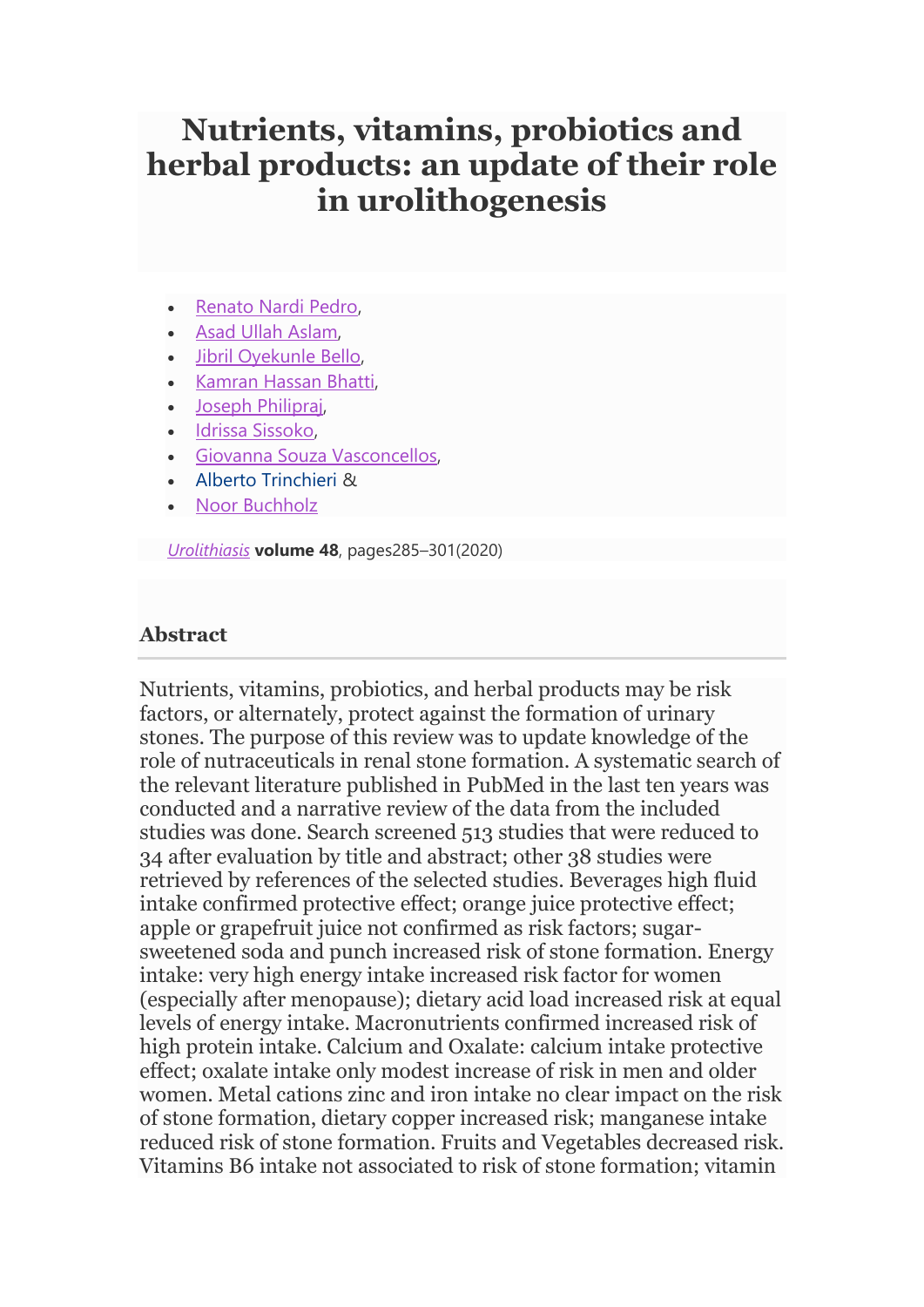C intake increased risk in men; vitamin D or supplemental vitamin D intake not associated to increased risk in men and younger women, suggestion of a higher risk in older women; Probiotics Gut colonization with *Oxalobacter formigenes* associated to lower risk of stone formation, effect of oxalate-degraders probiotics on urinary oxalate equivocal. Herbal products efficacy of some herbal products demonstrated in some trials, more investigations needed to confirm their efficacy and safety.

## **References**

1. 1.

Curhan GC, Curhan SG (1994) Dietary factors and kidney stone formation. Compr Ther 20:485–489

**[CAS](https://link.springer.com/articles/cas-redirect/1%3ASTN%3A280%3ADyaK2M7gtlykuw%253D%253D) [PubMed](http://www.ncbi.nlm.nih.gov/entrez/query.fcgi?cmd=Retrieve&db=PubMed&dopt=Abstract&list_uids=7805364) [Google Scholar](http://scholar.google.com/scholar_lookup?&title=Dietary%20factors%20and%20kidney%20stone%20formation&journal=Compr%20Ther&volume=20&pages=485-489&publication_year=1994&author=Curhan%2CGC&author=Curhan%2CSG)**

2. 2.

Taylor EN, Curhan GC (2006) Diet and fluid prescription in stone disease. Kidney Int 70:835–839

**[CAS](https://link.springer.com/articles/cas-redirect/1%3ASTN%3A280%3ADC%252BD28rgsVOltQ%253D%253D) [PubMed](http://www.ncbi.nlm.nih.gov/entrez/query.fcgi?cmd=Retrieve&db=PubMed&dopt=Abstract&list_uids=16837923) [Google Scholar](http://scholar.google.com/scholar_lookup?&title=Diet%20and%20fluid%20prescription%20in%20stone%20disease&journal=Kidney%20Int&volume=70&pages=835-839&publication_year=2006&author=Taylor%2CEN&author=Curhan%2CGC)**

3. 3.

Curhan GC, Willett WC, Rimm EB et al (1993) A prospective study of dietary calcium and other nutrients and the risk of symptomatic kidney stones. N Engl J Med 328:833–838

**[CAS](https://link.springer.com/articles/cas-redirect/1%3ASTN%3A280%3ADyaK3s7otVyltg%253D%253D) [PubMed](http://www.ncbi.nlm.nih.gov/entrez/query.fcgi?cmd=Retrieve&db=PubMed&dopt=Abstract&list_uids=8441427) [Google Scholar](http://scholar.google.com/scholar_lookup?&title=A%20prospective%20study%20of%20dietary%20calcium%20and%20other%20nutrients%20and%20the%20risk%20of%20symptomatic%20kidney%20stones&journal=N%20Engl%20J%20Med&volume=328&pages=833-838&publication_year=1993&author=Curhan%2CGC&author=Willett%2CWC&author=Rimm%2CEB)**

Curhan G, Willett W, Speizer F et al (1997) Comparison of dietary calcium with supplemental calcium and other nutrients as factors affecting the risk for kidney stones in women. Ann Intern Med 126:497–504

<sup>4.</sup> 4.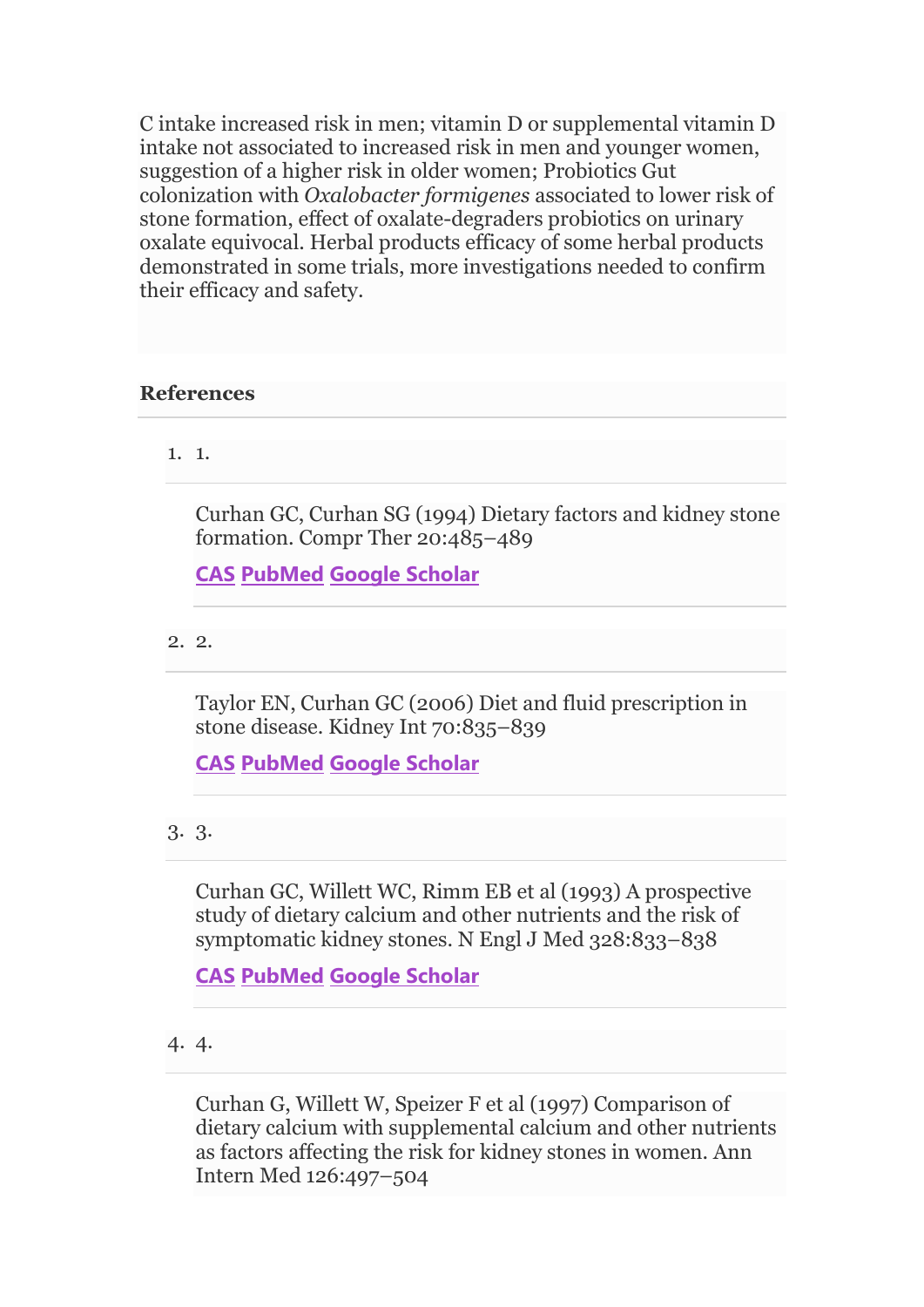5. 5.

Curhan GC, Willett WC, Knight EL et al (2004) Dietary factors and the risk of incident kidney stones in younger women (Nurses' Health Study II). Arch Intern Med 164:885–891

**[PubMed](http://www.ncbi.nlm.nih.gov/entrez/query.fcgi?cmd=Retrieve&db=PubMed&dopt=Abstract&list_uids=15111375) [Google Scholar](http://scholar.google.com/scholar_lookup?&title=Dietary%20factors%20and%20the%20risk%20of%20incident%20kidney%20stones%20in%20younger%20women%20%28Nurses%E2%80%99%20Health%20Study%20II%29&journal=Arch%20Intern%20Med&volume=164&pages=885-891&publication_year=2004&author=Curhan%2CGC&author=Willett%2CWC&author=Knight%2CEL)**

6. 6.

Borghi L, Meschi T, Amato F, Briganti A, Novarini A, Giannini A (1996) Urinary volume, water and recurrences in idiopathic calcium nephrolithiasis: a 5-year randomized prospective study. J Urol 155:839–844

**[CAS](https://link.springer.com/articles/cas-redirect/1%3ASTN%3A280%3ADyaK287msVKisw%253D%253D) [PubMed](http://www.ncbi.nlm.nih.gov/entrez/query.fcgi?cmd=Retrieve&db=PubMed&dopt=Abstract&list_uids=8583588) [Google Scholar](http://scholar.google.com/scholar_lookup?&title=Urinary%20volume%2C%20water%20and%20recurrences%20in%20idiopathic%20calcium%20nephrolithiasis%3A%20a%205-year%20randomized%20prospective%20study&journal=J%20Urol&volume=155&pages=839-844&publication_year=1996&author=Borghi%2CL&author=Meschi%2CT&author=Amato%2CF&author=Briganti%2CA&author=Novarini%2CA&author=Giannini%2CA)**

7. 7.

Curhan GC, Willett WC, Rimm EB et al (1996) Prospective study of beverage use and the risk of kidney stones. Am J Epidemiol 143:240–247

**[CAS](https://link.springer.com/articles/cas-redirect/1%3ASTN%3A280%3ADyaK287kvVynug%253D%253D) [PubMed](http://www.ncbi.nlm.nih.gov/entrez/query.fcgi?cmd=Retrieve&db=PubMed&dopt=Abstract&list_uids=8561157) [Google Scholar](http://scholar.google.com/scholar_lookup?&title=Prospective%20study%20of%20beverage%20use%20and%20the%20risk%20of%20kidney%20stones&journal=Am%20J%20Epidemiol&volume=143&pages=240-247&publication_year=1996&author=Curhan%2CGC&author=Willett%2CWC&author=Rimm%2CEB)**

8. 8.

Curhan GC, Willett WC, Speizer FE et al (1998) Beverage use and risk for kidney stones in women. Ann Intern Med 128:534– 540

**[CAS](https://link.springer.com/articles/cas-redirect/1%3ASTN%3A280%3ADyaK1c7nsFaktw%253D%253D) [PubMed](http://www.ncbi.nlm.nih.gov/entrez/query.fcgi?cmd=Retrieve&db=PubMed&dopt=Abstract&list_uids=9518397) [Google Scholar](http://scholar.google.com/scholar_lookup?&title=Beverage%20use%20and%20risk%20for%20kidney%20stones%20in%20women&journal=Ann%20Intern%20Med&volume=128&pages=534-540&publication_year=1998&author=Curhan%2CGC&author=Willett%2CWC&author=Speizer%2CFE)**

9. 9.

Shuster J, Jenkins A, Logan C, Barnett T, Riehle R, Zackson D, Wolfe H, Dale R, Daley M, Malik I et al (1992) Soft drink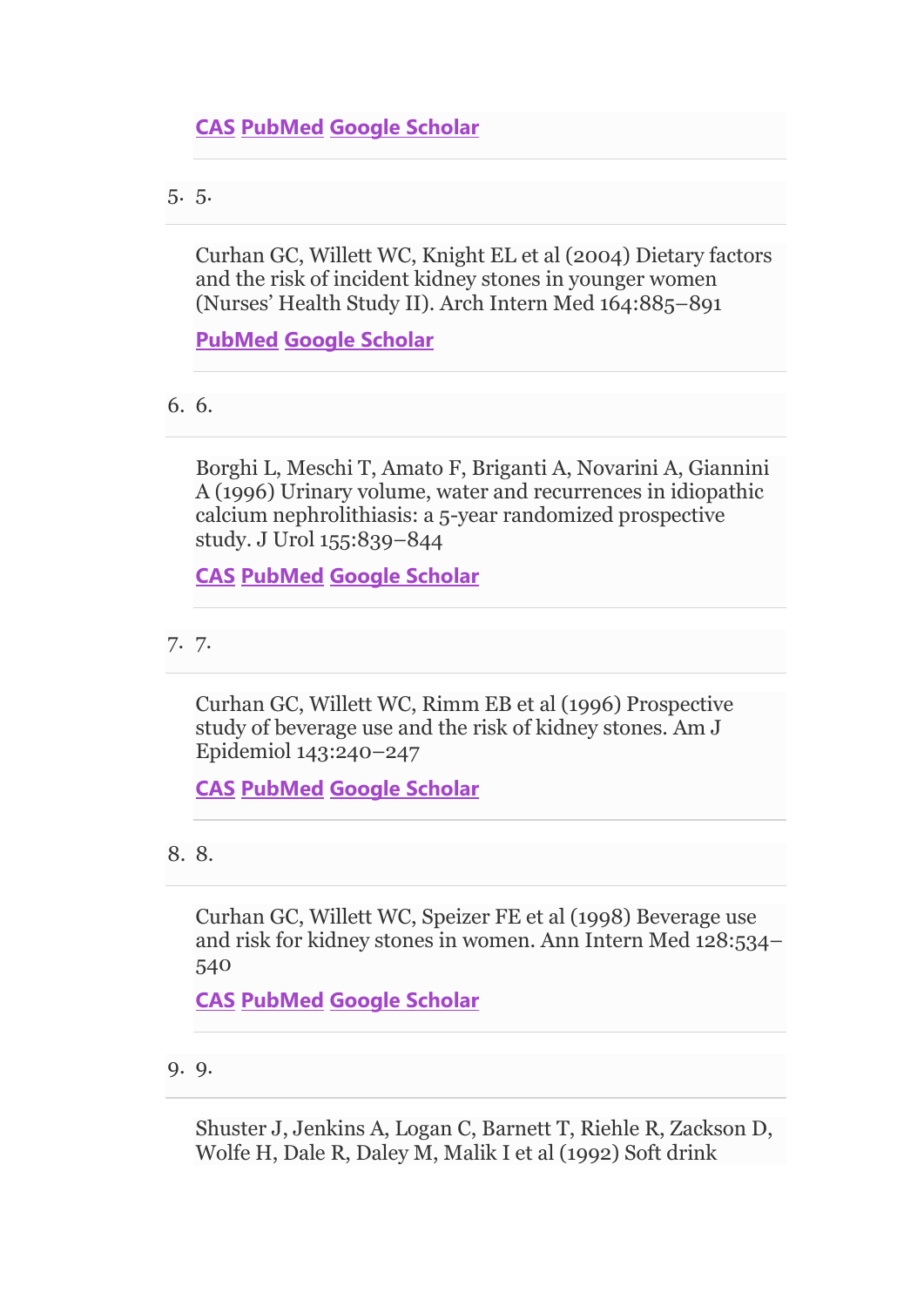consumption and urinary stone recurrence: a randomized prevention trial. J Clin Epidemiol 45:911–916

**[CAS](https://link.springer.com/articles/cas-redirect/1%3ASTN%3A280%3ADyaK38zisFOguw%253D%253D) [PubMed](http://www.ncbi.nlm.nih.gov/entrez/query.fcgi?cmd=Retrieve&db=PubMed&dopt=Abstract&list_uids=1624973) [Google Scholar](http://scholar.google.com/scholar_lookup?&title=Soft%20drink%20consumption%20and%20urinary%20stone%20recurrence%3A%20a%20randomized%20prevention%20trial&journal=J%20Clin%20Epidemiol&volume=45&pages=911-916&publication_year=1992&author=Shuster%2CJ&author=Jenkins%2CA&author=Logan%2CC&author=Barnett%2CT&author=Riehle%2CR&author=Zackson%2CD&author=Wolfe%2CH&author=Dale%2CR&author=Daley%2CM&author=Malik%2CI)**

10.10.

Ferraro PM, Taylor EN, Gambaro G, Curhan GC (2013) Soda and other beverages and the risk of kidney stones. Clin J Am Soc Nephrol 8:1389–1395

**[PubMed](http://www.ncbi.nlm.nih.gov/entrez/query.fcgi?cmd=Retrieve&db=PubMed&dopt=Abstract&list_uids=23676355) [PubMed Central](http://www.ncbi.nlm.nih.gov/pmc/articles/PMC3731916) [Google Scholar](http://scholar.google.com/scholar_lookup?&title=Soda%20and%20other%20beverages%20and%20the%20risk%20of%20kidney%20stones&journal=Clin%20J%20Am%20Soc%20Nephrol&volume=8&pages=1389-1395&publication_year=2013&author=Ferraro%2CPM&author=Taylor%2CEN&author=Gambaro%2CG&author=Curhan%2CGC)**

## 11. 11.

Wabner CL, Pak CY (1993) Effect of orange juice consumption on urinary stone risk factors. J Urol 149:1405–1408

**[CAS](https://link.springer.com/articles/cas-redirect/1%3ASTN%3A280%3ADyaK3s3nsVOitQ%253D%253D) [PubMed](http://www.ncbi.nlm.nih.gov/entrez/query.fcgi?cmd=Retrieve&db=PubMed&dopt=Abstract&list_uids=8501777) [Google Scholar](http://scholar.google.com/scholar_lookup?&title=Effect%20of%20orange%20juice%20consumption%20on%20urinary%20stone%20risk%20factors&journal=J%20Urol&volume=149&pages=1405-1408&publication_year=1993&author=Wabner%2CCL&author=Pak%2CCY)**

12.12.

Odvina CV (2006) Comparative value of orange juice versus lemonade in reducing stone-forming risk. Clin J Am Soc Nephrol 1:1269–1274

**[CAS](https://link.springer.com/articles/cas-redirect/1%3ACAS%3A528%3ADC%252BD28Xht1Gntb3P) [PubMed](http://www.ncbi.nlm.nih.gov/entrez/query.fcgi?cmd=Retrieve&db=PubMed&dopt=Abstract&list_uids=17699358) [Google Scholar](http://scholar.google.com/scholar_lookup?&title=Comparative%20value%20of%20orange%20juice%20versus%20lemonade%20in%20reducing%20stone-forming%20risk&journal=Clin%20J%20Am%20Soc%20Nephrol&volume=1&pages=1269-1274&publication_year=2006&author=Odvina%2CCV)**

13.13.

Shu X, Cai H, Xiang YB, Li H, Lipworth L, Miller NL, Zheng W, Shu XO, Hsi RS (2019) Green tea intake and risk of incident kidney stones: prospective cohort studies in middle-aged and elderly Chinese individuals. Int J Urol 26:241–246

**[CAS](https://link.springer.com/articles/cas-redirect/1%3ACAS%3A528%3ADC%252BC1MXisFCht7c%253D) [PubMed](http://www.ncbi.nlm.nih.gov/entrez/query.fcgi?cmd=Retrieve&db=PubMed&dopt=Abstract&list_uids=30408844) [Google Scholar](http://scholar.google.com/scholar_lookup?&title=Green%20tea%20intake%20and%20risk%20of%20incident%20kidney%20stones%3A%20prospective%20cohort%20studies%20in%20middle-aged%20and%20elderly%20Chinese%20individuals&journal=Int%20J%20Urol&volume=26&pages=241-246&publication_year=2019&author=Shu%2CX&author=Cai%2CH&author=Xiang%2CYB&author=Li%2CH&author=Lipworth%2CL&author=Miller%2CNL&author=Zheng%2CW&author=Shu%2CXO&author=Hsi%2CRS)**

14.14.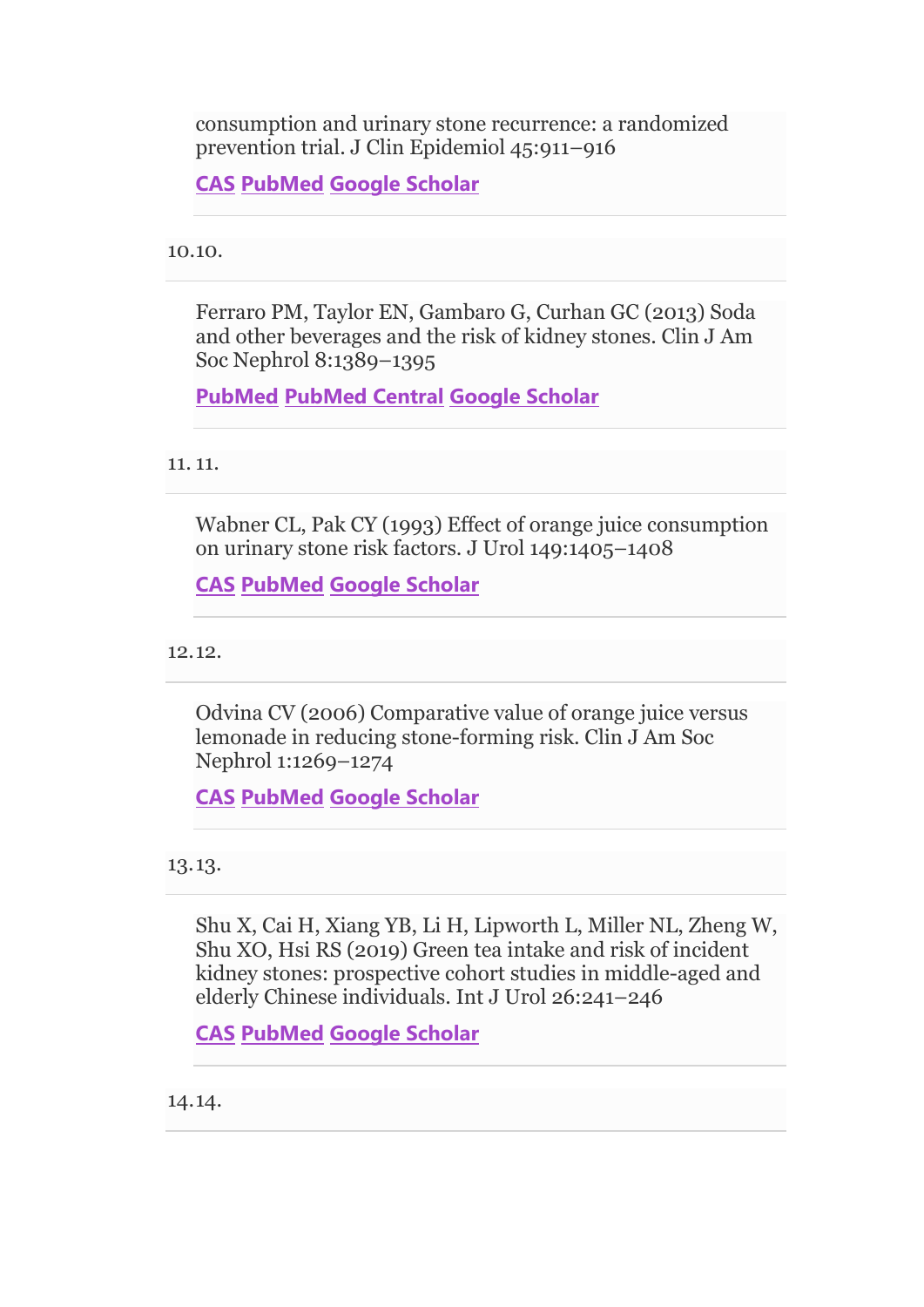Chen HY, Wu JS, Chang YF, Sun ZJ, Chang CJ, Lu FH, Yang YC (2019) Increased amount and duration of tea consumption may be associated with decreased risk of renal stone disease. World J Urol 37:379–384

**[PubMed](http://www.ncbi.nlm.nih.gov/entrez/query.fcgi?cmd=Retrieve&db=PubMed&dopt=Abstract&list_uids=29967945) [Google Scholar](http://scholar.google.com/scholar_lookup?&title=Increased%20amount%20and%20duration%20of%20tea%20consumption%20may%20be%20associated%20with%20decreased%20risk%20of%20renal%20stone%20disease&journal=World%20J%20Urol&volume=37&pages=379-384&publication_year=2019&author=Chen%2CHY&author=Wu%2CJS&author=Chang%2CYF&author=Sun%2CZJ&author=Chang%2CCJ&author=Lu%2CFH&author=Yang%2CYC)**

15.15.

Curhan GC, Willett WC, Rimm EB, Speizer FE, Stampfer MJ (1998) Body size and risk of kidney stones. J Am Soc Nephrol 9:1645–1652

**[CAS](https://link.springer.com/articles/cas-redirect/1%3ASTN%3A280%3ADyaK1czpsVemtA%253D%253D) [PubMed](http://www.ncbi.nlm.nih.gov/entrez/query.fcgi?cmd=Retrieve&db=PubMed&dopt=Abstract&list_uids=9727373) [Google Scholar](http://scholar.google.com/scholar_lookup?&title=Body%20size%20and%20risk%20of%20kidney%20stones&journal=J%20Am%20Soc%20Nephrol&volume=9&pages=1645-1652&publication_year=1998&author=Curhan%2CGC&author=Willett%2CWC&author=Rimm%2CEB&author=Speizer%2CFE&author=Stampfer%2CMJ)**

16.16.

West B, Luke A, Durazo-Arvizu RA, Cao G, Shoham D, Kramer H (2008) Metabolic syndrome and self-reported history of kidney stones: the National Health and Nutrition Examination Survey (NHANES III) 1988–94. Am J Kidney Dis 51:741–747

**[PubMed](http://www.ncbi.nlm.nih.gov/entrez/query.fcgi?cmd=Retrieve&db=PubMed&dopt=Abstract&list_uids=18436084) [Google Scholar](http://scholar.google.com/scholar_lookup?&title=Metabolic%20syndrome%20and%20self-reported%20history%20of%20kidney%20stones%3A%20the%20National%20Health%20and%20Nutrition%20Examination%20Survey%20%28NHANES%20III%29%201988%E2%80%9394&journal=Am%20J%20Kidney%20Dis&volume=51&pages=741-747&publication_year=2008&author=West%2CB&author=Luke%2CA&author=Durazo-Arvizu%2CRA&author=Cao%2CG&author=Shoham%2CD&author=Kramer%2CH)**

17. 17.

Rendina D, Mossetti G, De Filippo G, Benvenuto D, Vivona CL, Imbroinise A, Zampa G, Ricchio S, Strazzullo P (2009) Association between metabolic syndrome and nephrolithiasis in an inpatient population in southern Italy: role of gender, hypertension and abdominal obesity. Nephrol Dial Transplant 24:900–906

**[PubMed](http://www.ncbi.nlm.nih.gov/entrez/query.fcgi?cmd=Retrieve&db=PubMed&dopt=Abstract&list_uids=18835844) [Google Scholar](http://scholar.google.com/scholar_lookup?&title=Association%20between%20metabolic%20syndrome%20and%20nephrolithiasis%20in%20an%20inpatient%20population%20in%20southern%20Italy%3A%20role%20of%20gender%2C%20hypertension%20and%20abdominal%20obesity&journal=Nephrol%20Dial%20Transplant&volume=24&pages=900-906&publication_year=2009&author=Rendina%2CD&author=Mossetti%2CG&author=Filippo%2CG&author=Benvenuto%2CD&author=Vivona%2CCL&author=Imbroinise%2CA&author=Zampa%2CG&author=Ricchio%2CS&author=Strazzullo%2CP)**

18.18.

Jeong IG, Kang T, Bang JK, Park J, Kim W, Hwang SS (2011) Association between metabolic syndrome and the presence of kidney stones in a screened population. Am J Kidney Dis 58:383–388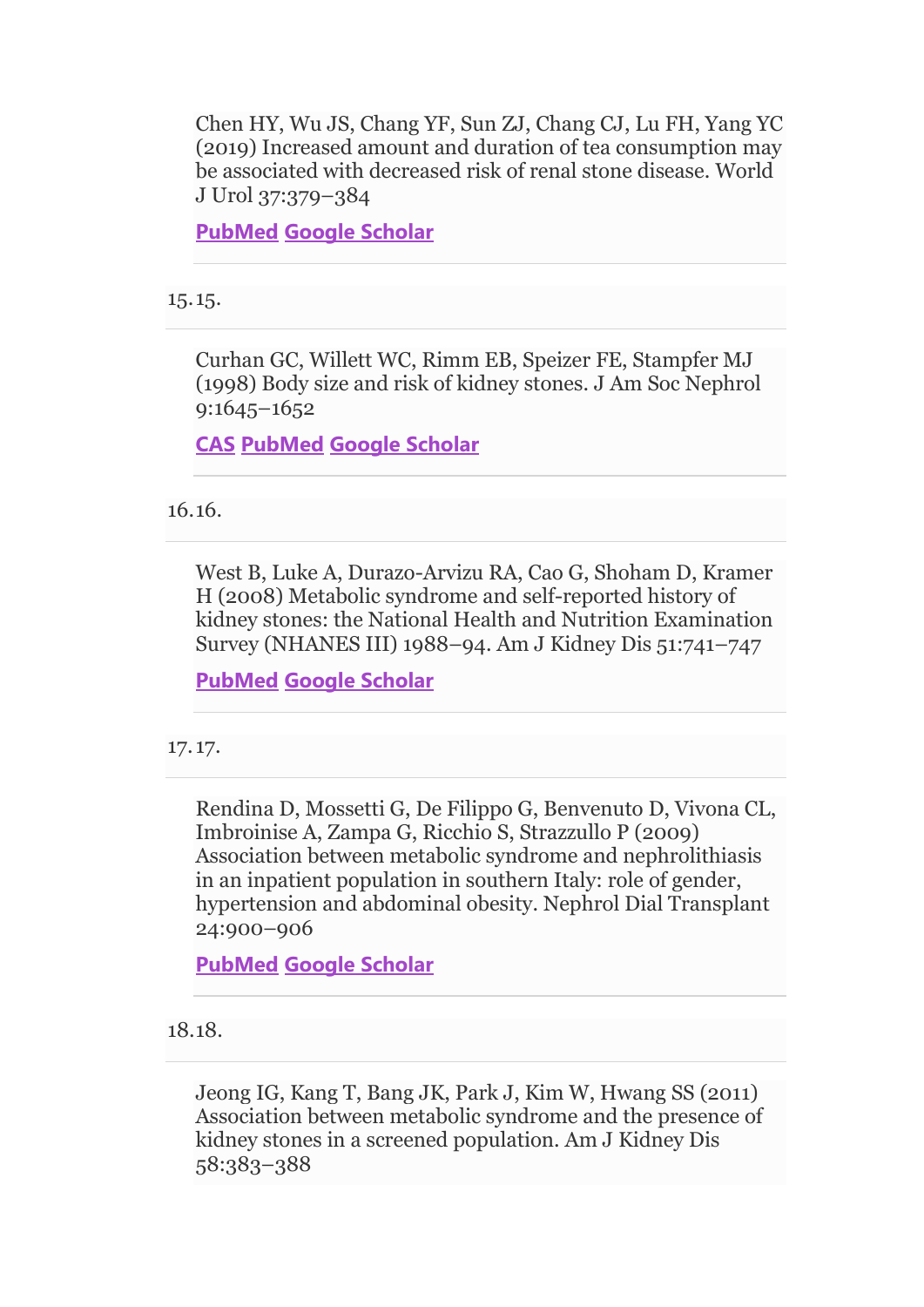19.19.

Rendina D, De Filippo G, D'Elia L, Strazzullo P (2014) Metabolic syndrome and nephrolithiasis: a systematic review and meta-analysis of the scientific evidence. J Nephrol 27:371– 376

**[CAS](https://link.springer.com/articles/cas-redirect/1%3ACAS%3A528%3ADC%252BC28Xhs1yktr0%253D) [PubMed](http://www.ncbi.nlm.nih.gov/entrez/query.fcgi?cmd=Retrieve&db=PubMed&dopt=Abstract&list_uids=24696310) [Google Scholar](http://scholar.google.com/scholar_lookup?&title=Metabolic%20syndrome%20and%20nephrolithiasis%3A%20a%20systematic%20review%20and%20meta-analysis%20of%20the%20scientific%20evidence&journal=J%20Nephrol&volume=27&pages=371-376&publication_year=2014&author=Rendina%2CD&author=Filippo%2CG&author=D%27Elia%2CL&author=Strazzullo%2CP)**

20. 20.

Al Zahrani H, Norman RW, Thompson C, Weerasinghe S (2000) The dietary habits of idiopathic calcium stone-formers and normal control subjects. BJU Int 85:616–620

**[CAS](https://link.springer.com/articles/cas-redirect/1%3ASTN%3A280%3ADC%252BD3c3itl2juw%253D%253D) [PubMed](http://www.ncbi.nlm.nih.gov/entrez/query.fcgi?cmd=Retrieve&db=PubMed&dopt=Abstract&list_uids=10759651) [Google Scholar](http://scholar.google.com/scholar_lookup?&title=The%20dietary%20habits%20of%20idiopathic%20calcium%20stone-formers%20and%20normal%20control%20subjects&journal=BJU%20Int&volume=85&pages=616-620&publication_year=2000&author=Al%20Zahrani%2CH&author=Norman%2CRW&author=Thompson%2CC&author=Weerasinghe%2CS)**

21.21.

Aune D, Mahamat-Saleh Y, Norat T, Riboli E (2018) Body fatness, diabetes, physical activity and risk of kidney stones: a systematic review and meta-analysis of cohort studies. Eur J Epidemiol 33:1033–1047

**[CAS](https://link.springer.com/articles/cas-redirect/1%3ACAS%3A528%3ADC%252BC1cXhsVahurjK) [PubMed](http://www.ncbi.nlm.nih.gov/entrez/query.fcgi?cmd=Retrieve&db=PubMed&dopt=Abstract&list_uids=30066054) [PubMed Central](http://www.ncbi.nlm.nih.gov/pmc/articles/PMC6208979) [Google Scholar](http://scholar.google.com/scholar_lookup?&title=Body%20fatness%2C%20diabetes%2C%20physical%20activity%20and%20risk%20of%20kidney%20stones%3A%20a%20systematic%20review%20and%20meta-analysis%20of%20cohort%20studies&journal=Eur%20J%20Epidemiol&volume=33&pages=1033-1047&publication_year=2018&author=Aune%2CD&author=Mahamat-Saleh%2CY&author=Norat%2CT&author=Riboli%2CE)**

22. 22.

Sorensen MD, Chi T, Shara NM, Wang H, Hsi RS, Orchard T, Kahn AJ, Jackson RD, Miller J, Reiner AP, Stoller ML (2014) Activity, energy intake, obesity, and the risk of incident kidney stones in postmenopausal women: a report from the Women's Health Initiative. J Am Soc Nephrol 25:362–369

**[PubMed](http://www.ncbi.nlm.nih.gov/entrez/query.fcgi?cmd=Retrieve&db=PubMed&dopt=Abstract&list_uids=24335976) [Google Scholar](http://scholar.google.com/scholar_lookup?&title=Activity%2C%20energy%20intake%2C%20obesity%2C%20and%20the%20risk%20of%20incident%20kidney%20stones%20in%20postmenopausal%20women%3A%20a%20report%20from%20the%20Women%E2%80%99s%20Health%20Initiative&journal=J%20Am%20Soc%20Nephrol&volume=25&pages=362-369&publication_year=2014&author=Sorensen%2CMD&author=Chi%2CT&author=Shara%2CNM&author=Wang%2CH&author=Hsi%2CRS&author=Orchard%2CT&author=Kahn%2CAJ&author=Jackson%2CRD&author=Miller%2CJ&author=Reiner%2CAP&author=Stoller%2CML)**

23. 23.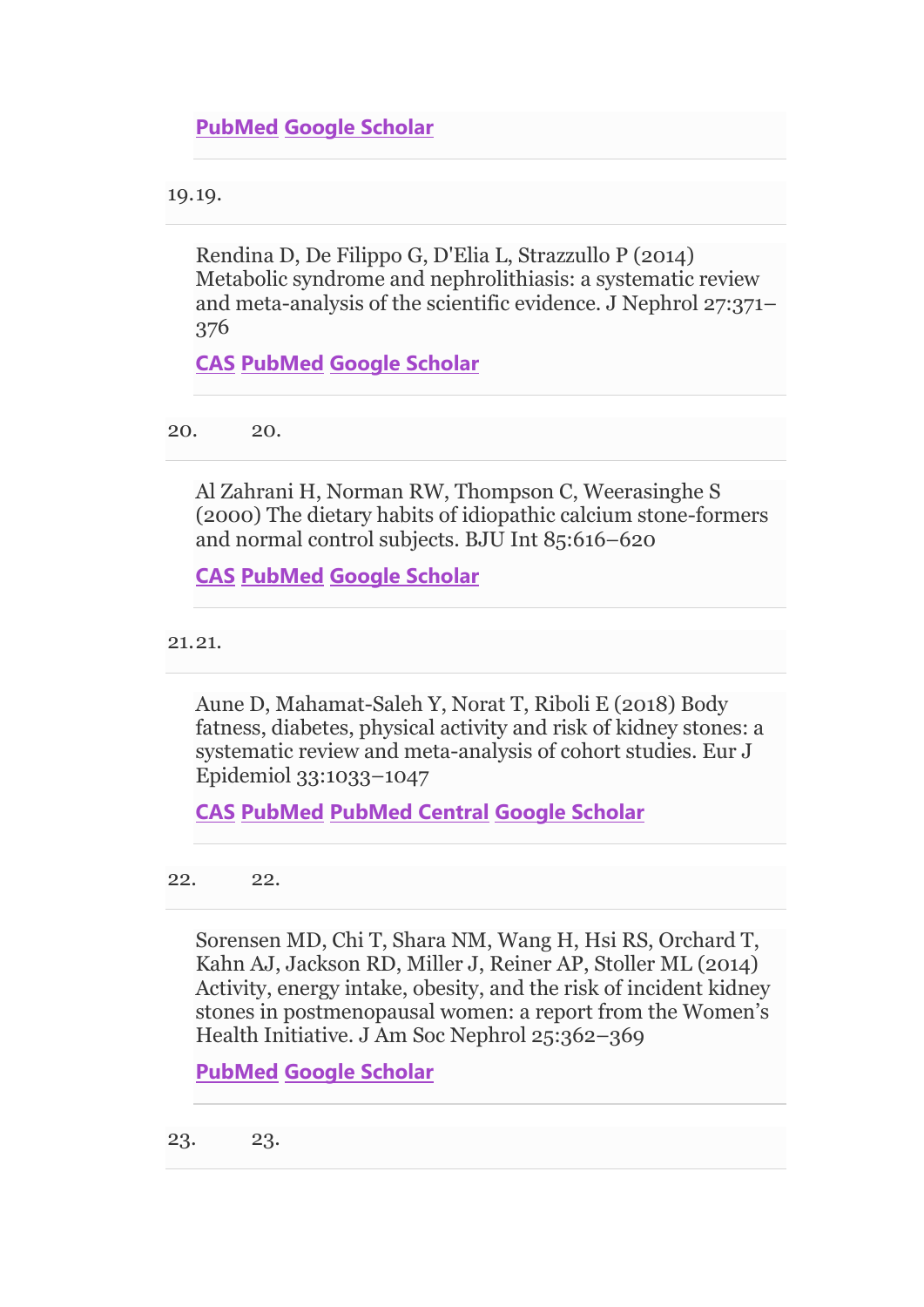Shu X, Cai H, Xiang YB, Li H, Lipworth L, Miller NL, Zheng W, Shu XO, Hsi RS (2017) Nephrolithiasis among middle aged and elderly urban Chinese: a report from prospective cohort studies in Shanghai. J Endourol 31:1327–1334

**[PubMed](http://www.ncbi.nlm.nih.gov/entrez/query.fcgi?cmd=Retrieve&db=PubMed&dopt=Abstract&list_uids=29048227) [PubMed Central](http://www.ncbi.nlm.nih.gov/pmc/articles/PMC5734141) [Google Scholar](http://scholar.google.com/scholar_lookup?&title=Nephrolithiasis%20among%20middle%20aged%20and%20elderly%20urban%20Chinese%3A%20a%20report%20from%20prospective%20cohort%20studies%20in%20Shanghai&journal=J%20Endourol&volume=31&pages=1327-1334&publication_year=2017&author=Shu%2CX&author=Cai%2CH&author=Xiang%2CYB&author=Li%2CH&author=Lipworth%2CL&author=Miller%2CNL&author=Zheng%2CW&author=Shu%2CXO&author=Hsi%2CRS)**

24. 24.

Oda E (2014) Overweight and high-sensitivity C-reactive protein are weakly associated with kidney stone formation in Japanese men. Int J Urol 21:1005–1011

**[CAS](https://link.springer.com/articles/cas-redirect/1%3ACAS%3A528%3ADC%252BC2cXhs1yis7nM) [PubMed](http://www.ncbi.nlm.nih.gov/entrez/query.fcgi?cmd=Retrieve&db=PubMed&dopt=Abstract&list_uids=24910395) [Google Scholar](http://scholar.google.com/scholar_lookup?&title=Overweight%20and%20high-sensitivity%20C-reactive%20protein%20are%20weakly%20associated%20with%20kidney%20stone%20formation%20in%20Japanese%20men&journal=Int%20J%20Urol&volume=21&pages=1005-1011&publication_year=2014&author=Oda%2CE)**

25. 25.

Yoshimura E, Sawada SS, Lee IM et al (2016) Body mass index and kidney stones: a cohort study of Japanese men. J Epidemiol 26:131–136

**[PubMed](http://www.ncbi.nlm.nih.gov/entrez/query.fcgi?cmd=Retrieve&db=PubMed&dopt=Abstract&list_uids=26616396) [Google Scholar](http://scholar.google.com/scholar_lookup?&title=Body%20mass%20index%20and%20kidney%20stones%3A%20a%20cohort%20study%20of%20Japanese%20men&journal=J%20Epidemiol&volume=26&pages=131-136&publication_year=2016&author=Yoshimura%2CE&author=Sawada%2CSS&author=Lee%2CIM)**

26. 26.

Ferraro PM, Curhan GC, Sorensen MD, Gambaro G, Taylor EN (2015) Physical activity, energy intake and the risk of incident kidney stones. J Urol 193:864–868

**[PubMed](http://www.ncbi.nlm.nih.gov/entrez/query.fcgi?cmd=Retrieve&db=PubMed&dopt=Abstract&list_uids=25229560) [Google Scholar](http://scholar.google.com/scholar_lookup?&title=Physical%20activity%2C%20energy%20intake%20and%20the%20risk%20of%20incident%20kidney%20stones&journal=J%20Urol&volume=193&pages=864-868&publication_year=2015&author=Ferraro%2CPM&author=Curhan%2CGC&author=Sorensen%2CMD&author=Gambaro%2CG&author=Taylor%2CEN)**

27.27.

Trinchieri A, Maletta A, Lizzano R, Marchesotti F (2013) Potential renal acid load and the risk of renal stone formation in a case-control study. Eur J Clin Nutr 67:1077–1080

```
CAS PubMed Google Scholar
```
28. 28.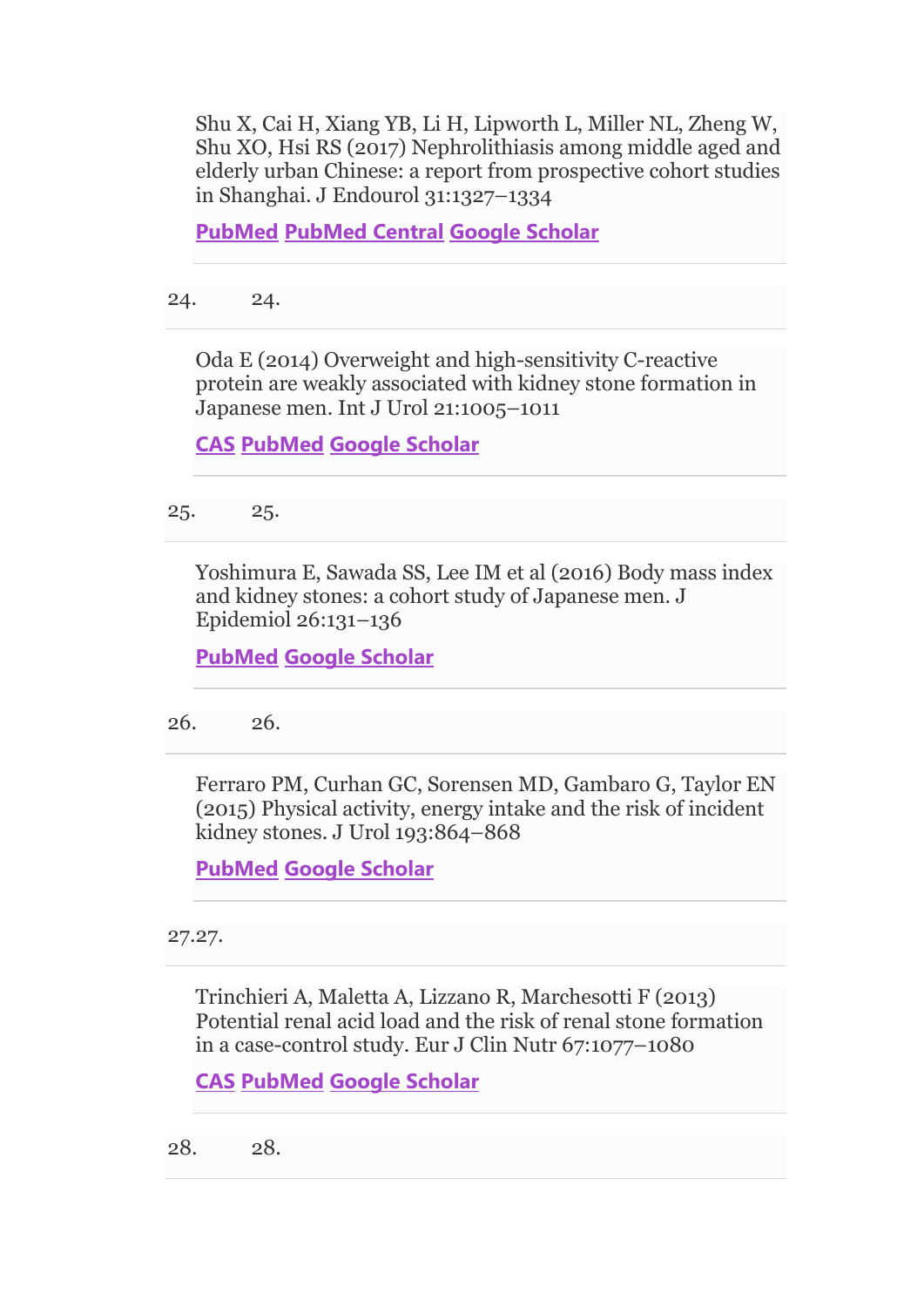Vezzoli G, Dogliotti E, Terranegra A, Arcidiacono T, Macrina L, Tavecchia M, Pivari F, Mingione A, Brasacchio C, Nouvenne A, Meschi T, Cusi D, Spotti D, Montanari E, Soldati L (2015) Dietary style and acid load in an Italian population of calcium kidney stone formers. Nutr Metab Cardiovasc Dis 25:588–593

**[CAS](https://link.springer.com/articles/cas-redirect/1%3ACAS%3A528%3ADC%252BC2MXlsFegsLo%253D) [PubMed](http://www.ncbi.nlm.nih.gov/entrez/query.fcgi?cmd=Retrieve&db=PubMed&dopt=Abstract&list_uids=25921845) [Google Scholar](http://scholar.google.com/scholar_lookup?&title=Dietary%20style%20and%20acid%20load%20in%20an%20Italian%20population%20of%20calcium%20kidney%20stone%20formers&journal=Nutr%20Metab%20Cardiovasc%20Dis&volume=25&pages=588-593&publication_year=2015&author=Vezzoli%2CG&author=Dogliotti%2CE&author=Terranegra%2CA&author=Arcidiacono%2CT&author=Macrina%2CL&author=Tavecchia%2CM&author=Pivari%2CF&author=Mingione%2CA&author=Brasacchio%2CC&author=Nouvenne%2CA&author=Meschi%2CT&author=Cusi%2CD&author=Spotti%2CD&author=Montanari%2CE&author=Soldati%2CL)**

29. 29.

Ferraro PM, Mandel EI, Curhan GC, Gambaro G, Taylor EN (2016) Dietary protein and potassium, diet-dependent net acid load, and risk of incident kidney stones. Clin J Am Soc Nephrol 11:1834–1844

**[CAS](https://link.springer.com/articles/cas-redirect/1%3ACAS%3A528%3ADC%252BC1cXhsVOlurg%253D) [PubMed](http://www.ncbi.nlm.nih.gov/entrez/query.fcgi?cmd=Retrieve&db=PubMed&dopt=Abstract&list_uids=27445166) [PubMed Central](http://www.ncbi.nlm.nih.gov/pmc/articles/PMC5053786) [Google Scholar](http://scholar.google.com/scholar_lookup?&title=Dietary%20protein%20and%20potassium%2C%20diet-dependent%20net%20acid%20load%2C%20and%20risk%20of%20incident%20kidney%20stones&journal=Clin%20J%20Am%20Soc%20Nephrol&volume=11&pages=1834-1844&publication_year=2016&author=Ferraro%2CPM&author=Mandel%2CEI&author=Curhan%2CGC&author=Gambaro%2CG&author=Taylor%2CEN)**

30. 30.

Taylor EN, Fung TT, Curhan GC (2009) DASH-style diet associates with reduced risk for kidney stones. J Am Soc Nephrol 20:2253–2259

**[CAS](https://link.springer.com/articles/cas-redirect/1%3ACAS%3A528%3ADC%252BD1MXhtlSrsbfL) [PubMed](http://www.ncbi.nlm.nih.gov/entrez/query.fcgi?cmd=Retrieve&db=PubMed&dopt=Abstract&list_uids=19679672) [PubMed Central](http://www.ncbi.nlm.nih.gov/pmc/articles/PMC2754098) [Google Scholar](http://scholar.google.com/scholar_lookup?&title=DASH-style%20diet%20associates%20with%20reduced%20risk%20for%20kidney%20stones&journal=J%20Am%20Soc%20Nephrol&volume=20&pages=2253-2259&publication_year=2009&author=Taylor%2CEN&author=Fung%2CTT&author=Curhan%2CGC)**

31.31.

Leone A, Fernández-Montero A, de la Fuente-Arrillaga C, Martínez-González MÁ, Bertoli S, Battezzati A, Bes-Rastrollo M (2017) Adherence to the Mediterranean dietary pattern and incidence of nephrolithiasis in the Seguimiento Universidad de Navarra follow-up (SUN) cohort. Am J Kidney Dis 70:778–786

**[PubMed](http://www.ncbi.nlm.nih.gov/entrez/query.fcgi?cmd=Retrieve&db=PubMed&dopt=Abstract&list_uids=28838765) [Google Scholar](http://scholar.google.com/scholar_lookup?&title=Adherence%20to%20the%20Mediterranean%20dietary%20pattern%20and%20incidence%20of%20nephrolithiasis%20in%20the%20Seguimiento%20Universidad%20de%20Navarra%20follow-up%20%28SUN%29%20cohort&journal=Am%20J%20Kidney%20Dis&volume=70&pages=778-786&publication_year=2017&author=Leone%2CA&author=Fern%C3%A1ndez-Montero%2CA&author=Fuente-Arrillaga%2CC&author=Mart%C3%ADnez-Gonz%C3%A1lez%2CM%C3%81&author=Bertoli%2CS&author=Battezzati%2CA&author=Bes-Rastrollo%2CM)**

32. 32.

Siener R, Jansen B, Watzer B, Hesse A (2011) Effect of n-3 fatty acid supplementation on urinary risk factors for calcium oxalate stone formation. J Urol 185:719–724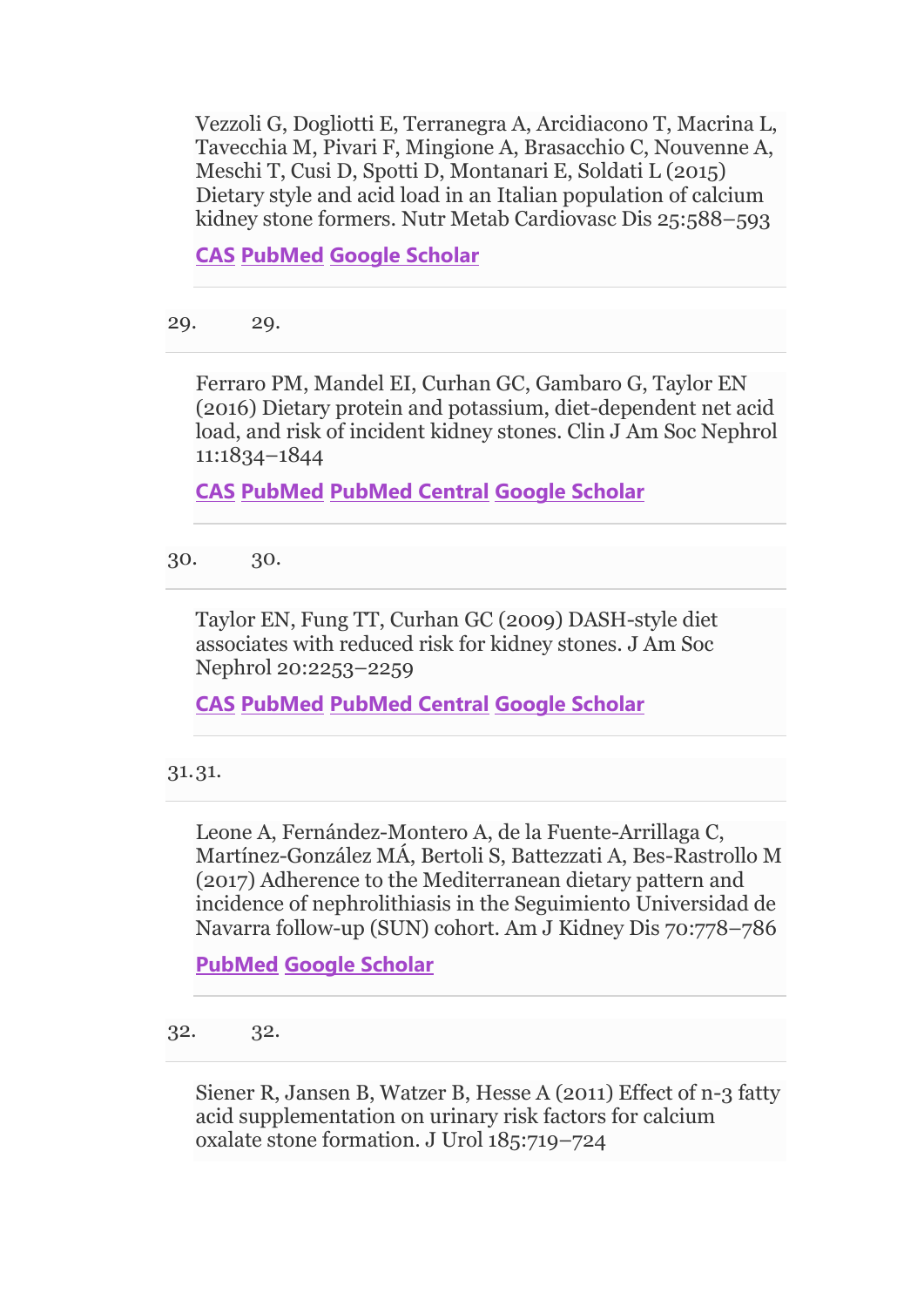33. 33.

Yasui T, Suzuki S, Itoh Y, Tozawa K, Tokudome S, Kohri K (2008) Eicosapentaenoic acid has a preventive effect on the recurrence of nephrolithiasis. Urol Int 81:135–138

**[CAS](https://link.springer.com/articles/cas-redirect/1%3ACAS%3A528%3ADC%252BD1cXhtVGnsLnO) [PubMed](http://www.ncbi.nlm.nih.gov/entrez/query.fcgi?cmd=Retrieve&db=PubMed&dopt=Abstract&list_uids=18758209) [Google Scholar](http://scholar.google.com/scholar_lookup?&title=Eicosapentaenoic%20acid%20has%20a%20preventive%20effect%20on%20the%20recurrence%20of%20nephrolithiasis&journal=Urol%20Int&volume=81&pages=135-138&publication_year=2008&author=Yasui%2CT&author=Suzuki%2CS&author=Itoh%2CY&author=Tozawa%2CK&author=Tokudome%2CS&author=Kohri%2CK)**

34. 34.

Taylor EN, Stampfer MJ, Curhan GC (2005) Fatty acid intake and incident nephrolithiasis. Am J Kidney Dis 45:267–274

**[CAS](https://link.springer.com/articles/cas-redirect/1%3ACAS%3A528%3ADC%252BD2MXit1yitL4%253D) [PubMed](http://www.ncbi.nlm.nih.gov/entrez/query.fcgi?cmd=Retrieve&db=PubMed&dopt=Abstract&list_uids=15685503) [Google Scholar](http://scholar.google.com/scholar_lookup?&title=Fatty%20acid%20intake%20and%20incident%20nephrolithiasis&journal=Am%20J%20Kidney%20Dis&volume=45&pages=267-274&publication_year=2005&author=Taylor%2CEN&author=Stampfer%2CMJ&author=Curhan%2CGC)**

35. 35.

Ferraro PM, Taylor EN, Gambaro G, Curhan GC (2017) Dietary and lifestyle risk factors associated with incident kidney stones in men and women. J Urol 198:858–863

**[PubMed](http://www.ncbi.nlm.nih.gov/entrez/query.fcgi?cmd=Retrieve&db=PubMed&dopt=Abstract&list_uids=28365271) [PubMed Central](http://www.ncbi.nlm.nih.gov/pmc/articles/PMC5599330) [Google Scholar](http://scholar.google.com/scholar_lookup?&title=Dietary%20and%20lifestyle%20risk%20factors%20associated%20with%20incident%20kidney%20stones%20in%20men%20and%20women&journal=J%20Urol&volume=198&pages=858-863&publication_year=2017&author=Ferraro%2CPM&author=Taylor%2CEN&author=Gambaro%2CG&author=Curhan%2CGC)**

36. 36.

Turney BW, Appleby PN, Reynard JM, Noble JG, Key TJ, Allen NE (2014) Diet and risk of kidney stones in the Oxford cohort of the European Prospective Investigation into Cancer and Nutrition (EPIC). Eur J Epidemiol 29:363–369

**[CAS](https://link.springer.com/articles/cas-redirect/1%3ACAS%3A528%3ADC%252BC2cXms1Crsbk%253D) [PubMed](http://www.ncbi.nlm.nih.gov/entrez/query.fcgi?cmd=Retrieve&db=PubMed&dopt=Abstract&list_uids=24752465) [Google Scholar](http://scholar.google.com/scholar_lookup?&title=Diet%20and%20risk%20of%20kidney%20stones%20in%20the%20Oxford%20cohort%20of%20the%20European%20Prospective%20Investigation%20into%20Cancer%20and%20Nutrition%20%28EPIC%29&journal=Eur%20J%20Epidemiol&volume=29&pages=363-369&publication_year=2014&author=Turney%2CBW&author=Appleby%2CPN&author=Reynard%2CJM&author=Noble%2CJG&author=Key%2CTJ&author=Allen%2CNE)**

37.37.

Borghi L, Schianchi T, Meschi T, Guerra A, Allegri F, Maggiore U, Novarini A (2002) Comparison of two diets for the prevention of recurrent stones in idiopathic hypercalciuria. N Engl J Med 346:77–84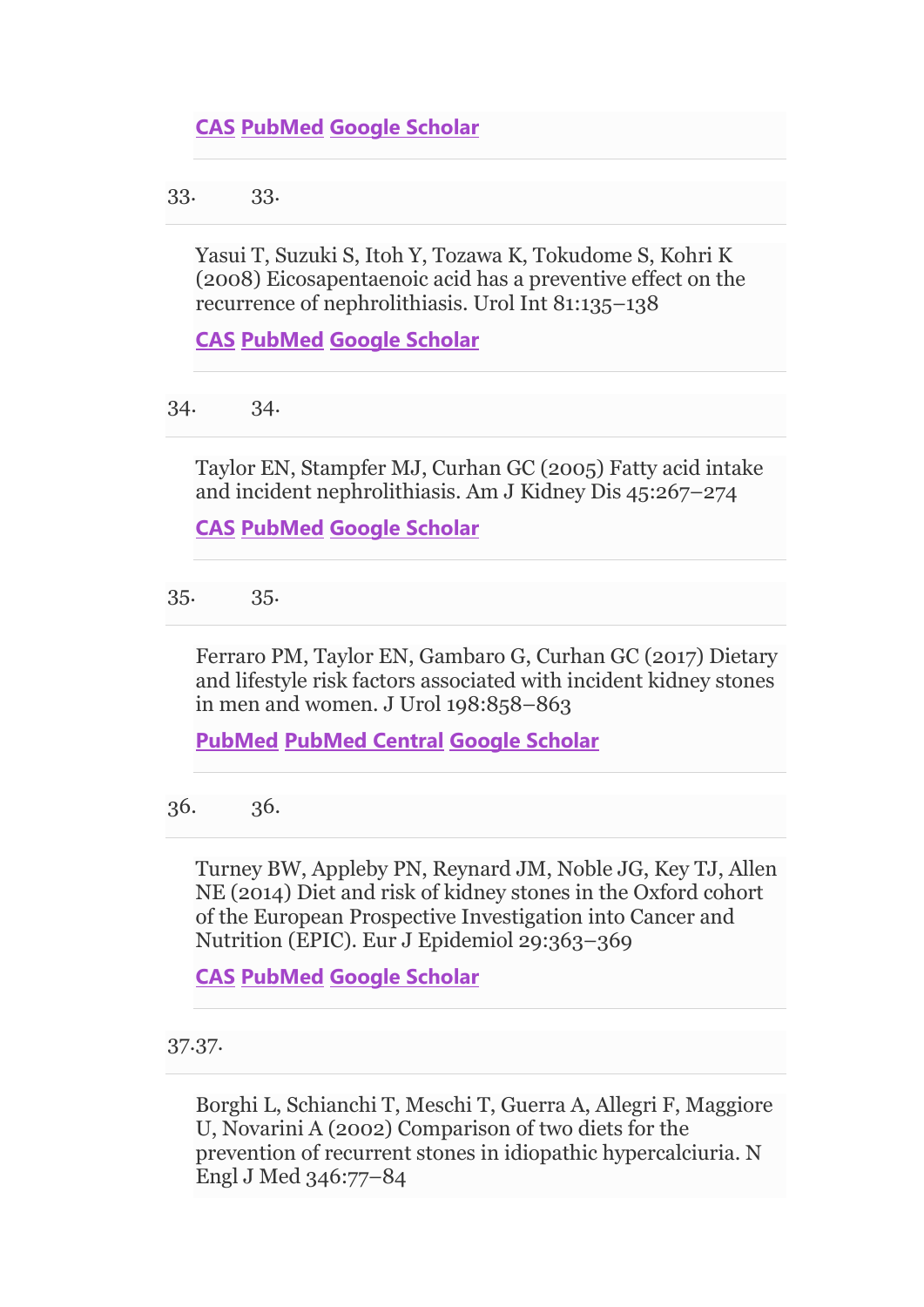38. 38.

Taylor EN, Curhan GC (2007) Oxalate intake and the risk for nephrolithiasis. J Am Soc Nephrol 18:2198–2204

**[CAS](https://link.springer.com/articles/cas-redirect/1%3ACAS%3A528%3ADC%252BD2sXotlWnurs%253D) [PubMed](http://www.ncbi.nlm.nih.gov/entrez/query.fcgi?cmd=Retrieve&db=PubMed&dopt=Abstract&list_uids=17538185) [Google Scholar](http://scholar.google.com/scholar_lookup?&title=Oxalate%20intake%20and%20the%20risk%20for%20nephrolithiasis&journal=J%20Am%20Soc%20Nephrol&volume=18&pages=2198-2204&publication_year=2007&author=Taylor%2CEN&author=Curhan%2CGC)**

39. 39.

Taylor EN, Curhan GC (2013) Dietary calcium from dairy and nondairy sources, and risk of symptomatic kidney stones. J Urol 190:1255–1259

**[CAS](https://link.springer.com/articles/cas-redirect/1%3ACAS%3A528%3ADC%252BC3sXhtlShsrzO) [PubMed](http://www.ncbi.nlm.nih.gov/entrez/query.fcgi?cmd=Retrieve&db=PubMed&dopt=Abstract&list_uids=23535174) [PubMed Central](http://www.ncbi.nlm.nih.gov/pmc/articles/PMC4393945) [Google Scholar](http://scholar.google.com/scholar_lookup?&title=Dietary%20calcium%20from%20dairy%20and%20nondairy%20sources%2C%20and%20risk%20of%20symptomatic%20kidney%20stones&journal=J%20Urol&volume=190&pages=1255-1259&publication_year=2013&author=Taylor%2CEN&author=Curhan%2CGC)**

40. 40.

Taylor EN, Stampfer MJ, Curhan GC (2004) Dietary factors and the risk of incident kidney stones in men: new insights after 14 years of follow-up. J Am Soc Nephrol 15:3225–3232

**[PubMed](http://www.ncbi.nlm.nih.gov/entrez/query.fcgi?cmd=Retrieve&db=PubMed&dopt=Abstract&list_uids=15579526) [Google Scholar](http://scholar.google.com/scholar_lookup?&title=Dietary%20factors%20and%20the%20risk%20of%20incident%20kidney%20stones%20in%20men%3A%20new%20insights%20after%2014%20years%20of%20follow-up&journal=J%20Am%20Soc%20Nephrol&volume=15&pages=3225-3232&publication_year=2004&author=Taylor%2CEN&author=Stampfer%2CMJ&author=Curhan%2CGC)**

41.41.

Tang J, McFann K, Chonchol M (2012) Dietary zinc intake and kidney stone formation: evaluation of NHANES III. Am J Nephrol 36:549–553

**[PubMed](http://www.ncbi.nlm.nih.gov/entrez/query.fcgi?cmd=Retrieve&db=PubMed&dopt=Abstract&list_uids=23221031) [Google Scholar](http://scholar.google.com/scholar_lookup?&title=Dietary%20zinc%20intake%20and%20kidney%20stone%20formation%3A%20evaluation%20of%20NHANES%20III&journal=Am%20J%20Nephrol&volume=36&pages=549-553&publication_year=2012&author=Tang%2CJ&author=McFann%2CK&author=Chonchol%2CM)**

42. 42.

Thomas LD, Elinder CG, Tiselius HG, Wolk A, Akesson A (2013) Dietary cadmium exposure and kidney stone incidence: a population-based prospective cohort study of men & women. Environ Int 59:148–151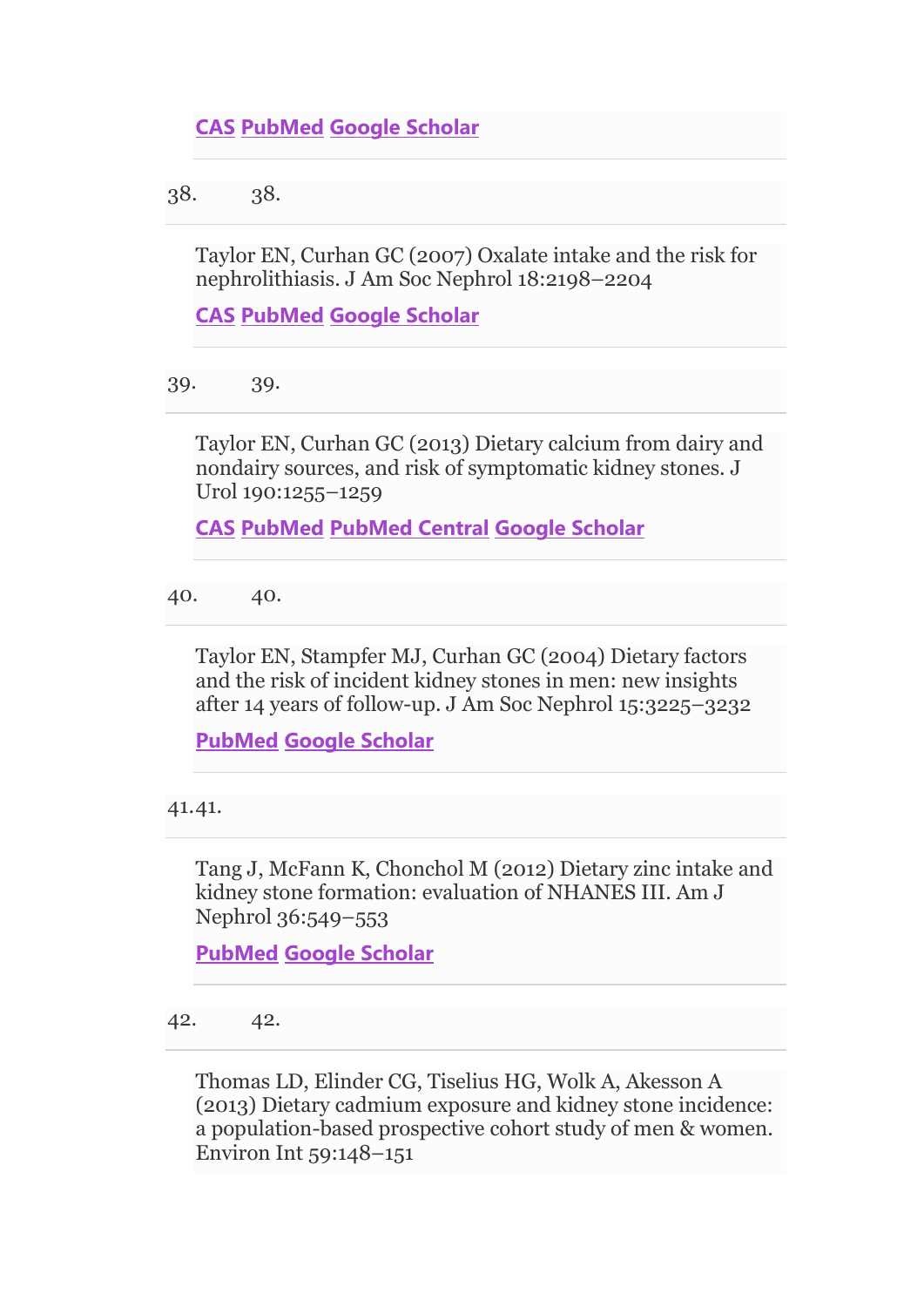43. 43.

Ferraro PM, Bonello M, Frigo AC, D'Addessi A, Sturniolo A, Gambaro G (2011) Cadmium exposure and kidney stone formation in the general population—an analysis of the National Health and Nutrition Examination Survey III data. J Endourol 25:875–880

**[PubMed](http://www.ncbi.nlm.nih.gov/entrez/query.fcgi?cmd=Retrieve&db=PubMed&dopt=Abstract&list_uids=21506691) [Google Scholar](http://scholar.google.com/scholar_lookup?&title=Cadmium%20exposure%20and%20kidney%20stone%20formation%20in%20the%20general%20population%E2%80%94an%20analysis%20of%20the%20National%20Health%20and%20Nutrition%20Examination%20Survey%20III%20data&journal=J%20Endourol&volume=25&pages=875-880&publication_year=2011&author=Ferraro%2CPM&author=Bonello%2CM&author=Frigo%2CAC&author=D%27Addessi%2CA&author=Sturniolo%2CA&author=Gambaro%2CG)**

44. 44.

Ferraro PM, Gambaro G, Curhan GC, Taylor EN (2018) Intake of trace metals and the risk of incident kidney stones. J Urol 199:1534–1539

**[CAS](https://link.springer.com/articles/cas-redirect/1%3ACAS%3A528%3ADC%252BC1cXlt1Srtbg%253D) [PubMed](http://www.ncbi.nlm.nih.gov/entrez/query.fcgi?cmd=Retrieve&db=PubMed&dopt=Abstract&list_uids=29391176) [PubMed Central](http://www.ncbi.nlm.nih.gov/pmc/articles/PMC6689148) [Google Scholar](http://scholar.google.com/scholar_lookup?&title=Intake%20of%20trace%20metals%20and%20the%20risk%20of%20incident%20kidney%20stones&journal=J%20Urol&volume=199&pages=1534-1539&publication_year=2018&author=Ferraro%2CPM&author=Gambaro%2CG&author=Curhan%2CGC&author=Taylor%2CEN)**

45. 45.

Taylor EN, Curhan GC (2008) Fructose consumption and the risk of kidney stones. Kidney Int 73:207–212

**[CAS](https://link.springer.com/articles/cas-redirect/1%3ACAS%3A528%3ADC%252BD2sXhsVyltL7P) [PubMed](http://www.ncbi.nlm.nih.gov/entrez/query.fcgi?cmd=Retrieve&db=PubMed&dopt=Abstract&list_uids=17928824) [Google Scholar](http://scholar.google.com/scholar_lookup?&title=Fructose%20consumption%20and%20the%20risk%20of%20kidney%20stones&journal=Kidney%20Int&volume=73&pages=207-212&publication_year=2008&author=Taylor%2CEN&author=Curhan%2CGC)**

46. 46.

Meschi T, Maggiore U, Fiaccadori E, Schianchi T, Bosi S, Adorni G, Ridolo E, Guerra A, Allegri F, Novarini A, Borghi L (2004) The effect of fruits and vegetables on urinary stone risk factors. Kidney Int 66:2402–2410

**[CAS](https://link.springer.com/articles/cas-redirect/1%3ACAS%3A528%3ADC%252BD2MXisVyisA%253D%253D) [PubMed](http://www.ncbi.nlm.nih.gov/entrez/query.fcgi?cmd=Retrieve&db=PubMed&dopt=Abstract&list_uids=15569332) [Google Scholar](http://scholar.google.com/scholar_lookup?&title=The%20effect%20of%20fruits%20and%20vegetables%20on%20urinary%20stone%20risk%20factors&journal=Kidney%20Int&volume=66&pages=2402-2410&publication_year=2004&author=Meschi%2CT&author=Maggiore%2CU&author=Fiaccadori%2CE&author=Schianchi%2CT&author=Bosi%2CS&author=Adorni%2CG&author=Ridolo%2CE&author=Guerra%2CA&author=Allegri%2CF&author=Novarini%2CA&author=Borghi%2CL)**

47. 47.

Sorensen MD, Hsi RS, Chi T, Shara N, Wactawski-Wende J, Kahn AJ, Wang H, Hou L, Stoller ML, Women's Health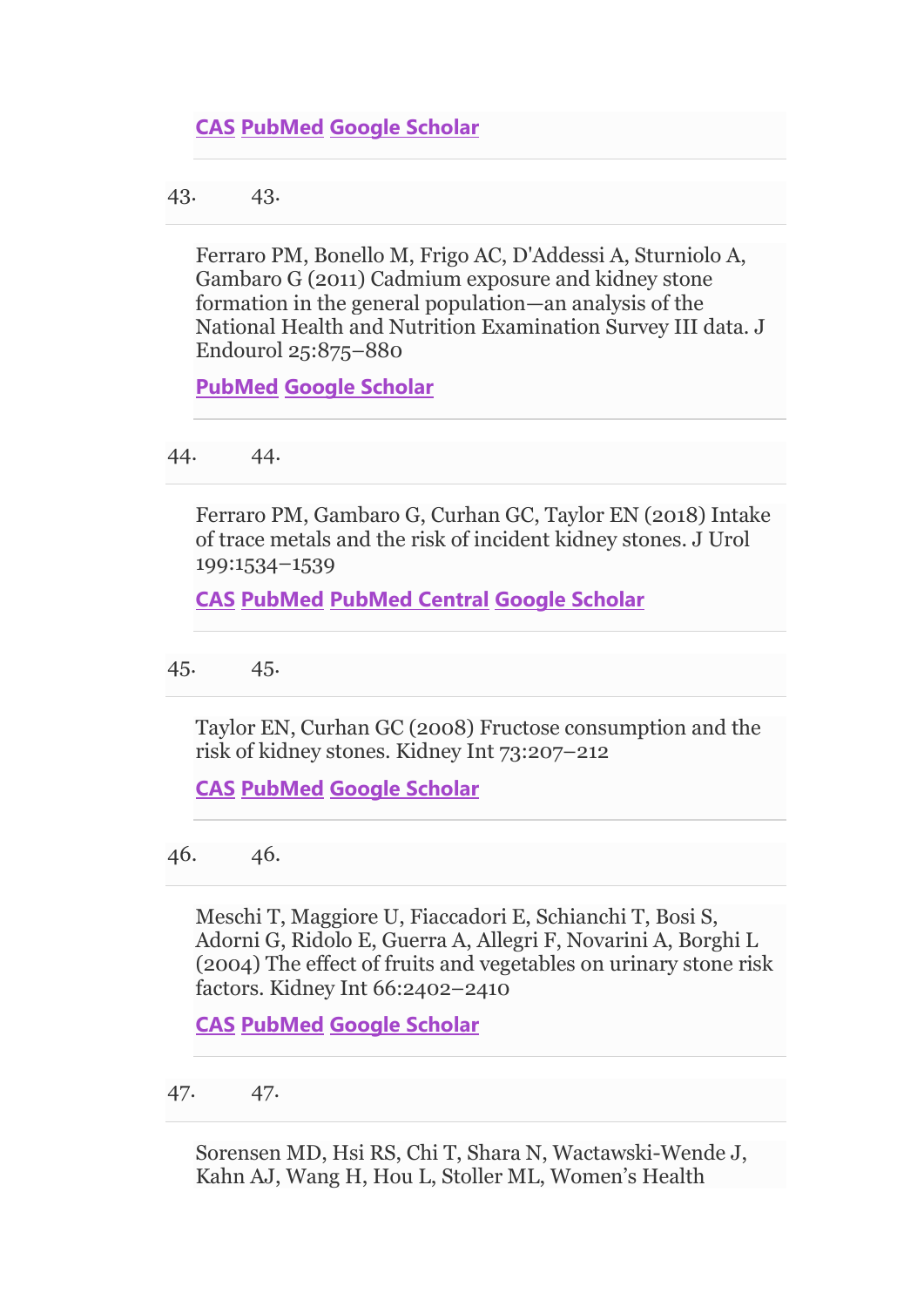Initiative Writing Group (2014) (2014) Dietary intake of fiber, fruit and vegetables decreases the risk of incident kidney stones in women: a Women's Health Initiative report. J Urol 192:1694–1699

**[PubMed](http://www.ncbi.nlm.nih.gov/entrez/query.fcgi?cmd=Retrieve&db=PubMed&dopt=Abstract&list_uids=24859445) [PubMed Central](http://www.ncbi.nlm.nih.gov/pmc/articles/PMC4241174) [Google Scholar](http://scholar.google.com/scholar_lookup?&title=%282014%29%20Dietary%20intake%20of%20fiber%2C%20fruit%20and%20vegetables%20decreases%20the%20risk%20of%20incident%20kidney%20stones%20in%20women%3A%20a%20Women%27s%20Health%20Initiative%20report&journal=J%20Urol&volume=192&pages=1694-1699&publication_year=2014&author=Sorensen%2CMD&author=Hsi%2CRS&author=Chi%2CT&author=Shara%2CN&author=Wactawski-Wende%2CJ&author=Kahn%2CAJ&author=Wang%2CH&author=Hou%2CL&author=Stoller%2CML)**

48. 48.

Ferraro PM, Curhan GC, Gambaro G, Taylor EN (2019) Antibiotic use and risk of incident kidney stones in female nurses. Am J Kidney Dis 74(6):736–741

**[CAS](https://link.springer.com/articles/cas-redirect/1%3ACAS%3A528%3ADC%252BC1MXhvVWitbzE) [PubMed](http://www.ncbi.nlm.nih.gov/entrez/query.fcgi?cmd=Retrieve&db=PubMed&dopt=Abstract&list_uids=31543288) [Google Scholar](http://scholar.google.com/scholar_lookup?&title=Antibiotic%20use%20and%20risk%20of%20incident%20kidney%20stones%20in%20female%20nurses&journal=Am%20J%20Kidney%20Dis&volume=74&issue=6&pages=736-741&publication_year=2019&author=Ferraro%2CPM&author=Curhan%2CGC&author=Gambaro%2CG&author=Taylor%2CEN)**

49. 49.

Curhan GC, Willett WC, Rimm EB et al (1996) A prospective study of the intake of vitamins C and B6, and the risk of kidney stones in men. J Urol 155:1847–1851

**[CAS](https://link.springer.com/articles/cas-redirect/1%3ASTN%3A280%3ADyaK283ht1Clug%253D%253D) [PubMed](http://www.ncbi.nlm.nih.gov/entrez/query.fcgi?cmd=Retrieve&db=PubMed&dopt=Abstract&list_uids=8618271) [Google Scholar](http://scholar.google.com/scholar_lookup?&title=A%20prospective%20study%20of%20the%20intake%20of%20vitamins%20C%20and%20B6%2C%20and%20the%20risk%20of%20kidney%20stones%20in%20men&journal=J%20Urol&volume=155&pages=1847-1851&publication_year=1996&author=Curhan%2CGC&author=Willett%2CWC&author=Rimm%2CEB)**

50. 50.

Curhan GC, Willett WC, Speizer FE et al (1999) Intake of vitamins B6 and C and the risk of kidney stones in women. J Am Soc Nephrol 10:840–845

**[CAS](https://link.springer.com/articles/cas-redirect/1%3ACAS%3A528%3ADyaK1MXitl2kur8%253D) [PubMed](http://www.ncbi.nlm.nih.gov/entrez/query.fcgi?cmd=Retrieve&db=PubMed&dopt=Abstract&list_uids=10203369) [Google Scholar](http://scholar.google.com/scholar_lookup?&title=Intake%20of%20vitamins%20B6%20and%20C%20and%20the%20risk%20of%20kidney%20stones%20in%20women&journal=J%20Am%20Soc%20Nephrol&volume=10&pages=840-845&publication_year=1999&author=Curhan%2CGC&author=Willett%2CWC&author=Speizer%2CFE)**

51.51.

Letavernier E, Daudon M (2018) Vitamin D, hypercalciuria and kidney stones. Nutrients 10:pii:E366

**[Google Scholar](http://scholar.google.com/scholar_lookup?&title=Vitamin%20D%2C%20hypercalciuria%20and%20kidney%20stones&journal=Nutrients&volume=10&publication_year=2018&author=Letavernier%2CE&author=Daudon%2CM)**

52. 52.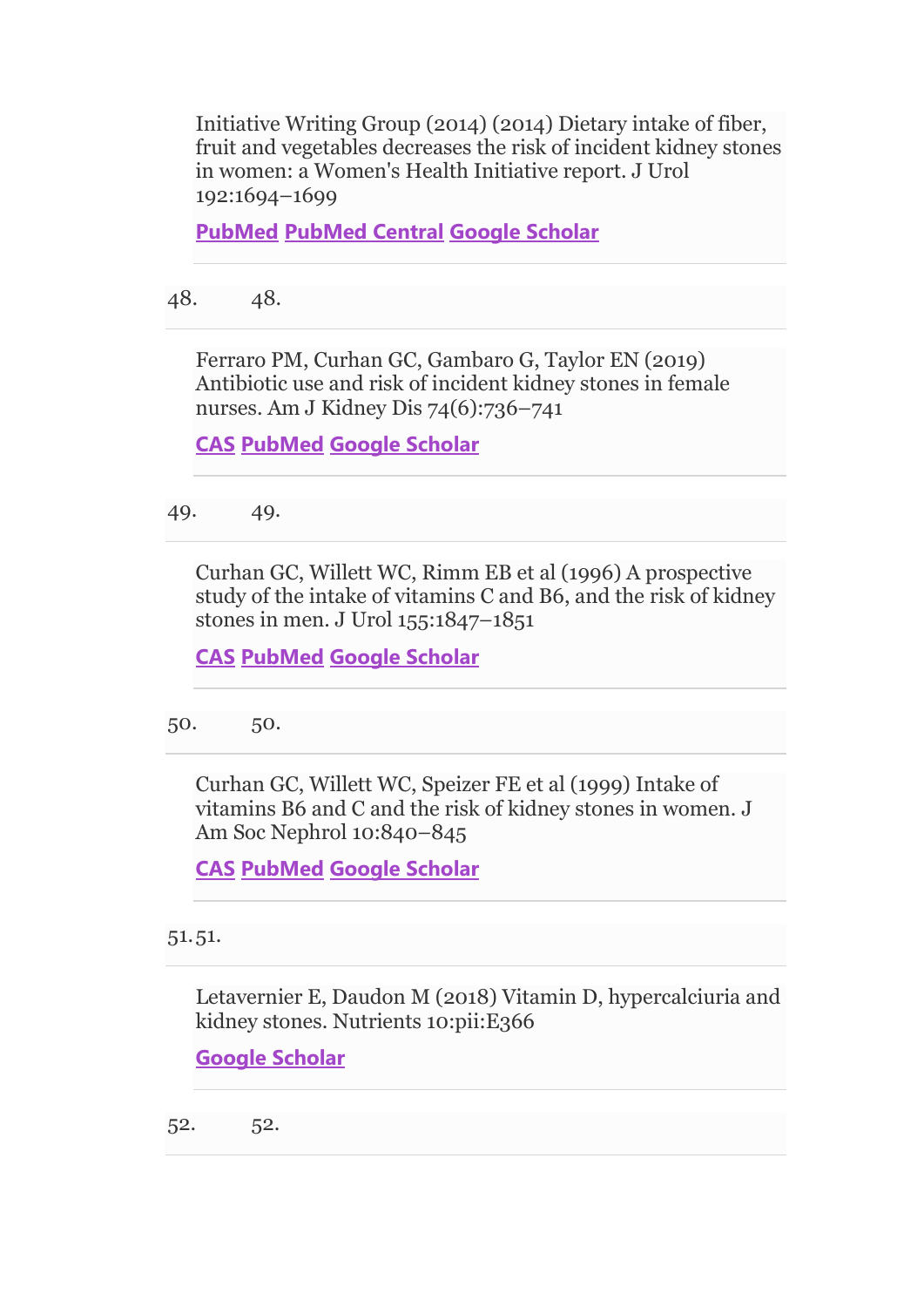Jackson RD, LaCroix AZ, Gass M, Wallace RB, Robbins J, Lewis CE, Bassford T, Beresford SA, Black HR, Blanchette P, Bonds DE, Brunner RL, Brzyski RG, Caan B, Cauley JA, Chlebowski RT, Cummings SR, Granek I, Hays J, Heiss G, Hendrix SL, Howard BV, Hsia J, Hubbell FA, Johnson KC, Judd H, Kotchen JM, Kuller LH, Langer RD, Lasser NL, Limacher MC, Ludlam S, Manson JE, Margolis KL, McGowan J, Ockene JK, O'Sullivan MJ, Phillips L, Prentice RL, Sarto GE, Stefanick ML, Van Horn L, Wactawski-Wende J, Whitlock E, Anderson GL, Assaf AR, Barad D, Investigators WHI (2006) Calcium plus vitamin D supplementation and the risk of fractures. N Engl J Med 354:669–683

**[CAS](https://link.springer.com/articles/cas-redirect/1%3ACAS%3A528%3ADC%252BD28XhsVWksr0%253D) [PubMed](http://www.ncbi.nlm.nih.gov/entrez/query.fcgi?cmd=Retrieve&db=PubMed&dopt=Abstract&list_uids=16481635) [Google Scholar](http://scholar.google.com/scholar_lookup?&title=Calcium%20plus%20vitamin%20D%20supplementation%20and%20the%20risk%20of%20fractures&journal=N%20Engl%20J%20Med&volume=354&pages=669-683&publication_year=2006&author=Jackson%2CRD&author=LaCroix%2CAZ&author=Gass%2CM&author=Wallace%2CRB&author=Robbins%2CJ&author=Lewis%2CCE&author=Bassford%2CT&author=Beresford%2CSA&author=Black%2CHR&author=Blanchette%2CP&author=Bonds%2CDE&author=Brunner%2CRL&author=Brzyski%2CRG&author=Caan%2CB&author=Cauley%2CJA&author=Chlebowski%2CRT&author=Cummings%2CSR&author=Granek%2CI&author=Hays%2CJ&author=Heiss%2CG&author=Hendrix%2CSL&author=Howard%2CBV&author=Hsia%2CJ&author=Hubbell%2CFA&author=Johnson%2CKC&author=Judd%2CH&author=Kotchen%2CJM&author=Kuller%2CLH&author=Langer%2CRD&author=Lasser%2CNL&author=Limacher%2CMC&author=Ludlam%2CS&author=Manson%2CJE&author=Margolis%2CKL&author=McGowan%2CJ&author=Ockene%2CJK&author=O%27Sullivan%2CMJ&author=Phillips%2CL&author=Prentice%2CRL&author=Sarto%2CGE&author=Stefanick%2CML&author=Horn%2CL&author=Wactawski-Wende%2CJ&author=Whitlock%2CE&author=Anderson%2CGL&author=Assaf%2CAR&author=Barad%2CD&author=Investigators%2CWHI)**

53. 53.

Taylor EN, Stampfer MJ, Curhan GC (2004) Dietary factors and the risk of incident kidney stones in men: new insights after 14 years of follow-up. J Am Soc Nephrol JASN 15:3225– 3232

**[PubMed](http://www.ncbi.nlm.nih.gov/entrez/query.fcgi?cmd=Retrieve&db=PubMed&dopt=Abstract&list_uids=15579526) [Google Scholar](http://scholar.google.com/scholar_lookup?&title=Dietary%20factors%20and%20the%20risk%20of%20incident%20kidney%20stones%20in%20men%3A%20new%20insights%20after%2014%20years%20of%20follow-up&journal=J%20Am%20Soc%20Nephrol%20JASN&volume=15&pages=3225-3232&publication_year=2004&author=Taylor%2CEN&author=Stampfer%2CMJ&author=Curhan%2CGC)**

54. 54.

Ferraro PM, Taylor EN, Gambaro G, Curhan GC (2018) Vitamin B6 intake and the risk of incident kidney stones. Urolithiasis 46:265–270

**[CAS](https://link.springer.com/articles/cas-redirect/1%3ACAS%3A528%3ADC%252BC2sXhtFKiu7rN) [PubMed](http://www.ncbi.nlm.nih.gov/entrez/query.fcgi?cmd=Retrieve&db=PubMed&dopt=Abstract&list_uids=28674784) [Google Scholar](http://scholar.google.com/scholar_lookup?&title=Vitamin%20B6%20intake%20and%20the%20risk%20of%20incident%20kidney%20stones&journal=Urolithiasis&volume=46&pages=265-270&publication_year=2018&author=Ferraro%2CPM&author=Taylor%2CEN&author=Gambaro%2CG&author=Curhan%2CGC)**

55.55.

Ferraro PM, Curhan GC, Gambaro G, Taylor EN (2016) Total, dietary, and supplemental vitamin C intake and risk of incident kidney stones. Am J Kidney Dis 67:400–407

```
CAS PubMed Google Scholar
```
56. 56.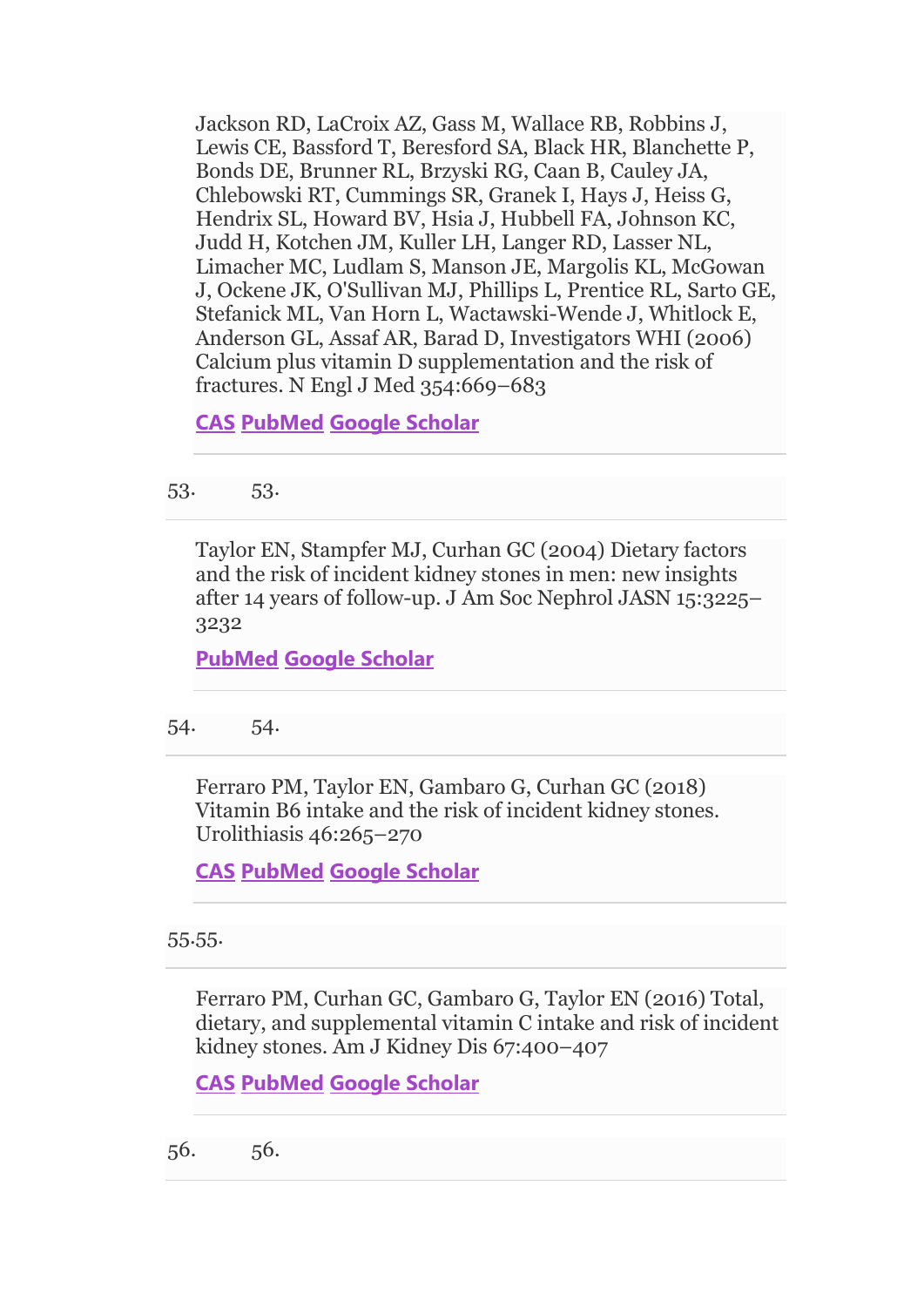Lappe J, Watson P, Travers-Gustafson D, Recker R, Garland C, Gorham E, Baggerly K, McDonnell SL (2017) Effect of vitamin D and calcium supplementation on cancer incidence in older women: a randomized clinical trial. JAMA 317:1234–1243

**[CAS](https://link.springer.com/articles/cas-redirect/1%3ACAS%3A528%3ADC%252BC2sXhtlyktLrJ) [PubMed](http://www.ncbi.nlm.nih.gov/entrez/query.fcgi?cmd=Retrieve&db=PubMed&dopt=Abstract&list_uids=28350929) [Google Scholar](http://scholar.google.com/scholar_lookup?&title=Effect%20of%20vitamin%20D%20and%20calcium%20supplementation%20on%20cancer%20incidence%20in%20older%20women%3A%20a%20randomized%20clinical%20trial&journal=JAMA&volume=317&pages=1234-1243&publication_year=2017&author=Lappe%2CJ&author=Watson%2CP&author=Travers-Gustafson%2CD&author=Recker%2CR&author=Garland%2CC&author=Gorham%2CE&author=Baggerly%2CK&author=McDonnell%2CSL)**

57.57.

Wallace RB, Wactawski-Wende J, O'Sullivan MJ, Larson JC, Cochrane B, Gass M, Masaki K (2011) Urinary tract stone occurrence in the Women's Health Initiative (WHI) randomized clinical trial of calcium and vitamin D supplements. Am J Clin Nutr 94:270–277

**[CAS](https://link.springer.com/articles/cas-redirect/1%3ACAS%3A528%3ADC%252BC3MXot1Khtbs%253D) [PubMed](http://www.ncbi.nlm.nih.gov/entrez/query.fcgi?cmd=Retrieve&db=PubMed&dopt=Abstract&list_uids=21525191) [PubMed Central](http://www.ncbi.nlm.nih.gov/pmc/articles/PMC3127502) [Google Scholar](http://scholar.google.com/scholar_lookup?&title=Urinary%20tract%20stone%20occurrence%20in%20the%20Women%27s%20Health%20Initiative%20%28WHI%29%20randomized%20clinical%20trial%20of%20calcium%20and%20vitamin%20D%20supplements&journal=Am%20J%20Clin%20Nutr&volume=94&pages=270-277&publication_year=2011&author=Wallace%2CRB&author=Wactawski-Wende%2CJ&author=O%27Sullivan%2CMJ&author=Larson%2CJC&author=Cochrane%2CB&author=Gass%2CM&author=Masaki%2CK)**

58. 58.

Prentice RL, Pettinger MB, Jackson RD, Wactawski-Wende J, Lacroix AZ, Anderson GL, Chlebowski RT, Manson JE, Van Horn L, Vitolins MZ, Datta M, LeBlanc ES, Cauley JA, Rossouw JE (2013) Health risks and benefits from calcium and vitamin D supplementation: Women's Health Initiative clinical trial and cohort study. Osteoporos Int 24:567–580

**[CAS](https://link.springer.com/articles/cas-redirect/1%3ACAS%3A528%3ADC%252BC3sXhvVyqsL4%253D) [PubMed](http://www.ncbi.nlm.nih.gov/entrez/query.fcgi?cmd=Retrieve&db=PubMed&dopt=Abstract&list_uids=23208074) [Google Scholar](http://scholar.google.com/scholar_lookup?&title=Health%20risks%20and%20benefits%20from%20calcium%20and%20vitamin%20D%20supplementation%3A%20Women%27s%20Health%20Initiative%20clinical%20trial%20and%20cohort%20study&journal=Osteoporos%20Int&volume=24&pages=567-580&publication_year=2013&author=Prentice%2CRL&author=Pettinger%2CMB&author=Jackson%2CRD&author=Wactawski-Wende%2CJ&author=Lacroix%2CAZ&author=Anderson%2CGL&author=Chlebowski%2CRT&author=Manson%2CJE&author=Horn%2CL&author=Vitolins%2CMZ&author=Datta%2CM&author=LeBlanc%2CES&author=Cauley%2CJA&author=Rossouw%2CJE)**

59. 59.

Malihi Z, Lawes CMM, Wu Z, Huang Y, Waayer D, Toop L, Khaw KT, Camargo CA, Scragg R (2019) Monthly high-dose vitamin D supplementation does not increase kidney stone risk or serum calcium: results from a randomized controlled trial. Am J Clin Nutr 109:1578–1587

**[PubMed](http://www.ncbi.nlm.nih.gov/entrez/query.fcgi?cmd=Retrieve&db=PubMed&dopt=Abstract&list_uids=31005969) [Google Scholar](http://scholar.google.com/scholar_lookup?&title=Monthly%20high-dose%20vitamin%20D%20supplementation%20does%20not%20increase%20kidney%20stone%20risk%20or%20serum%20calcium%3A%20results%20from%20a%20randomized%20controlled%20trial&journal=Am%20J%20Clin%20Nutr&volume=109&pages=1578-1587&publication_year=2019&author=Malihi%2CZ&author=Lawes%2CCMM&author=Wu%2CZ&author=Huang%2CY&author=Waayer%2CD&author=Toop%2CL&author=Khaw%2CKT&author=Camargo%2CCA&author=Scragg%2CR)**

60. 60.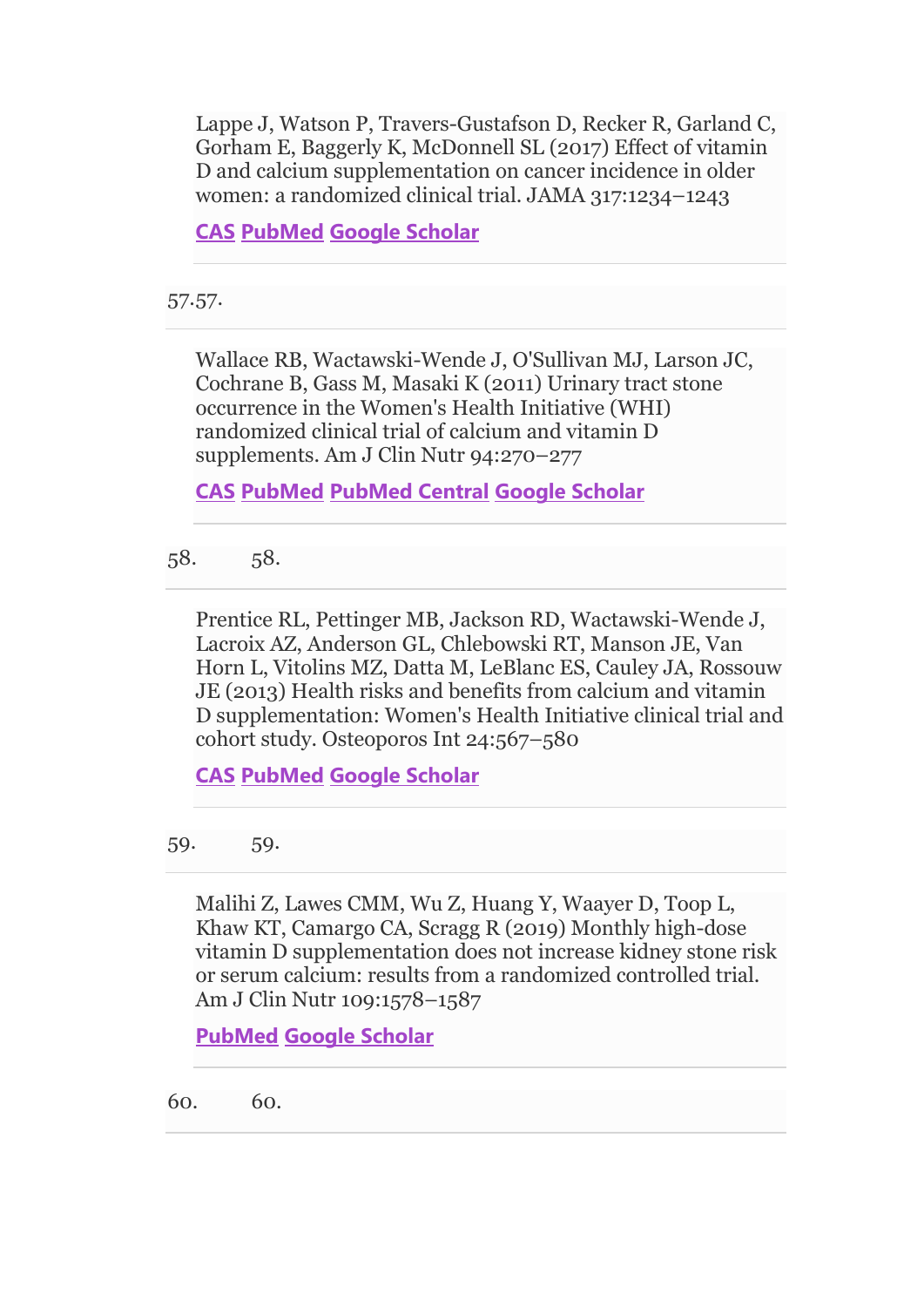Avenell A, Mak JC, O'Connell D (2014) Vitamin D and vitamin D analogues for preventing fractures in post-menopausal women and older men. Cochrane Database Syst Rev (4):CD000227

61.61.

Bjelakovic G, Gluud LL, Nikolova D, Whitfield K, Wetterslev J, Simonetti RG, Bjelakovic M, Gluud C (2014) Vitamin D supplementation for prevention of mortality in adults. Cochrane Database Syst Rev (1):CD007470

62. 62.

Kahwati LC, Weber RP, Pan H, Gourlay M, LeBlanc E, Coker-Schwimmer M, Viswanathan M (2018) Vitamin D, calcium, or combined supplementation for the primary prevention of fractures in community-dwelling adults: evidence report and systematic review for the US preventive services task force. JAMA 319:1600–1612

**[PubMed](http://www.ncbi.nlm.nih.gov/entrez/query.fcgi?cmd=Retrieve&db=PubMed&dopt=Abstract&list_uids=29677308) [Google Scholar](http://scholar.google.com/scholar_lookup?&title=Vitamin%20D%2C%20calcium%2C%20or%20combined%20supplementation%20for%20the%20primary%20prevention%20of%20fractures%20in%20community-dwelling%20adults%3A%20evidence%20report%20and%20systematic%20review%20for%20the%20US%20preventive%20services%20task%20force&journal=JAMA&volume=319&pages=1600-1612&publication_year=2018&author=Kahwati%2CLC&author=Weber%2CRP&author=Pan%2CH&author=Gourlay%2CM&author=LeBlanc%2CE&author=Coker-Schwimmer%2CM&author=Viswanathan%2CM)**

63. 63.

Malihi Z, Wu Z, Stewart AW, Lawes CM, Scragg R (2016) Hypercalcemia, hypercalciuria, and kidney stones in long-term studies of vitamin D supplementation: a systematic review and meta-analysis. Am J Clin Nutr 104:1039–1051

**[CAS](https://link.springer.com/articles/cas-redirect/1%3ACAS%3A528%3ADC%252BC2sXhtlKgsLo%253D) [PubMed](http://www.ncbi.nlm.nih.gov/entrez/query.fcgi?cmd=Retrieve&db=PubMed&dopt=Abstract&list_uids=27604776) [Google Scholar](http://scholar.google.com/scholar_lookup?&title=Hypercalcemia%2C%20hypercalciuria%2C%20and%20kidney%20stones%20in%20long-term%20studies%20of%20vitamin%20D%20supplementation%3A%20a%20systematic%20review%20and%20meta-analysis&journal=Am%20J%20Clin%20Nutr&volume=104&pages=1039-1051&publication_year=2016&author=Malihi%2CZ&author=Wu%2CZ&author=Stewart%2CAW&author=Lawes%2CCM&author=Scragg%2CR)**

64. 64.

Ferraro PM, Taylor EN, Gambaro G, Curhan GC (2017) Vitamin D intake and the risk of incident kidney stones. J Urol 197:405–410

**[CAS](https://link.springer.com/articles/cas-redirect/1%3ACAS%3A528%3ADC%252BC28XhslKnt7rN) [PubMed](http://www.ncbi.nlm.nih.gov/entrez/query.fcgi?cmd=Retrieve&db=PubMed&dopt=Abstract&list_uids=27545576) [Google Scholar](http://scholar.google.com/scholar_lookup?&title=Vitamin%20D%20intake%20and%20the%20risk%20of%20incident%20kidney%20stones&journal=J%20Urol&volume=197&pages=405-410&publication_year=2017&author=Ferraro%2CPM&author=Taylor%2CEN&author=Gambaro%2CG&author=Curhan%2CGC)**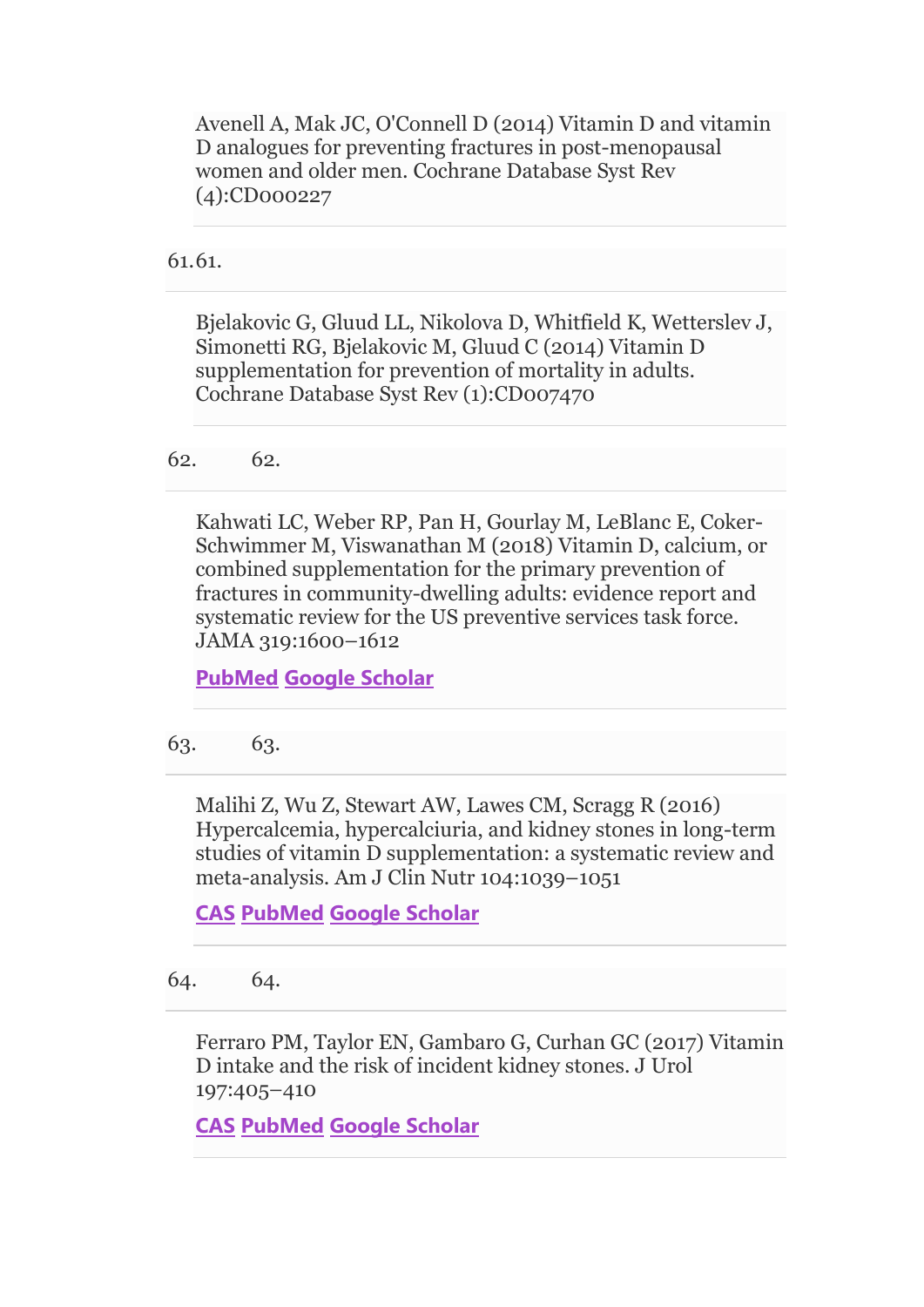Wei FF, Thijs L, Zhang ZY, Jacobs L, Yang WY, Salvi E, Citterio L, Cauwenberghs N, Kuznetsova T, Drummen NEA, Hara A, Manunta P, Li Y, Verhamme P, Allegaert K, Cusi D, Vermeer C, Staessen JA (2018) The risk of nephrolithiasis is causally related to inactive matrix Gla protein, a marker of vitamin K status: a Mendelian randomization study in a Flemish population. Nephrol Dial Transplant 33:514–522

**[CAS](https://link.springer.com/articles/cas-redirect/1%3ACAS%3A528%3ADC%252BC1MXps1Ohu7w%253D) [PubMed](http://www.ncbi.nlm.nih.gov/entrez/query.fcgi?cmd=Retrieve&db=PubMed&dopt=Abstract&list_uids=28340119) [Google Scholar](http://scholar.google.com/scholar_lookup?&title=The%20risk%20of%20nephrolithiasis%20is%20causally%20related%20to%20inactive%20matrix%20Gla%20protein%2C%20a%20marker%20of%20vitamin%20K%20status%3A%20a%20Mendelian%20randomization%20study%20in%20a%20Flemish%20population&journal=Nephrol%20Dial%20Transplant&volume=33&pages=514-522&publication_year=2018&author=Wei%2CFF&author=Thijs%2CL&author=Zhang%2CZY&author=Jacobs%2CL&author=Yang%2CWY&author=Salvi%2CE&author=Citterio%2CL&author=Cauwenberghs%2CN&author=Kuznetsova%2CT&author=Drummen%2CNEA&author=Hara%2CA&author=Manunta%2CP&author=Li%2CY&author=Verhamme%2CP&author=Allegaert%2CK&author=Cusi%2CD&author=Vermeer%2CC&author=Staessen%2CJA)**

66. 66.

Thamilselvan S, Menon M (2005) Vitamin E therapy prevents hyperoxaluria-induced calcium oxalate crystal deposition in the kidney by improving renal tissue antioxidant status. BJU Int 96:117–126

**[CAS](https://link.springer.com/articles/cas-redirect/1%3ACAS%3A528%3ADC%252BD2MXmvF2ks7c%253D) [PubMed](http://www.ncbi.nlm.nih.gov/entrez/query.fcgi?cmd=Retrieve&db=PubMed&dopt=Abstract&list_uids=15963133) [Google Scholar](http://scholar.google.com/scholar_lookup?&title=Vitamin%20E%20therapy%20prevents%20hyperoxaluria-induced%20calcium%20oxalate%20crystal%20deposition%20in%20the%20kidney%20by%20improving%20renal%20tissue%20antioxidant%20status&journal=BJU%20Int&volume=96&pages=117-126&publication_year=2005&author=Thamilselvan%2CS&author=Menon%2CM)**

67. 67.

Sidhu H, Schmidt ME, Cornelius JG, Thamilselvan S, Khan SR, Hesse A, Peck AB (1999) Direct correlation between hyperoxaluria/oxalate stone disease and the absence of the gastrointestinal tract-dwelling bacterium Oxalobacter formigenes: possible prevention by gut recolonization or enzyme replacement therapy. J Am Soc Nephrol 10(Suppl 14):S334–S340

**[CAS](https://link.springer.com/articles/cas-redirect/1%3ACAS%3A528%3ADyaK1MXnsVehurc%253D) [PubMed](http://www.ncbi.nlm.nih.gov/entrez/query.fcgi?cmd=Retrieve&db=PubMed&dopt=Abstract&list_uids=10541258) [Google Scholar](http://scholar.google.com/scholar_lookup?&title=Direct%20correlation%20between%20hyperoxaluria%2Foxalate%20stone%20disease%20and%20the%20absence%20of%20the%20gastrointestinal%20tract-dwelling%20bacterium%20Oxalobacter%20formigenes%3A%20possible%20prevention%20by%20gut%20recolonization%20or%20enzyme%20replacement%20therapy&journal=J%20Am%20Soc%20Nephrol&volume=10&issue=Suppl%2014&pages=S334-S340&publication_year=1999&author=Sidhu%2CH&author=Schmidt%2CME&author=Cornelius%2CJG&author=Thamilselvan%2CS&author=Khan%2CSR&author=Hesse%2CA&author=Peck%2CAB)**

68. 68.

Sakhaee K (2014) Epidemiology and clinical pathophysiology of uric acid kidney stones. J Nephrol 27:241–245

**[CAS](https://link.springer.com/articles/cas-redirect/1%3ACAS%3A528%3ADC%252BC28Xhs1yksbc%253D) [PubMed](http://www.ncbi.nlm.nih.gov/entrez/query.fcgi?cmd=Retrieve&db=PubMed&dopt=Abstract&list_uids=24497296) [PubMed Central](http://www.ncbi.nlm.nih.gov/pmc/articles/PMC4696481) [Google Scholar](http://scholar.google.com/scholar_lookup?&title=Epidemiology%20and%20clinical%20pathophysiology%20of%20uric%20acid%20kidney%20stones&journal=J%20Nephrol&volume=27&pages=241-245&publication_year=2014&author=Sakhaee%2CK)**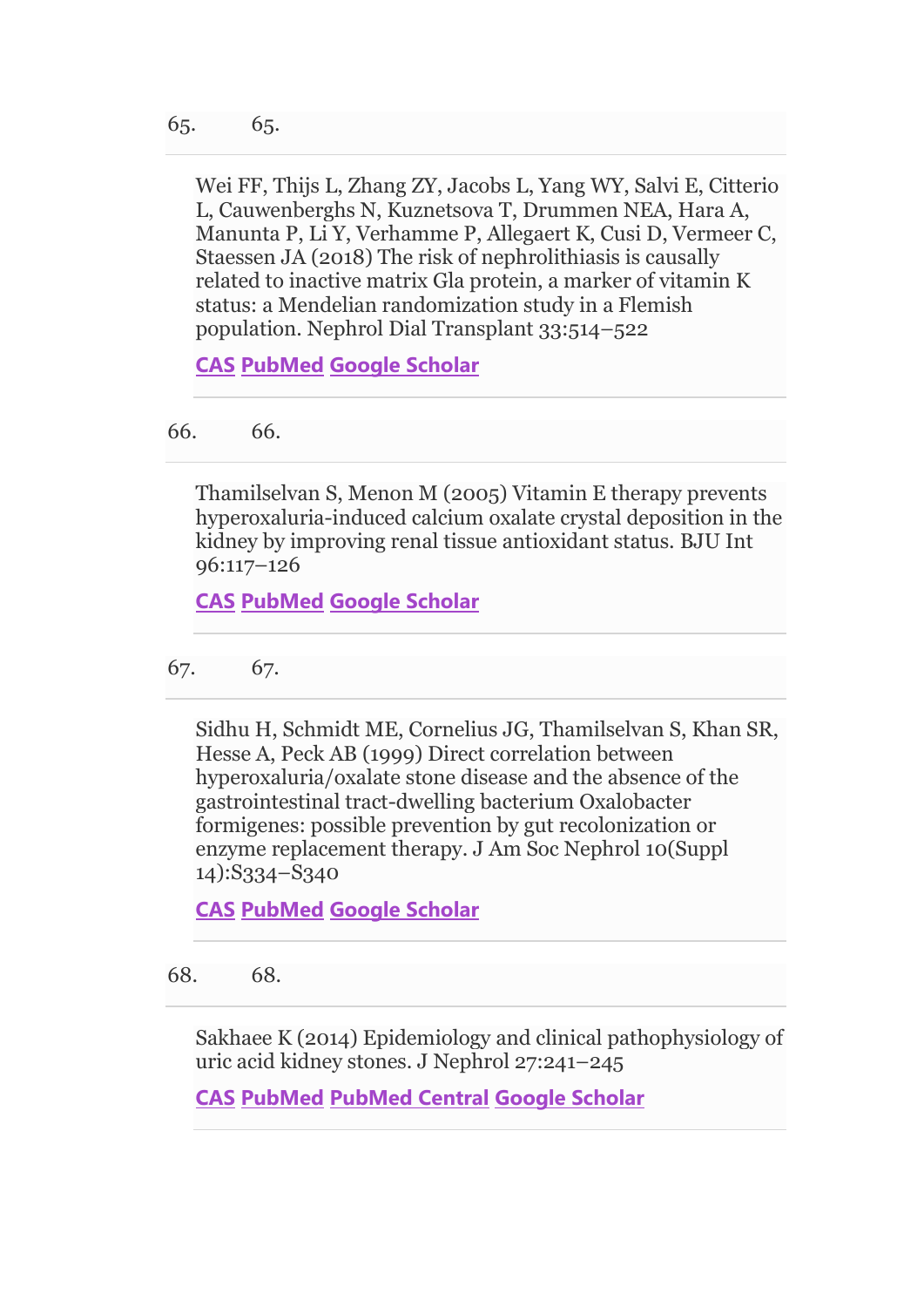Stern JM, Moazami S, Qiu Y, Kurland I, Chen Z, Agalliu I, Burk R, Davies KP (2016) Evidence for a distinct gut microbiome in kidney stone formers compared to non-stone formers. Urolithiasis 44:399–407

**[PubMed](http://www.ncbi.nlm.nih.gov/entrez/query.fcgi?cmd=Retrieve&db=PubMed&dopt=Abstract&list_uids=27115405) [Google Scholar](http://scholar.google.com/scholar_lookup?&title=Evidence%20for%20a%20distinct%20gut%20microbiome%20in%20kidney%20stone%20formers%20compared%20to%20non-stone%20formers&journal=Urolithiasis&volume=44&pages=399-407&publication_year=2016&author=Stern%2CJM&author=Moazami%2CS&author=Qiu%2CY&author=Kurland%2CI&author=Chen%2CZ&author=Agalliu%2CI&author=Burk%2CR&author=Davies%2CKP)**

70. 70.

Mehta M, Goldfarb DS, Nazzal L (2016) The role of the microbiome in kidney stone formation. Int J Surg 36:607–612

**[PubMed](http://www.ncbi.nlm.nih.gov/entrez/query.fcgi?cmd=Retrieve&db=PubMed&dopt=Abstract&list_uids=27847292) [PubMed Central](http://www.ncbi.nlm.nih.gov/pmc/articles/PMC5764756) [Google Scholar](http://scholar.google.com/scholar_lookup?&title=The%20role%20of%20the%20microbiome%20in%20kidney%20stone%20formation&journal=Int%20J%20Surg&volume=36&pages=607-612&publication_year=2016&author=Mehta%2CM&author=Goldfarb%2CDS&author=Nazzal%2CL)**

71.71.

Ticinesi A, Milani C, Guerra A, Allegri F, Lauretani F, Nouvenne A, Mancabelli L, Lugli GA, Turroni F, Duranti S, Mangifesta M, Viappiani A, Ferrario C, Dodi R, Dall'Asta M, Del Rio D, Ventura M, Meschi T (2018) Understanding the gutkidney axis in nephrolithiasis: an analysis of the gut microbiota composition and functionality of stone formers. Gut 67:2097– 2106

**[CAS](https://link.springer.com/articles/cas-redirect/1%3ACAS%3A528%3ADC%252BC1MXktVGktLk%253D) [PubMed](http://www.ncbi.nlm.nih.gov/entrez/query.fcgi?cmd=Retrieve&db=PubMed&dopt=Abstract&list_uids=29705728) [Google Scholar](http://scholar.google.com/scholar_lookup?&title=Understanding%20the%20gut-kidney%20axis%20in%20nephrolithiasis%3A%20an%20analysis%20of%20the%20gut%20microbiota%20composition%20and%20functionality%20of%20stone%20formers&journal=Gut&volume=67&pages=2097-2106&publication_year=2018&author=Ticinesi%2CA&author=Milani%2CC&author=Guerra%2CA&author=Allegri%2CF&author=Lauretani%2CF&author=Nouvenne%2CA&author=Mancabelli%2CL&author=Lugli%2CGA&author=Turroni%2CF&author=Duranti%2CS&author=Mangifesta%2CM&author=Viappiani%2CA&author=Ferrario%2CC&author=Dodi%2CR&author=Dall%27Asta%2CM&author=Rio%2CD&author=Ventura%2CM&author=Meschi%2CT)**

72.72.

Liebman M, Al-Wahsh IA (2011) Probiotics and other key determinants of dietary oxalate absorption. Adv Nutr 2:254– 260

**[CAS](https://link.springer.com/articles/cas-redirect/1%3ACAS%3A528%3ADC%252BC3MXpsF2ksr0%253D) [PubMed](http://www.ncbi.nlm.nih.gov/entrez/query.fcgi?cmd=Retrieve&db=PubMed&dopt=Abstract&list_uids=22332057) [PubMed Central](http://www.ncbi.nlm.nih.gov/pmc/articles/PMC3090165) [Google Scholar](http://scholar.google.com/scholar_lookup?&title=Probiotics%20and%20other%20key%20determinants%20of%20dietary%20oxalate%20absorption&journal=Adv%20Nutr&volume=2&pages=254-260&publication_year=2011&author=Liebman%2CM&author=Al-Wahsh%2CIA)**

73.73.

Kumar R, Mukherjee M, Bhandari M, Kumar A, Sidhu H, Mittal RD (2002) Role of Oxalobacter formigenes in calcium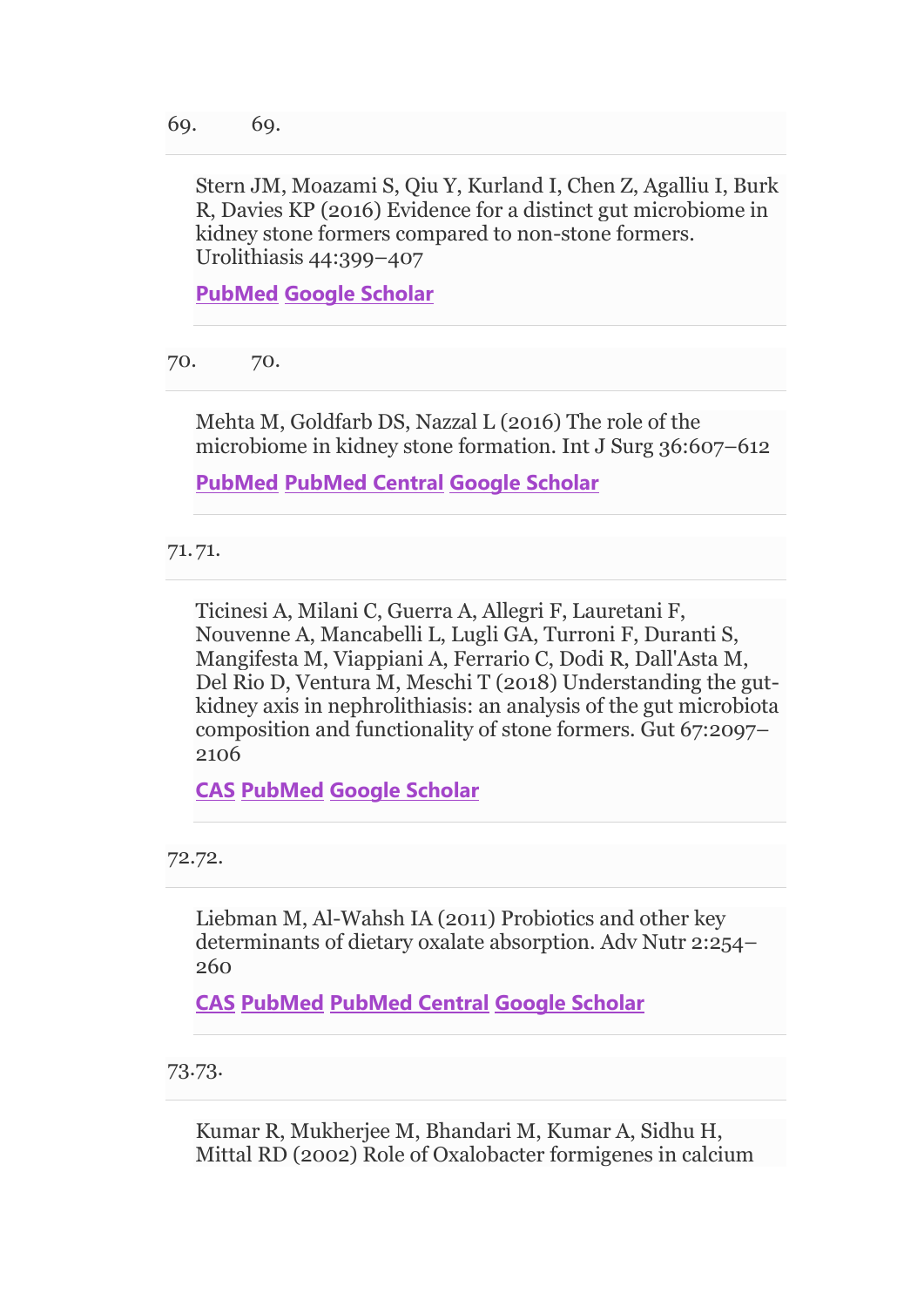oxalate stone disease: a study from North India. Eur Urol 41:318–322

**[CAS](https://link.springer.com/articles/cas-redirect/1%3ACAS%3A528%3ADC%252BD38XlvFOmt7g%253D) [PubMed](http://www.ncbi.nlm.nih.gov/entrez/query.fcgi?cmd=Retrieve&db=PubMed&dopt=Abstract&list_uids=12180235) [Google Scholar](http://scholar.google.com/scholar_lookup?&title=Role%20of%20Oxalobacter%20formigenes%20in%20calcium%20oxalate%20stone%20disease%3A%20a%20study%20from%20North%20India&journal=Eur%20Urol&volume=41&pages=318-322&publication_year=2002&author=Kumar%2CR&author=Mukherjee%2CM&author=Bhandari%2CM&author=Kumar%2CA&author=Sidhu%2CH&author=Mittal%2CRD)**

74. 74.

Mittal RD, Kumar R, Mittal B, Prasad R, Bhandari M (2003) Stone composition, metabolic profile and the presence of the gut-inhabiting bacterium Oxalobacter formigenes as risk factors for renal stone formation. Med Princ Pract 12:208–213

**[CAS](https://link.springer.com/articles/cas-redirect/1%3ASTN%3A280%3ADC%252BD3svisF2isA%253D%253D) [PubMed](http://www.ncbi.nlm.nih.gov/entrez/query.fcgi?cmd=Retrieve&db=PubMed&dopt=Abstract&list_uids=12966191) [Google Scholar](http://scholar.google.com/scholar_lookup?&title=Stone%20composition%2C%20metabolic%20profile%20and%20the%20presence%20of%20the%20gut-inhabiting%20bacterium%20Oxalobacter%20formigenes%20as%20risk%20factors%20for%20renal%20stone%20formation&journal=Med%20Princ%20Pract&volume=12&pages=208-213&publication_year=2003&author=Mittal%2CRD&author=Kumar%2CR&author=Mittal%2CB&author=Prasad%2CR&author=Bhandari%2CM)**

75.75.

Kwak C, Kim HK, Kim EC, Choi MS, Kim HH (2003) Urinary oxalate levels and the enteric bacterium Oxalobacter formigenes in patients with calcium oxalate urolithiasis. Eur Urol 44:475–481

**[CAS](https://link.springer.com/articles/cas-redirect/1%3ACAS%3A528%3ADC%252BD3sXpt1ejtLY%253D) [PubMed](http://www.ncbi.nlm.nih.gov/entrez/query.fcgi?cmd=Retrieve&db=PubMed&dopt=Abstract&list_uids=14499684) [Google Scholar](http://scholar.google.com/scholar_lookup?&title=Urinary%20oxalate%20levels%20and%20the%20enteric%20bacterium%20Oxalobacter%20formigenes%20in%20patients%20with%20calcium%20oxalate%20urolithiasis&journal=Eur%20Urol&volume=44&pages=475-481&publication_year=2003&author=Kwak%2CC&author=Kim%2CHK&author=Kim%2CEC&author=Choi%2CMS&author=Kim%2CHH)**

76. 76.

Troxel SA, Sidhu H, Kaul P, Low RK (2003) Intestinal Oxalobacter formigenes colonization in calcium oxalate stone formers and its relation to urinary oxalate. J Endourol 17:173– 176

**[PubMed](http://www.ncbi.nlm.nih.gov/entrez/query.fcgi?cmd=Retrieve&db=PubMed&dopt=Abstract&list_uids=12803990) [Google Scholar](http://scholar.google.com/scholar_lookup?&title=Intestinal%20Oxalobacter%20formigenes%20colonization%20in%20calcium%20oxalate%20stone%20formers%20and%20its%20relation%20to%20urinary%20oxalate&journal=J%20Endourol&volume=17&pages=173-176&publication_year=2003&author=Troxel%2CSA&author=Sidhu%2CH&author=Kaul%2CP&author=Low%2CRK)**

77.77.

Siener R, Bangen U, Sidhu H, Hönow R, von Unruh G, Hesse A (2013) The role of Oxalobacter formigenes colonization in calcium oxalate stone disease. Kidney Int 83:1144–1149

**[CAS](https://link.springer.com/articles/cas-redirect/1%3ACAS%3A528%3ADC%252BC3sXos1ymt7c%253D) [PubMed](http://www.ncbi.nlm.nih.gov/entrez/query.fcgi?cmd=Retrieve&db=PubMed&dopt=Abstract&list_uids=23536130) [Google Scholar](http://scholar.google.com/scholar_lookup?&title=The%20role%20of%20Oxalobacter%20formigenes%20colonization%20in%20calcium%20oxalate%20stone%20disease&journal=Kidney%20Int&volume=83&pages=1144-1149&publication_year=2013&author=Siener%2CR&author=Bangen%2CU&author=Sidhu%2CH&author=H%C3%B6now%2CR&author=Unruh%2CG&author=Hesse%2CA)**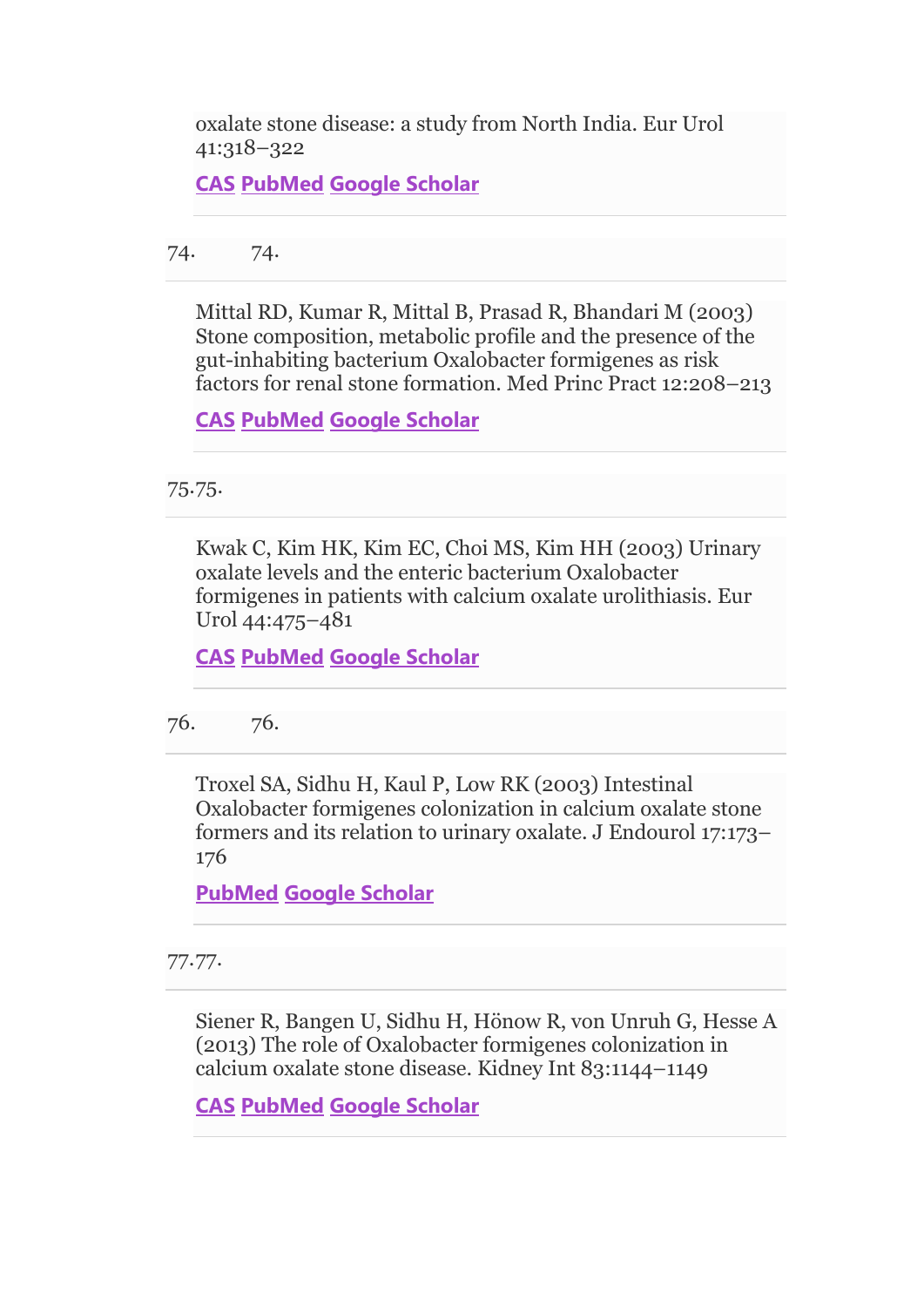Kaufman DW, Kelly JP, Curhan GC, Anderson TE, Dretler SP, Preminger GM, Cave DR (2008) Oxalobacter formigenes may reduce the risk of calcium oxalate kidney stones. J Am Soc Nephrol 19:1197–1203

**[CAS](https://link.springer.com/articles/cas-redirect/1%3ACAS%3A528%3ADC%252BD1cXns1yiurc%253D) [PubMed](http://www.ncbi.nlm.nih.gov/entrez/query.fcgi?cmd=Retrieve&db=PubMed&dopt=Abstract&list_uids=18322162) [PubMed Central](http://www.ncbi.nlm.nih.gov/pmc/articles/PMC2396938) [Google Scholar](http://scholar.google.com/scholar_lookup?&title=Oxalobacter%20formigenes%20may%20reduce%20the%20risk%20of%20calcium%20oxalate%20kidney%20stones&journal=J%20Am%20Soc%20Nephrol&volume=19&pages=1197-1203&publication_year=2008&author=Kaufman%2CDW&author=Kelly%2CJP&author=Curhan%2CGC&author=Anderson%2CTE&author=Dretler%2CSP&author=Preminger%2CGM&author=Cave%2CDR)**

79. 79.

Siva S, Barrack ER, Reddy GP, Thamilselvan V, Thamilselvan S, Menon M, Bhandari M (2009) A critical analysis of the role of gut Oxalobacter formigenes in oxalate stone disease. BJU Int 103:18–21

**[PubMed](http://www.ncbi.nlm.nih.gov/entrez/query.fcgi?cmd=Retrieve&db=PubMed&dopt=Abstract&list_uids=19021605) [Google Scholar](http://scholar.google.com/scholar_lookup?&title=A%20critical%20analysis%20of%20the%20role%20of%20gut%20Oxalobacter%20formigenes%20in%20oxalate%20stone%20disease&journal=BJU%20Int&volume=103&pages=18-21&publication_year=2009&author=Siva%2CS&author=Barrack%2CER&author=Reddy%2CGP&author=Thamilselvan%2CV&author=Thamilselvan%2CS&author=Menon%2CM&author=Bhandari%2CM)**

80. 80.

Duncan SH, Richardson AJ, Kaul P, Holmes RP, Allison MJ, Stewart CS (2002) Oxalobacter formigenes and its potential role in human health. Appl Environ Microbiol 68:3841–3847

**[CAS](https://link.springer.com/articles/cas-redirect/1%3ACAS%3A528%3ADC%252BD38XmtVaqurY%253D) [PubMed](http://www.ncbi.nlm.nih.gov/entrez/query.fcgi?cmd=Retrieve&db=PubMed&dopt=Abstract&list_uids=12147479) [PubMed Central](http://www.ncbi.nlm.nih.gov/pmc/articles/PMC124017) [Google Scholar](http://scholar.google.com/scholar_lookup?&title=Oxalobacter%20formigenes%20and%20its%20potential%20role%20in%20human%20health&journal=Appl%20Environ%20Microbiol&volume=68&pages=3841-3847&publication_year=2002&author=Duncan%2CSH&author=Richardson%2CAJ&author=Kaul%2CP&author=Holmes%2CRP&author=Allison%2CMJ&author=Stewart%2CCS)**

81.81.

Hoppe B, Beck B, Gatter N (2006) Oxalobacter formigenes: a potential tool for the treatment of primary hyperoxaluria type 1. Kidney Int 70:1305–1310

**[CAS](https://link.springer.com/articles/cas-redirect/1%3ACAS%3A528%3ADC%252BD28Xpsl2qsb8%253D) [PubMed](http://www.ncbi.nlm.nih.gov/entrez/query.fcgi?cmd=Retrieve&db=PubMed&dopt=Abstract&list_uids=16850020) [Google Scholar](http://scholar.google.com/scholar_lookup?&title=Oxalobacter%20formigenes%3A%20a%20potential%20tool%20for%20the%20treatment%20of%20primary%20hyperoxaluria%20type%201&journal=Kidney%20Int&volume=70&pages=1305-1310&publication_year=2006&author=Hoppe%2CB&author=Beck%2CB&author=Gatter%2CN)**

82. 82.

Jairath A, Parekh N, Otano N, Mishra S, Ganpule A, Sabnis R, Desai M (2015) Oxalobacter formigenes: opening the door to probiotic therapy for the treatment of hyperoxaluria. Scand J Urol 49:334–337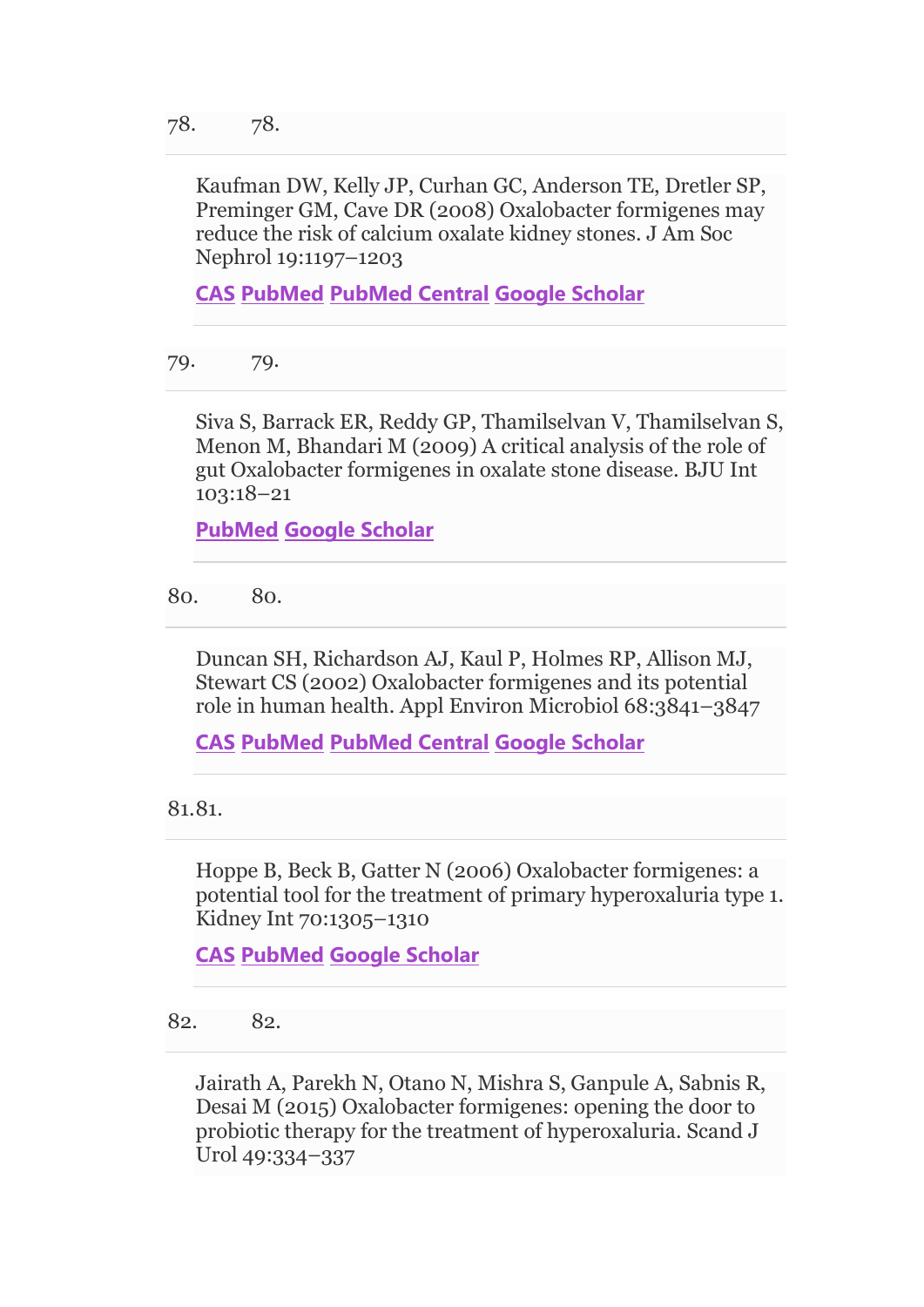83. 83.

Milliner D, Hoppe B, Groothoff J (2018) A randomised Phase II/III study to evaluate the efficacy and safety of orally administered Oxalobacter formigenes to treat primary hyperoxaluria. Urolithiasis 46:313–323

**[CAS](https://link.springer.com/articles/cas-redirect/1%3ACAS%3A528%3ADC%252BC2sXhtFygurvL) [PubMed](http://www.ncbi.nlm.nih.gov/entrez/query.fcgi?cmd=Retrieve&db=PubMed&dopt=Abstract&list_uids=28718073) [Google Scholar](http://scholar.google.com/scholar_lookup?&title=A%20randomised%20Phase%20II%2FIII%20study%20to%20evaluate%20the%20efficacy%20and%20safety%20of%20orally%20administered%20Oxalobacter%20formigenes%20to%20treat%20primary%20hyperoxaluria&journal=Urolithiasis&volume=46&pages=313-323&publication_year=2018&author=Milliner%2CD&author=Hoppe%2CB&author=Groothoff%2CJ)**

84. 84.

Hoppe B, Niaudet P, Salomon R, Harambat J, Hulton SA, Van't Hoff W, Moochhala SH, Deschênes G, Lindner E, Sjögren A, Cochat P (2017) A randomised Phase I/II trial to evaluate the efficacy and safety of orally administered Oxalobacter formigenes to treat primary hyperoxaluria. Pediatr Nephrol 32:781–790

**[PubMed](http://www.ncbi.nlm.nih.gov/entrez/query.fcgi?cmd=Retrieve&db=PubMed&dopt=Abstract&list_uids=27924398) [Google Scholar](http://scholar.google.com/scholar_lookup?&title=A%20randomised%20Phase%20I%2FII%20trial%20to%20evaluate%20the%20efficacy%20and%20safety%20of%20orally%20administered%20Oxalobacter%20formigenes%20to%20treat%20primary%20hyperoxaluria&journal=Pediatr%20Nephrol&volume=32&pages=781-790&publication_year=2017&author=Hoppe%2CB&author=Niaudet%2CP&author=Salomon%2CR&author=Harambat%2CJ&author=Hulton%2CSA&author=Van%27t%20Hoff%2CW&author=Moochhala%2CSH&author=Desch%C3%AAnes%2CG&author=Lindner%2CE&author=Sj%C3%B6gren%2CA&author=Cochat%2CP)**

85. 85.

Lieske JC, Goldfarb DS, De Simone C, Regnier C (2005) Use of a probiotic to decrease enteric hyperoxaluria. Kidney Int 68:1244–1249

**[CAS](https://link.springer.com/articles/cas-redirect/1%3ACAS%3A528%3ADC%252BD2MXhtVCjt7rP) [PubMed](http://www.ncbi.nlm.nih.gov/entrez/query.fcgi?cmd=Retrieve&db=PubMed&dopt=Abstract&list_uids=16105057) [Google Scholar](http://scholar.google.com/scholar_lookup?&title=Use%20of%20a%20probiotic%20to%20decrease%20enteric%20hyperoxaluria&journal=Kidney%20Int&volume=68&pages=1244-1249&publication_year=2005&author=Lieske%2CJC&author=Goldfarb%2CDS&author=Simone%2CC&author=Regnier%2CC)**

86. 86.

Goldfarb DS, Modersitzki F, Asplin JR (2007) A randomized, controlled trial of lactic acid bacteria for idiopathic hyperoxaluria. Clin J Am Soc Nephrol 2:745–749

**[PubMed](http://www.ncbi.nlm.nih.gov/entrez/query.fcgi?cmd=Retrieve&db=PubMed&dopt=Abstract&list_uids=17699491) [Google Scholar](http://scholar.google.com/scholar_lookup?&title=A%20randomized%2C%20controlled%20trial%20of%20lactic%20acid%20bacteria%20for%20idiopathic%20hyperoxaluria&journal=Clin%20J%20Am%20Soc%20Nephrol&volume=2&pages=745-749&publication_year=2007&author=Goldfarb%2CDS&author=Modersitzki%2CF&author=Asplin%2CJR)**

87. 87.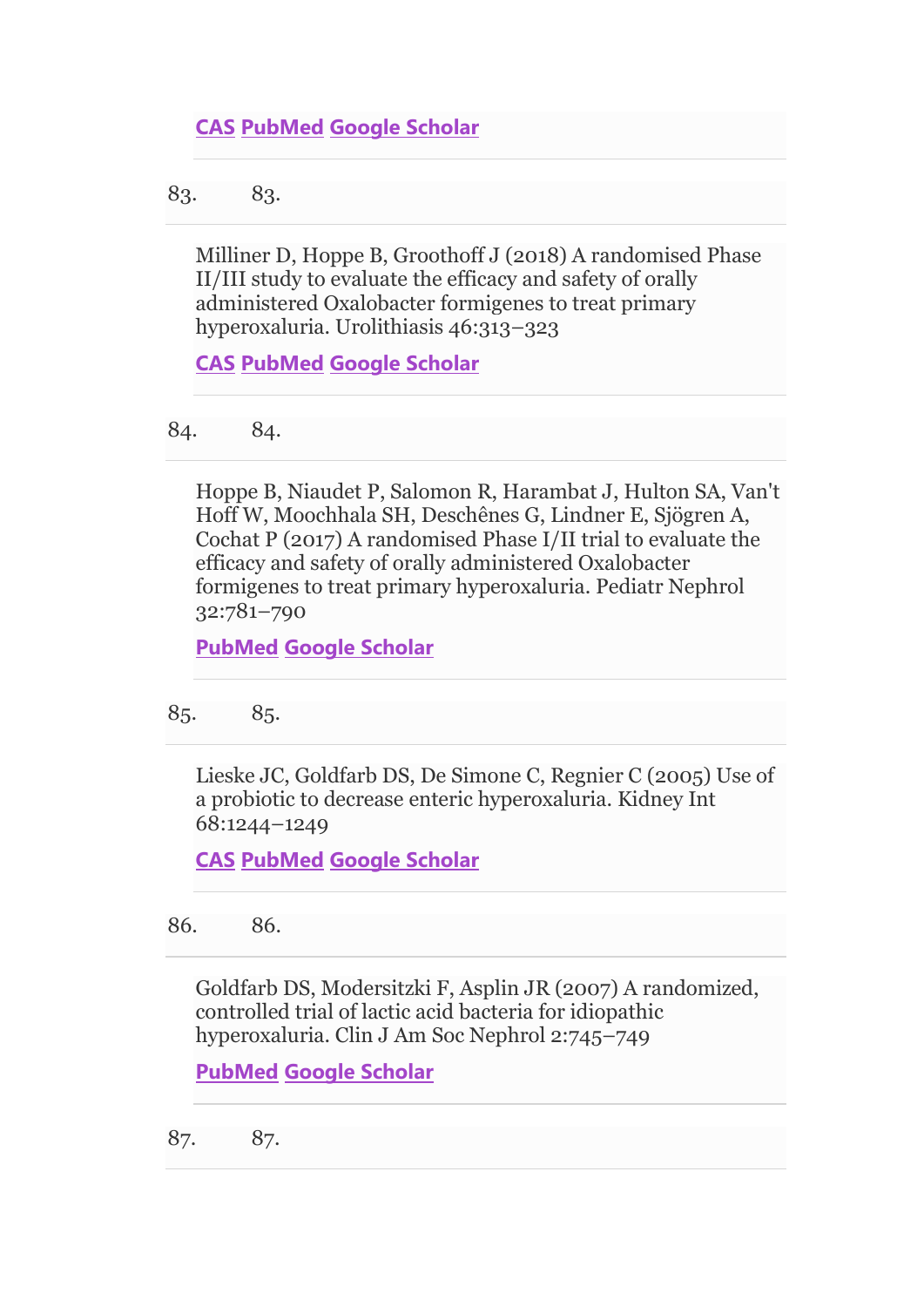Lieske JC, Tremaine WJ, De Simone C, O'Connor HM, Li X, Bergstralh EJ, Goldfarb DS (2010) Diet, but not oral probiotics, effectively reduces urinary oxalate excretion and calcium oxalate supersaturation. Kidney Int 78:1178–1185

**[CAS](https://link.springer.com/articles/cas-redirect/1%3ACAS%3A528%3ADC%252BC3cXhsVWmsrbN) [PubMed](http://www.ncbi.nlm.nih.gov/entrez/query.fcgi?cmd=Retrieve&db=PubMed&dopt=Abstract&list_uids=20736987) [PubMed Central](http://www.ncbi.nlm.nih.gov/pmc/articles/PMC3923490) [Google Scholar](http://scholar.google.com/scholar_lookup?&title=Diet%2C%20but%20not%20oral%20probiotics%2C%20effectively%20reduces%20urinary%20oxalate%20excretion%20and%20calcium%20oxalate%20supersaturation&journal=Kidney%20Int&volume=78&pages=1178-1185&publication_year=2010&author=Lieske%2CJC&author=Tremaine%2CWJ&author=Simone%2CC&author=O%27Connor%2CHM&author=Li%2CX&author=Bergstralh%2CEJ&author=Goldfarb%2CDS)**

88. 88.

Campieri C, Campieri M, Bertuzzi V, Swennen E, Matteuzzi D, Stefoni S, Pirovano F, Centi C, Ulisse S, Famularo G, De Simone C (2001) Reduction of oxaluria after an oral course of lactic acid bacteria at high concentration. Kidney Int 60:1097– 1105

**[CAS](https://link.springer.com/articles/cas-redirect/1%3ACAS%3A528%3ADC%252BD3MXmvFKjtbw%253D) [PubMed](http://www.ncbi.nlm.nih.gov/entrez/query.fcgi?cmd=Retrieve&db=PubMed&dopt=Abstract&list_uids=11532105) [Google Scholar](http://scholar.google.com/scholar_lookup?&title=Reduction%20of%20oxaluria%20after%20an%20oral%20course%20of%20lactic%20acid%20bacteria%20at%20high%20concentration&journal=Kidney%20Int&volume=60&pages=1097-1105&publication_year=2001&author=Campieri%2CC&author=Campieri%2CM&author=Bertuzzi%2CV&author=Swennen%2CE&author=Matteuzzi%2CD&author=Stefoni%2CS&author=Pirovano%2CF&author=Centi%2CC&author=Ulisse%2CS&author=Famularo%2CG&author=Simone%2CC)**

89. 89.

Suryavanshi MV, Bhute SS, Gune RP, Shouche YS (2018) Functional eubacteria species along with trans-domain gut inhabitants favour dysgenic diversity in oxalate stone disease. Sci Rep 8:16598

**[PubMed](http://www.ncbi.nlm.nih.gov/entrez/query.fcgi?cmd=Retrieve&db=PubMed&dopt=Abstract&list_uids=30413731) [PubMed Central](http://www.ncbi.nlm.nih.gov/pmc/articles/PMC6226508) [Google Scholar](http://scholar.google.com/scholar_lookup?&title=Functional%20eubacteria%20species%20along%20with%20trans-domain%20gut%20inhabitants%20favour%20dysgenic%20diversity%20in%20oxalate%20stone%20disease&journal=Sci%20Rep&volume=8&publication_year=2018&author=Suryavanshi%2CMV&author=Bhute%2CSS&author=Gune%2CRP&author=Shouche%2CYS)**

90. 90.

Miller AW, Choy D, Penniston KL, Lange D (2019) Inhibition of urinary stone disease by a multi-species bacterial network ensures healthy oxalate homeostasis. Kidney Int 96:180–188

**[CAS](https://link.springer.com/articles/cas-redirect/1%3ACAS%3A528%3ADC%252BC1MXhtVCisrrN) [PubMed](http://www.ncbi.nlm.nih.gov/entrez/query.fcgi?cmd=Retrieve&db=PubMed&dopt=Abstract&list_uids=31130222) [PubMed Central](http://www.ncbi.nlm.nih.gov/pmc/articles/PMC6826259) [Google Scholar](http://scholar.google.com/scholar_lookup?&title=Inhibition%20of%20urinary%20stone%20disease%20by%20a%20multi-species%20bacterial%20network%20ensures%20healthy%20oxalate%20homeostasis&journal=Kidney%20Int&volume=96&pages=180-188&publication_year=2019&author=Miller%2CAW&author=Choy%2CD&author=Penniston%2CKL&author=Lange%2CD)**

91.91.

Zampini A, Nguyen AH, Rose E, Monga M, Miller AW (2019) Defining dysbiosis in patients with urolithiasis. Sci Rep 9:5425

**[PubMed](http://www.ncbi.nlm.nih.gov/entrez/query.fcgi?cmd=Retrieve&db=PubMed&dopt=Abstract&list_uids=30932002) [PubMed Central](http://www.ncbi.nlm.nih.gov/pmc/articles/PMC6443657) [Google Scholar](http://scholar.google.com/scholar_lookup?&title=Defining%20dysbiosis%20in%20patients%20with%20urolithiasis&journal=Sci%20Rep&volume=9&publication_year=2019&author=Zampini%2CA&author=Nguyen%2CAH&author=Rose%2CE&author=Monga%2CM&author=Miller%2CAW)**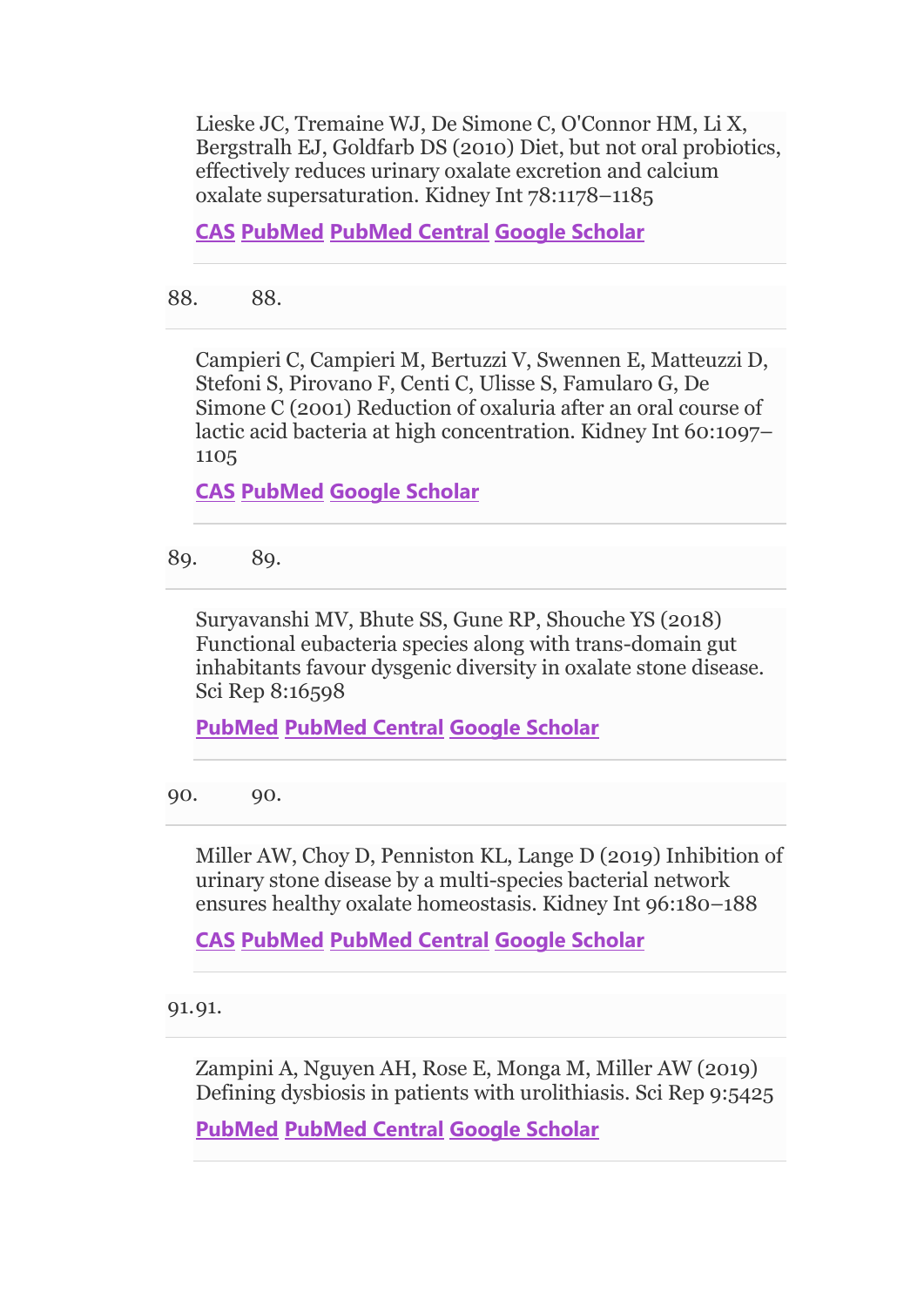Peck AB, Canales BK, Nguyen CQ (2016) Oxalate-degrading microorganisms or oxalate-degrading enzymes: which is the future therapy for enzymatic dissolution of calcium-oxalate uroliths in recurrent stone disease? Urolithiasis 44:45–50

**[CAS](https://link.springer.com/articles/cas-redirect/1%3ACAS%3A528%3ADC%252BC2MXitVagtrbJ) [PubMed](http://www.ncbi.nlm.nih.gov/entrez/query.fcgi?cmd=Retrieve&db=PubMed&dopt=Abstract&list_uids=26645869) [Google Scholar](http://scholar.google.com/scholar_lookup?&title=Oxalate-degrading%20microorganisms%20or%20oxalate-degrading%20enzymes%3A%20which%20is%20the%20future%20therapy%20for%20enzymatic%20dissolution%20of%20calcium-oxalate%20uroliths%20in%20recurrent%20stone%20disease%3F&journal=Urolithiasis&volume=44&pages=45-50&publication_year=2016&author=Peck%2CAB&author=Canales%2CBK&author=Nguyen%2CCQ)**

93. 93.

Khan SR (2013) Reactive oxygen species as the molecular modulators of calcium oxalate kidney stone formation: evidence from clinical and experimental investigations. J Urol 189:803–811

**[CAS](https://link.springer.com/articles/cas-redirect/1%3ACAS%3A528%3ADC%252BC3sXhtFKks7s%253D) [PubMed](http://www.ncbi.nlm.nih.gov/entrez/query.fcgi?cmd=Retrieve&db=PubMed&dopt=Abstract&list_uids=23022011) [Google Scholar](http://scholar.google.com/scholar_lookup?&title=Reactive%20oxygen%20species%20as%20the%20molecular%20modulators%20of%20calcium%20oxalate%20kidney%20stone%20formation%3A%20evidence%20from%20clinical%20and%20experimental%20investigations&journal=J%20Urol&volume=189&pages=803-811&publication_year=2013&author=Khan%2CSR)**

94. 94.

Khan SR (2004) Crystal-induced inflammation of the kidneys: results from human studies, animal models, and tissue-culture studies. Clin Exp Nephrol 8:75–88

**[CAS](https://link.springer.com/articles/cas-redirect/1%3ACAS%3A528%3ADC%252BD2cXlvFSgtbk%253D) [PubMed](http://www.ncbi.nlm.nih.gov/entrez/query.fcgi?cmd=Retrieve&db=PubMed&dopt=Abstract&list_uids=15235923) [Google Scholar](http://scholar.google.com/scholar_lookup?&title=Crystal-induced%20inflammation%20of%20the%20kidneys%3A%20results%20from%20human%20studies%2C%20animal%20models%2C%20and%20tissue-culture%20studies&journal=Clin%20Exp%20Nephrol&volume=8&pages=75-88&publication_year=2004&author=Khan%2CSR)**

95. 95.

Khan SR (2014) Reactive oxygen species, inflammation and calcium oxalate nephrolithiasis. Transl Androl Urol 3:256–276

**[PubMed](http://www.ncbi.nlm.nih.gov/entrez/query.fcgi?cmd=Retrieve&db=PubMed&dopt=Abstract&list_uids=25383321) [PubMed Central](http://www.ncbi.nlm.nih.gov/pmc/articles/PMC4220551) [Google Scholar](http://scholar.google.com/scholar_lookup?&title=Reactive%20oxygen%20species%2C%20inflammation%20and%20calcium%20oxalate%20nephrolithiasis&journal=Transl%20Androl%20Urol&volume=3&pages=256-276&publication_year=2014&author=Khan%2CSR)**

96. 96.

Nirumand MC, Hajialyani M, Rahimi R, Farzaei MH, Zingue S, Nabavi SM, Bishayee A (2018) Dietary plants for the prevention and management of kidney stones: preclinical and clinical evidence and molecular mechanisms. Int J Mol Sci. 19:pii:E765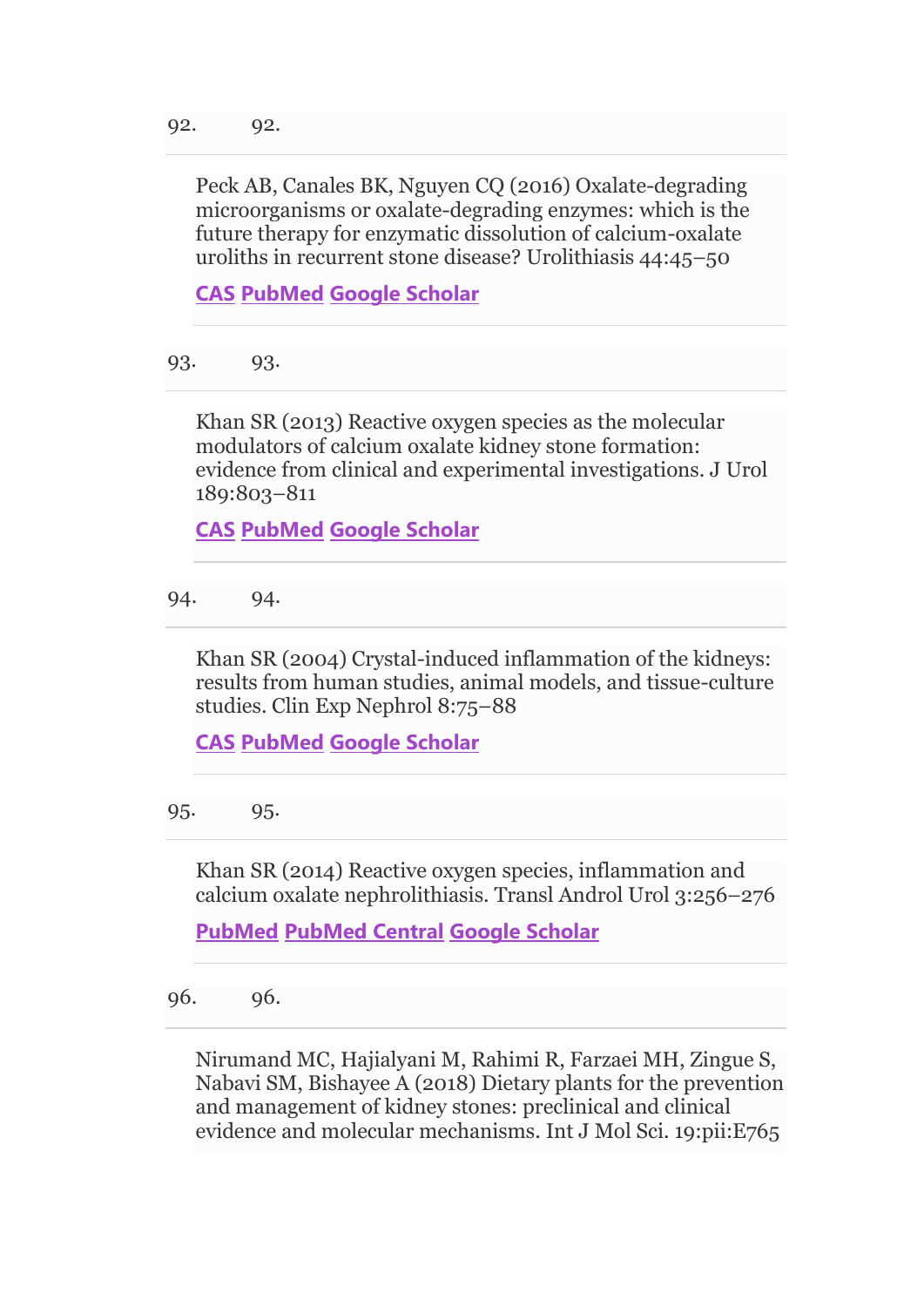## **[Google Scholar](http://scholar.google.com/scholar_lookup?&title=Dietary%20plants%20for%20the%20prevention%20and%20management%20of%20kidney%20stones%3A%20preclinical%20and%20clinical%20evidence%20and%20molecular%20mechanisms&journal=Int%20J%20Mol%20Sci.&volume=19&publication_year=2018&author=Nirumand%2CMC&author=Hajialyani%2CM&author=Rahimi%2CR&author=Farzaei%2CMH&author=Zingue%2CS&author=Nabavi%2CSM&author=Bishayee%2CA)**

97. 97.

Cealan A, Coman RT, Simon V, Andras I, Telecan T, Coman I, Crisan N (2019) Evaluation of the efficacy of Phyllanthus niruri standardized extract combined with magnesium and vitamin B6 for the treatment of patients with uncomplicated nephrolithiasis. Med Pharm Rep 92:153–157

**[PubMed](http://www.ncbi.nlm.nih.gov/entrez/query.fcgi?cmd=Retrieve&db=PubMed&dopt=Abstract&list_uids=31086843) [PubMed Central](http://www.ncbi.nlm.nih.gov/pmc/articles/PMC6510356) [Google Scholar](http://scholar.google.com/scholar_lookup?&title=Evaluation%20of%20the%20efficacy%20of%20Phyllanthus%20niruri%20standardized%20extract%20combined%20with%20magnesium%20and%20vitamin%20B6%20for%20the%20treatment%20of%20patients%20with%20uncomplicated%20nephrolithiasis&journal=Med%20Pharm%20Rep&volume=92&pages=153-157&publication_year=2019&author=Cealan%2CA&author=Coman%2CRT&author=Simon%2CV&author=Andras%2CI&author=Telecan%2CT&author=Coman%2CI&author=Crisan%2CN)**

98. 98.

Premgamone A, Sriboonlue P, Disatapornjaroen W et al (2001) A long-term study on the efficacy of a herbal plant, *Orthosiphon grandiflorus*, and sodium potassium citrate in renal calculi treatment. Southeast Asian J Trop Med Public Health 32:654–660

**[CAS](https://link.springer.com/articles/cas-redirect/1%3ASTN%3A280%3ADC%252BD383htFWjtg%253D%253D) [PubMed](http://www.ncbi.nlm.nih.gov/entrez/query.fcgi?cmd=Retrieve&db=PubMed&dopt=Abstract&list_uids=11944733) [Google Scholar](http://scholar.google.com/scholar_lookup?&title=A%20long-term%20study%20on%20the%20efficacy%20of%20a%20herbal%20plant%2C%20Orthosiphon%20grandiflorus%2C%20and%20sodium%20potassium%20citrate%20in%20renal%20calculi%20treatment&journal=Southeast%20Asian%20J%20Trop%20Med%20Public%20Health&volume=32&pages=654-660&publication_year=2001&author=Premgamone%2CA&author=Sriboonlue%2CP&author=Disatapornjaroen%2CW)**

99. 99.

Singh RG, Behura SK, Kumar R (2010) Litholytic property of Kulattha (*Dolichous biflorus*) vs potassium citrate in renal calculus disease: a comparative study. J Assoc Physicians India 58:286–289

**[PubMed](http://www.ncbi.nlm.nih.gov/entrez/query.fcgi?cmd=Retrieve&db=PubMed&dopt=Abstract&list_uids=21117346) [Google Scholar](http://scholar.google.com/scholar_lookup?&title=Litholytic%20property%20of%20Kulattha%20%28Dolichous%20biflorus%29%20vs%20potassium%20citrate%20in%20renal%20calculus%20disease%3A%20a%20comparative%20study&journal=J%20Assoc%20Physicians%20India&volume=58&pages=286-289&publication_year=2010&author=Singh%2CRG&author=Behura%2CSK&author=Kumar%2CR)**

100. 100.

Singh I, Bishnoi I, Agarwal V, Bhatt S (2011) Prospective randomized clinical trial comparing phytotherapy with potassium citrate in management of minimal burden ( $\leq 8$  mm) nephrolithiasis. Urol Ann 3:75–81

**[CAS](https://link.springer.com/articles/cas-redirect/1%3ACAS%3A528%3ADC%252BC3MXhsVaksLzL) [PubMed](http://www.ncbi.nlm.nih.gov/entrez/query.fcgi?cmd=Retrieve&db=PubMed&dopt=Abstract&list_uids=21747596) [PubMed Central](http://www.ncbi.nlm.nih.gov/pmc/articles/PMC3130482) [Google Scholar](http://scholar.google.com/scholar_lookup?&title=Prospective%20randomized%20clinical%20trial%20comparing%20phytotherapy%20with%20potassium%20citrate%20in%20management%20of%20minimal%20burden%20%28%E2%89%A4%208%20mm%29%20nephrolithiasis&journal=Urol%20Ann&volume=3&pages=75-81&publication_year=2011&author=Singh%2CI&author=Bishnoi%2CI&author=Agarwal%2CV&author=Bhatt%2CS)**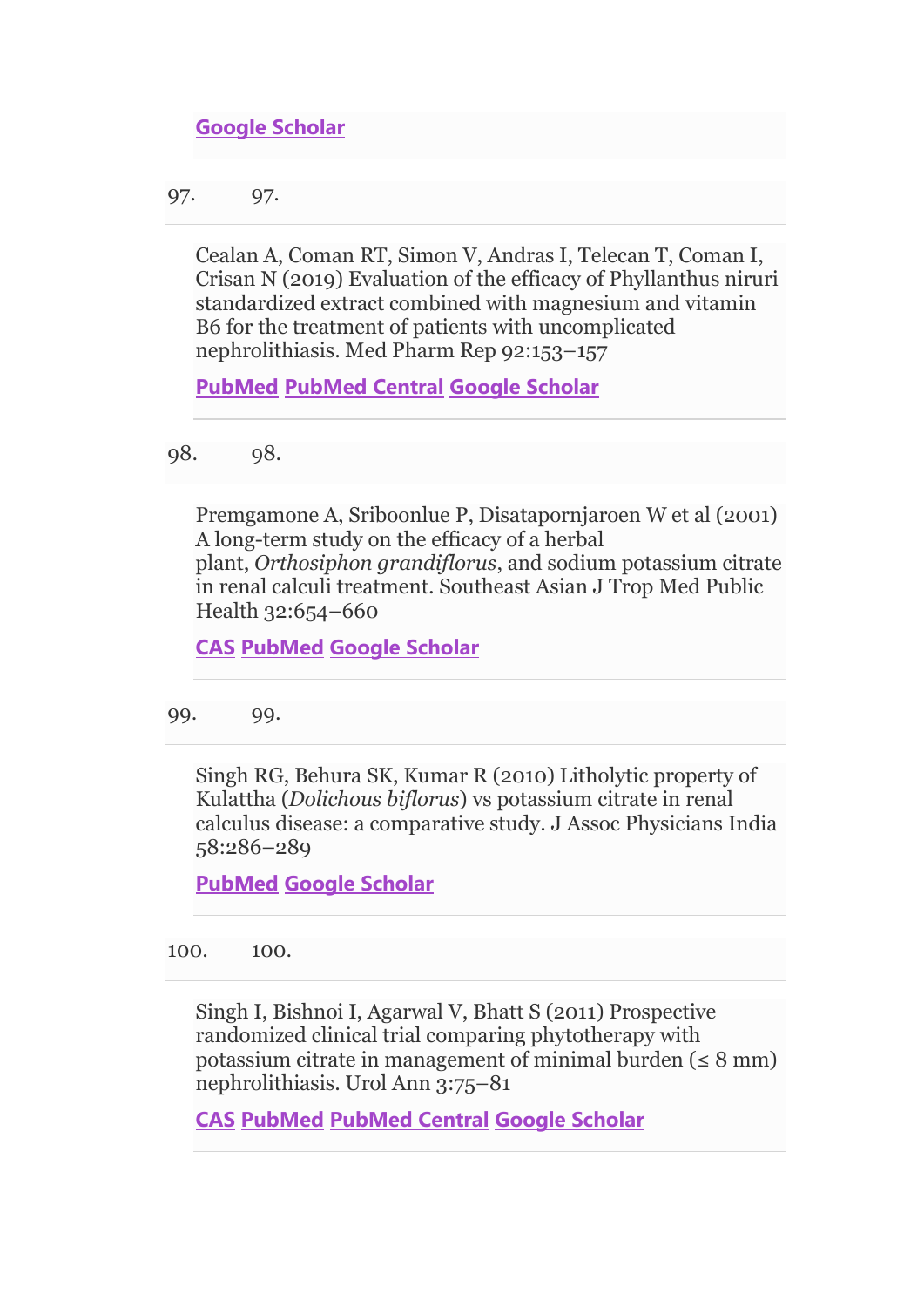Singh RG, Singh TB, Kumar R et al (2012) A comparative pilot study of litholytic properties of Celosia argental (Sitivaraka) versus potassium citrate in renal calculus disease. J Altern Complement Med 18:427–428

**[PubMed](http://www.ncbi.nlm.nih.gov/entrez/query.fcgi?cmd=Retrieve&db=PubMed&dopt=Abstract&list_uids=22537564) [Google Scholar](http://scholar.google.com/scholar_lookup?&title=A%20comparative%20pilot%20study%20of%20litholytic%20properties%20of%20Celosia%20argental%20%28Sitivaraka%29%20versus%20potassium%20citrate%20in%20renal%20calculus%20disease&journal=J%20Altern%20Complement%20Med&volume=18&pages=427-428&publication_year=2012&author=Singh%2CRG&author=Singh%2CTB&author=Kumar%2CR)**

102. 102.

Brardi S, Imperiali P, Cevenini G et al (2012) Effects of the association of potassium citrate and agropyrum repens in renal stone treatment: results of a prospective randomized comparison with potassium citrate. Arch Ital Urol Androl 84:61–67

**[PubMed](http://www.ncbi.nlm.nih.gov/entrez/query.fcgi?cmd=Retrieve&db=PubMed&dopt=Abstract&list_uids=22908773) [Google Scholar](http://scholar.google.com/scholar_lookup?&title=Effects%20of%20the%20association%20of%20potassium%20citrate%20and%20agropyrum%20repens%20in%20renal%20stone%20treatment%3A%20results%20of%20a%20prospective%20randomized%20comparison%20with%20potassium%20citrate&journal=Arch%20Ital%20Urol%20Androl&volume=84&pages=61-67&publication_year=2012&author=Brardi%2CS&author=Imperiali%2CP&author=Cevenini%2CG)**

103. 103.

Monti E, Trinchieri A, Magri V, Cleves A, Perletti G (2016) Herbal medicines for urinary stone treatment. A systematic review. Arch Ital Urol Androl 88:38–46

**[CAS](https://link.springer.com/articles/cas-redirect/1%3ACAS%3A528%3ADC%252BC1cXnvFGis78%253D) [PubMed](http://www.ncbi.nlm.nih.gov/entrez/query.fcgi?cmd=Retrieve&db=PubMed&dopt=Abstract&list_uids=27072174) [Google Scholar](http://scholar.google.com/scholar_lookup?&title=Herbal%20medicines%20for%20urinary%20stone%20treatment.%20A%20systematic%20review&journal=Arch%20Ital%20Urol%20Androl&volume=88&pages=38-46&publication_year=2016&author=Monti%2CE&author=Trinchieri%2CA&author=Magri%2CV&author=Cleves%2CA&author=Perletti%2CG)**

104. 104.

Patankar S, Dobhada S, Bhansali M et al (2008) A prospective, randomized, controlled study to evaluate the efficacy and tolerability of Ayurvedic formulation "varuna and banana stem" in the management of urinary stones. J Altern Complement Med 14:1287–1290

**[PubMed](http://www.ncbi.nlm.nih.gov/entrez/query.fcgi?cmd=Retrieve&db=PubMed&dopt=Abstract&list_uids=19040391) [Google Scholar](http://scholar.google.com/scholar_lookup?&title=A%20prospective%2C%20randomized%2C%20controlled%20study%20to%20evaluate%20the%20efficacy%20and%20tolerability%20of%20Ayurvedic%20formulation%20%E2%80%9Cvaruna%20and%20banana%20stem%E2%80%9D%20in%20the%20management%20of%20urinary%20stones&journal=J%20Altern%20Complement%20Med&volume=14&pages=1287-1290&publication_year=2008&author=Patankar%2CS&author=Dobhada%2CS&author=Bhansali%2CM)**

105. 105.

Mohanty NK, Nayak RL, Patki PS (2010) Safety and efficacy of an Ayurvedic formulation Cystone in management of ureteric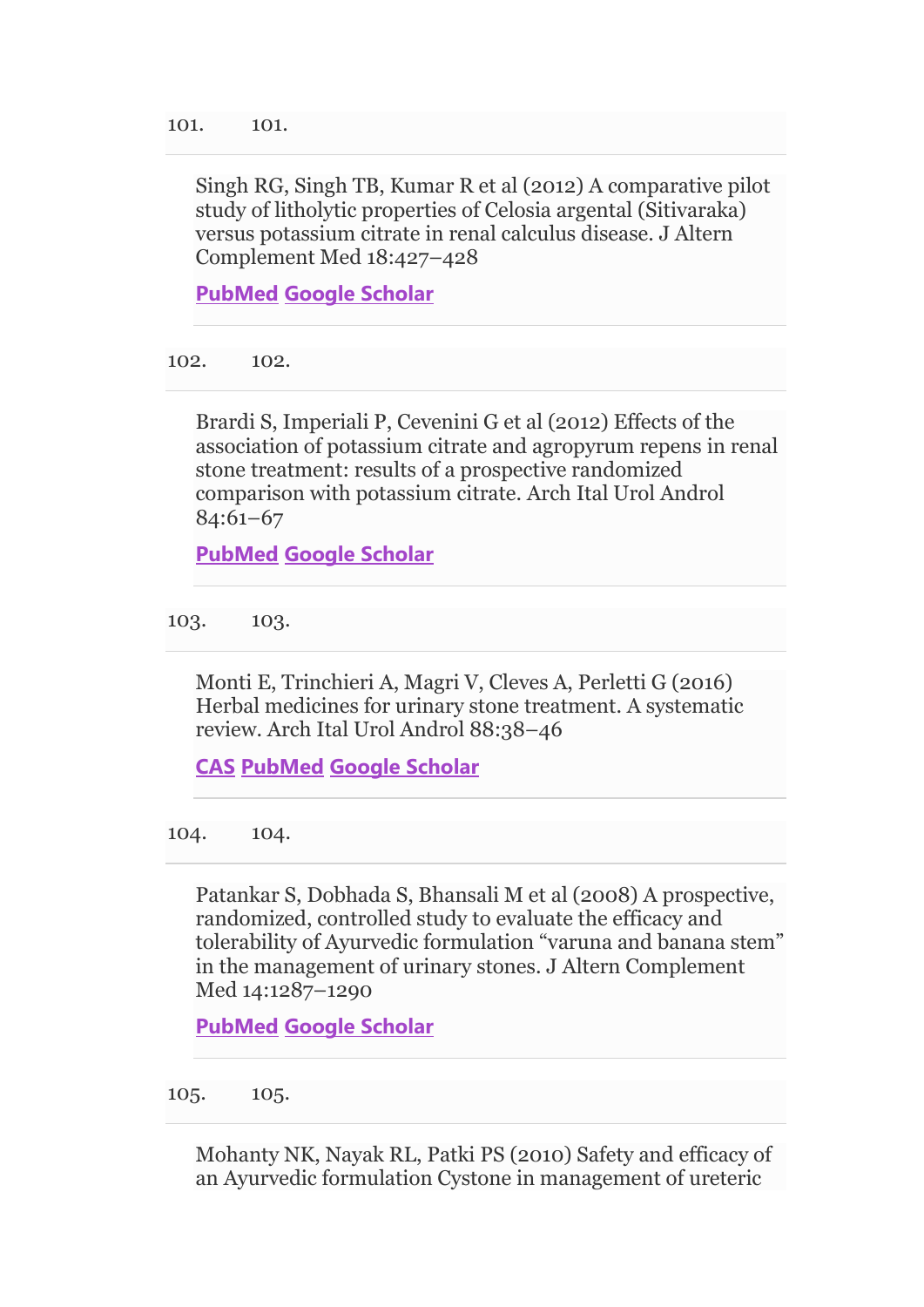calculi: a prospective randomized placebo controlled study. Am J Pharmacol Toxicol 5:58–64

**[Google Scholar](http://scholar.google.com/scholar_lookup?&title=Safety%20and%20efficacy%20of%20an%20Ayurvedic%20formulation%20Cystone%20in%20management%20of%20ureteric%20calculi%3A%20a%20prospective%20randomized%20placebo%20controlled%20study&journal=Am%20J%20Pharmacol%20Toxicol&volume=5&pages=58-64&publication_year=2010&author=Mohanty%2CNK&author=Nayak%2CRL&author=Patki%2CPS)**

106. 106.

Shekar Kumaran MG, Patki PS (2011) Evaluation of an Ayurvedic formulation (Cystone), in urolithiasis: a double blind, placebo-controlled study. Eur J Integr Med 3:23–28

**[Google Scholar](http://scholar.google.com/scholar_lookup?&title=Evaluation%20of%20an%20Ayurvedic%20formulation%20%28Cystone%29%2C%20in%20urolithiasis%3A%20a%20double%20blind%2C%20placebo-controlled%20study&journal=Eur%20J%20Integr%20Med&volume=3&pages=23-28&publication_year=2011&author=Shekar%20Kumaran%2CMG&author=Patki%2CPS)**

107. 107.

Upadhyay V, Malekar S, Deshpande S, Ahmad S, Shamsuddin (2011) Safety and efficacy of UNEX capsules in management of ureteric calculi: a prospective, randomised placebo-controlled study. Int J Green Pharm 5:346–349

**[Google Scholar](http://scholar.google.com/scholar_lookup?&title=Safety%20and%20efficacy%20of%20UNEX%20capsules%20in%20management%20of%20ureteric%20calculi%3A%20a%20prospective%2C%20randomised%20placebo-controlled%20study&journal=Int%20J%20Green%20Pharm&volume=5&pages=346-349&publication_year=2011&author=Upadhyay%2CV&author=Malekar%2CS&author=Deshpande%2CS&author=Ahmad%2CS&author=Shamsuddin%2C)**

108. 108.

Ceban A (2012) Efficacy of a fixed combination of Centaurii herba, Levistici radix and Rosmarini folium in urinary lithiasis. Results of an open randomised cohort study. Z Phytother 33:19–23

**[Google Scholar](http://scholar.google.com/scholar_lookup?&title=Efficacy%20of%20a%20fixed%20combination%20of%20Centaurii%20herba%2C%20Levistici%20radix%20and%20Rosmarini%20folium%20in%20urinary%20lithiasis.%20Results%20of%20an%20open%20randomised%20cohort%20study&journal=Z%20Phytother&volume=33&pages=19-23&publication_year=2012&author=Ceban%2CA)**

109. 109.

Faridi P, Seradj H, Mohammadi-Samani S, Vossoughi M, Mohagheghzadeh A, Roozbeh J (2014) Randomized and double-blinded clinical trial of the safety and calcium kidney stone dissolving efficacy of Lapis judaicus. J Ethnopharmacol 156:82–87

**[CAS](https://link.springer.com/articles/cas-redirect/1%3ACAS%3A528%3ADC%252BC2cXhsV2ktrfK) [PubMed](http://www.ncbi.nlm.nih.gov/entrez/query.fcgi?cmd=Retrieve&db=PubMed&dopt=Abstract&list_uids=25193008) [Google Scholar](http://scholar.google.com/scholar_lookup?&title=Randomized%20and%20double-blinded%20clinical%20trial%20of%20the%20safety%20and%20calcium%20kidney%20stone%20dissolving%20efficacy%20of%20Lapis%20judaicus&journal=J%20Ethnopharmacol&volume=156&pages=82-87&publication_year=2014&author=Faridi%2CP&author=Seradj%2CH&author=Mohammadi-Samani%2CS&author=Vossoughi%2CM&author=Mohagheghzadeh%2CA&author=Roozbeh%2CJ)**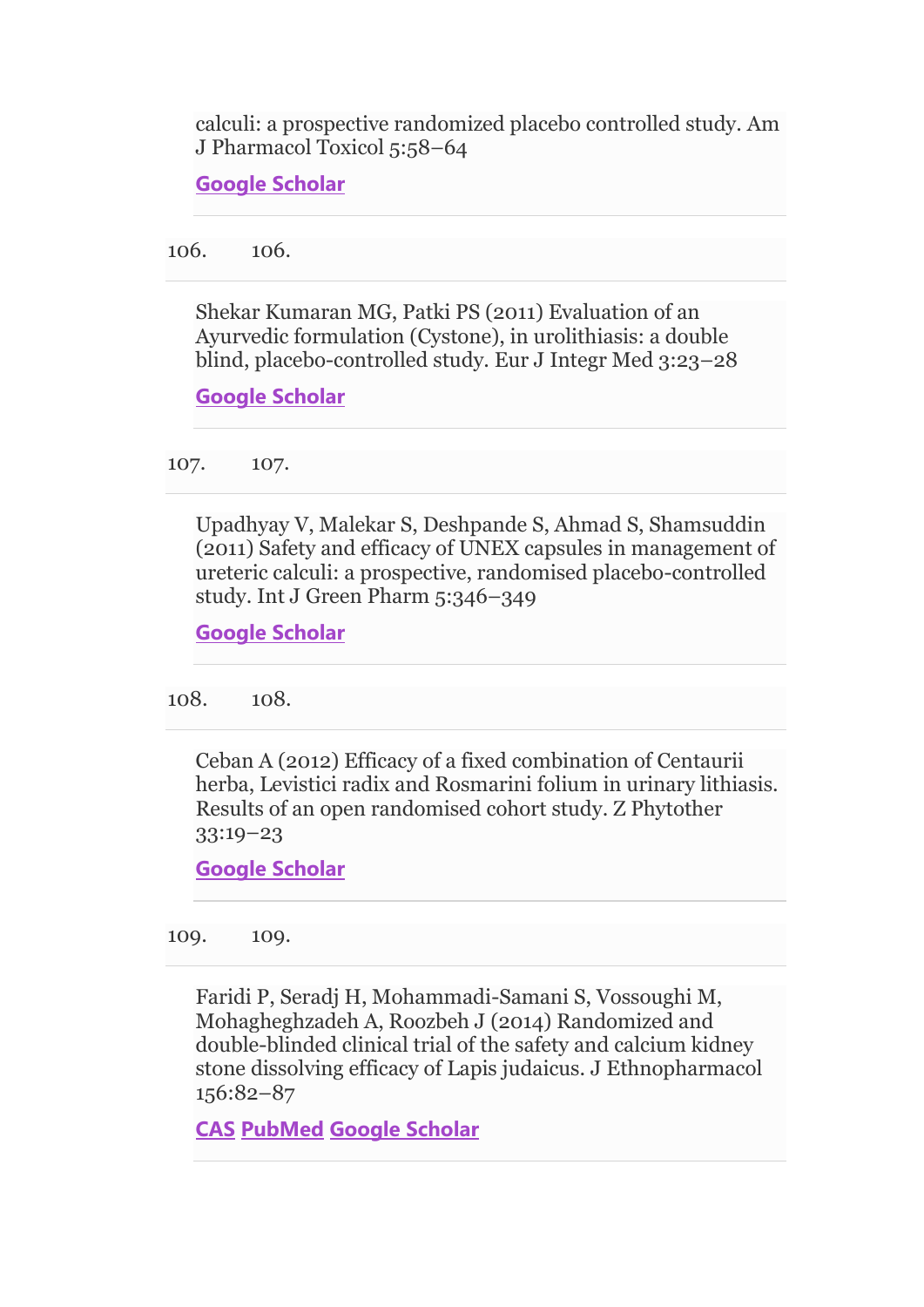Rathod RB, Amilkanthwar RH (2015) The effect of Kadalikshar in the management of Mutrashmari (Urolithiasis). Int J Res Ajurveda Pharm 6:315–319

**[CAS](https://link.springer.com/articles/cas-redirect/1%3ACAS%3A528%3ADC%252BC28Xlt12htr8%253D) [Google Scholar](http://scholar.google.com/scholar_lookup?&title=The%20effect%20of%20Kadalikshar%20in%20the%20management%20of%20Mutrashmari%20%28Urolithiasis%29&journal=Int%20J%20Res%20Ajurveda%20Pharm&volume=6&pages=315-319&publication_year=2015&author=Rathod%2CRB&author=Amilkanthwar%2CRH)**

111. 111.

Ardakani Movaghati MR, Yousefi M, Saghebi SA, Sadeghi Vazin M, Iraji A, Mosavat SH (2019) Efficacy of black seed (*Nigella sativa* L.) on kidney stone dissolution: a randomized, doubleblind, placebo-controlled, clinical trial. Phytother Res 33:1404– 1412

**[CAS](https://link.springer.com/articles/cas-redirect/1%3ACAS%3A528%3ADC%252BC1MXhtVCjtr3P) [PubMed](http://www.ncbi.nlm.nih.gov/entrez/query.fcgi?cmd=Retrieve&db=PubMed&dopt=Abstract&list_uids=30873671) [Google Scholar](http://scholar.google.com/scholar_lookup?&title=Efficacy%20of%20black%20seed%20%28Nigella%20sativa%20L.%29%20on%20kidney%20stone%20dissolution%3A%20a%20randomized%2C%20double-blind%2C%20placebo-controlled%2C%20clinical%20trial&journal=Phytother%20Res&volume=33&pages=1404-1412&publication_year=2019&author=Ardakani%20Movaghati%2CMR&author=Yousefi%2CM&author=Saghebi%2CSA&author=Sadeghi%20Vazin%2CM&author=Iraji%2CA&author=Mosavat%2CSH)**

112. 112.

Erickson SB, Vrtiska TJ, Lieske JC (2011) Effect of Cystone® on urinary composition and stone formation over a one year period. Phytomedicine 18:863–867

**[CAS](https://link.springer.com/articles/cas-redirect/1%3ASTN%3A280%3ADC%252BC3MnltlKgtA%253D%253D) [PubMed](http://www.ncbi.nlm.nih.gov/entrez/query.fcgi?cmd=Retrieve&db=PubMed&dopt=Abstract&list_uids=21419609) [PubMed Central](http://www.ncbi.nlm.nih.gov/pmc/articles/PMC3925635) [Google Scholar](http://scholar.google.com/scholar_lookup?&title=Effect%20of%20Cystone%C2%AE%20on%20urinary%20composition%20and%20stone%20formation%20over%20a%20one%20year%20period&journal=Phytomedicine&volume=18&pages=863-867&publication_year=2011&author=Erickson%2CSB&author=Vrtiska%2CTJ&author=Lieske%2CJC)**

113. 113.

Erickson SB, Vrtiska TJ, Canzanello VJ, Lieske JC (2011) Cystone® for 1 year did not change urine chemistry or decrease stone burden in cystine stone formers. Urol Res 39:197–203

**[PubMed](http://www.ncbi.nlm.nih.gov/entrez/query.fcgi?cmd=Retrieve&db=PubMed&dopt=Abstract&list_uids=21161651) [Google Scholar](http://scholar.google.com/scholar_lookup?&title=Cystone%C2%AE%20for%201%20year%20did%20not%20change%20urine%20chemistry%20or%20decrease%20stone%20burden%20in%20cystine%20stone%20formers&journal=Urol%20Res&volume=39&pages=197-203&publication_year=2011&author=Erickson%2CSB&author=Vrtiska%2CTJ&author=Canzanello%2CVJ&author=Lieske%2CJC)**

114. 114.

Micali S, Sighinolfi MC, Celia A et al (2006) Can *Phyllanthus niruri* affect the efficacy of extracorporeal shock wave lithotripsy for renal stones? A randomized, prospective, longterm study. J Urol 176:1020–1022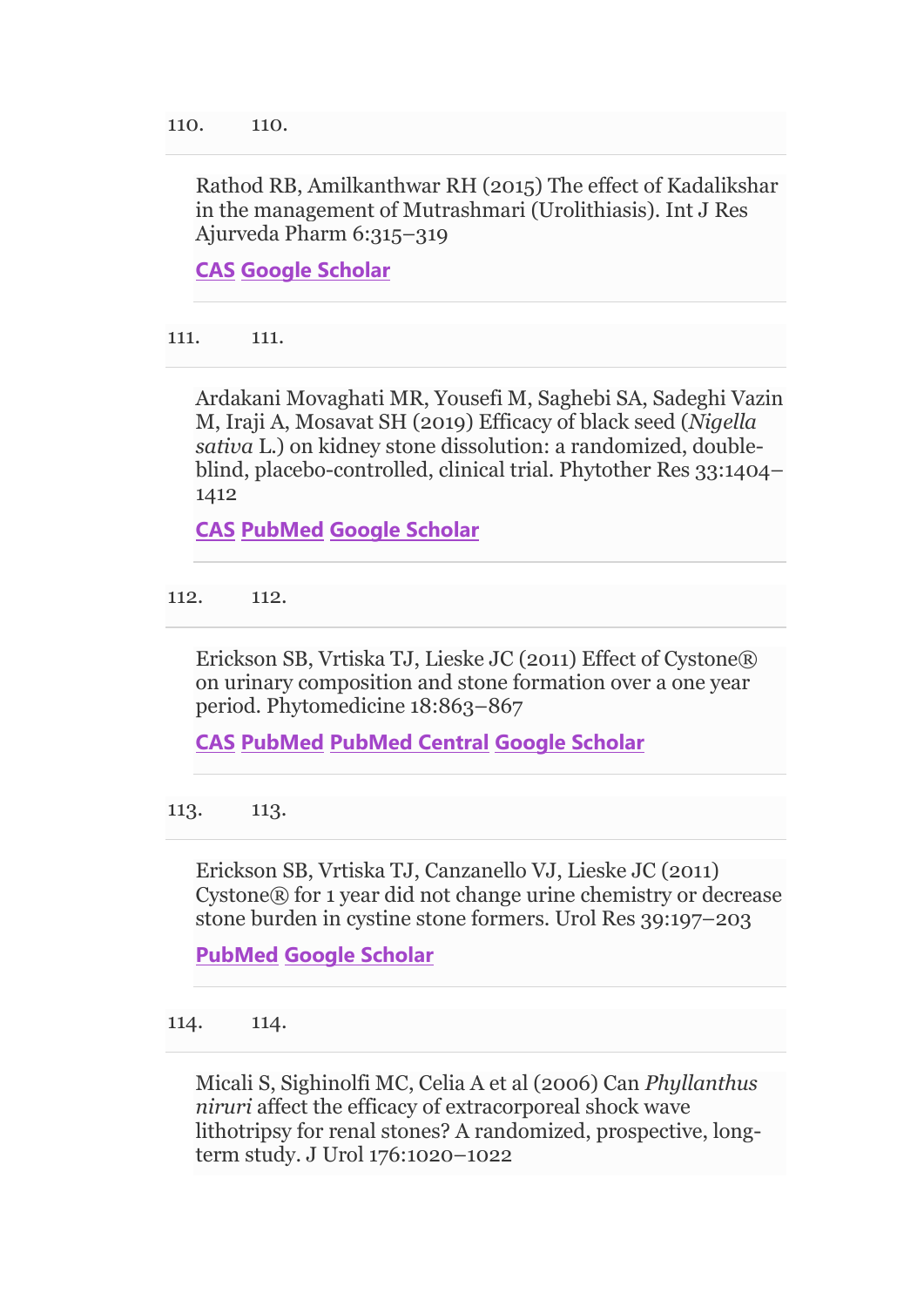115. 115.

Peng Y, Hu XH, Li X, Zhou GP (2010) Quantong recipe integrated with ureteroscopic laser lithotripsy for ureteral calculi. Zhong Xi Yi Jie He Xue Bao 8:530–534

**[CAS](https://link.springer.com/articles/cas-redirect/1%3ACAS%3A528%3ADC%252BC3cXhtlGgsL%252FJ) [PubMed](http://www.ncbi.nlm.nih.gov/entrez/query.fcgi?cmd=Retrieve&db=PubMed&dopt=Abstract&list_uids=20550874) [Google Scholar](http://scholar.google.com/scholar_lookup?&title=Quantong%20recipe%20integrated%20with%20ureteroscopic%20laser%20lithotripsy%20for%20ureteral%20calculi&journal=Zhong%20Xi%20Yi%20Jie%20He%20Xue%20Bao&volume=8&pages=530-534&publication_year=2010&author=Peng%2CY&author=Hu%2CXH&author=Li%2CX&author=Zhou%2CGP)**

116. 116.

Kobayashi M, Naya Y, Kino M, Awa Y, Nagata M, Suzuki H, Yamaguchi K, Nozumi K, Ichikawa T (2008) Low dose tamsulosin for stone expulsion after extracorporeal shock wave lithotripsy: efficacy in Japanese male patients with ureteral stone. Int J Urol 15:495–498

**[CAS](https://link.springer.com/articles/cas-redirect/1%3ACAS%3A528%3ADC%252BD1cXoslCiu7k%253D) [PubMed](http://www.ncbi.nlm.nih.gov/entrez/query.fcgi?cmd=Retrieve&db=PubMed&dopt=Abstract&list_uids=18422579) [Google Scholar](http://scholar.google.com/scholar_lookup?&title=Low%20dose%20tamsulosin%20for%20stone%20expulsion%20after%20extracorporeal%20shock%20wave%20lithotripsy%3A%20efficacy%20in%20Japanese%20male%20patients%20with%20ureteral%20stone&journal=Int%20J%20Urol&volume=15&pages=495-498&publication_year=2008&author=Kobayashi%2CM&author=Naya%2CY&author=Kino%2CM&author=Awa%2CY&author=Nagata%2CM&author=Suzuki%2CH&author=Yamaguchi%2CK&author=Nozumi%2CK&author=Ichikawa%2CT)**

117. 117.

Takada M, Yano H, Kanbara N, Kurita T, Kohri K, Kato Y, Iguchi M (1997) Effect of Chorei-to on spontaneous discharge of urinary stones after extracorporeal shock wave lithotripsy (ESWL). Hinyokika Kiyo 43:311–314

**[CAS](https://link.springer.com/articles/cas-redirect/1%3ASTN%3A280%3ADyaK2szgsFKjtA%253D%253D) [PubMed](http://www.ncbi.nlm.nih.gov/entrez/query.fcgi?cmd=Retrieve&db=PubMed&dopt=Abstract&list_uids=9161864) [Google Scholar](http://scholar.google.com/scholar_lookup?&title=Effect%20of%20Chorei-to%20on%20spontaneous%20discharge%20of%20urinary%20stones%20after%20extracorporeal%20shock%20wave%20lithotripsy%20%28ESWL%29&journal=Hinyokika%20Kiyo&volume=43&pages=311-314&publication_year=1997&author=Takada%2CM&author=Yano%2CH&author=Kanbara%2CN&author=Kurita%2CT&author=Kohri%2CK&author=Kato%2CY&author=Iguchi%2CM)**

118. 118.

Xiang W, Guo YL, Zhang JY, Zheng T, Zhang CH (2018) Curative effects of Ningmitai capsules on the residual fragments and postoperative complications following lithotripsy treatment of upper urinary calculi. Zhonghua Wai Ke Za Zhi 56:776–780

**[CAS](https://link.springer.com/articles/cas-redirect/1%3ASTN%3A280%3ADC%252BB3cvktFWmtQ%253D%253D) [PubMed](http://www.ncbi.nlm.nih.gov/entrez/query.fcgi?cmd=Retrieve&db=PubMed&dopt=Abstract&list_uids=30369161) [Google Scholar](http://scholar.google.com/scholar_lookup?&title=Curative%20effects%20of%20Ningmitai%20capsules%20on%20the%20residual%20fragments%20and%20postoperative%20complications%20following%20lithotripsy%20treatment%20of%20upper%20urinary%20calculi&journal=Zhonghua%20Wai%20Ke%20Za%20Zhi&volume=56&pages=776-780&publication_year=2018&author=Xiang%2CW&author=Guo%2CYL&author=Zhang%2CJY&author=Zheng%2CT&author=Zhang%2CCH)**

119. 119.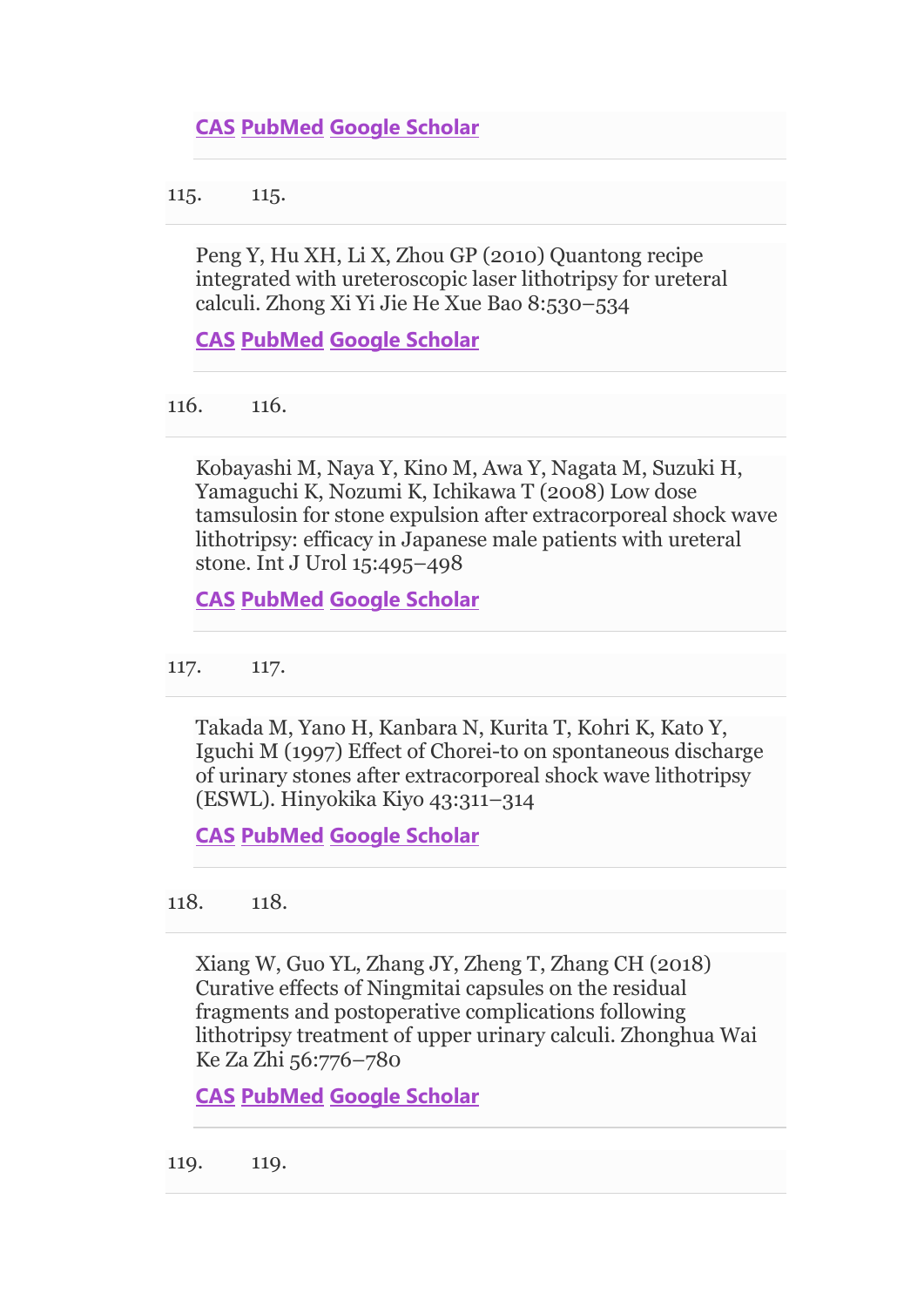Trinchieri A, Croppi E, Simonelli G, Sciorio C, Montanari E (2019) Anthropometric variables, physical activity and dietary intakes of patients with uric acid nephrolithiasis. Urolithiasis. [https://doi.org/10.1007/s00240-019-01138](https://doi.org/10.1007/s00240-019-01138-w) [w](https://doi.org/10.1007/s00240-019-01138-w)**(Epub ahead of print)**

**[Article](https://doi.org/10.1007%2Fs00240-019-01138-w) [PubMed](http://www.ncbi.nlm.nih.gov/entrez/query.fcgi?cmd=Retrieve&db=PubMed&dopt=Abstract&list_uids=31037403) [Google Scholar](http://scholar.google.com/scholar_lookup?&title=Anthropometric%20variables%2C%20physical%20activity%20and%20dietary%20intakes%20of%20patients%20with%20uric%20acid%20nephrolithiasis&journal=Urolithiasis&doi=10.1007%2Fs00240-019-01138-w&publication_year=2019&author=Trinchieri%2CA&author=Croppi%2CE&author=Simonelli%2CG&author=Sciorio%2CC&author=Montanari%2CE)**

120. 120.

Chae JY, Kim JW, Kim JW, Yoon CY, Park HS, du Moon G, Oh MM (2013) Increased fluid intake and adequate dietary modification may be enough for the successful treatment of uric acid stone. Urolithiasis 41:179–182

**[PubMed](http://www.ncbi.nlm.nih.gov/entrez/query.fcgi?cmd=Retrieve&db=PubMed&dopt=Abstract&list_uids=23503881) [Google Scholar](http://scholar.google.com/scholar_lookup?&title=Increased%20fluid%20intake%20and%20adequate%20dietary%20modification%20may%20be%20enough%20for%20the%20successful%20treatment%20of%20uric%20acid%20stone&journal=Urolithiasis&volume=41&pages=179-182&publication_year=2013&author=Chae%2CJY&author=Kim%2CJW&author=Kim%2CJW&author=Yoon%2CCY&author=Park%2CHS&author=Moon%2CG&author=Oh%2CMM)**

121. 121.

Fink HA, Wilt TJ, Eidman KE, Garimella PS, MacDonald R, Rutks IR et al (2013) Medical management to prevent recurrent nephrolithiasis in adults: a systematic review for an American College of Physicians Clinical Guideline. Ann Intern Med 158:535–543

**[PubMed](http://www.ncbi.nlm.nih.gov/entrez/query.fcgi?cmd=Retrieve&db=PubMed&dopt=Abstract&list_uids=23546565) [Google Scholar](http://scholar.google.com/scholar_lookup?&title=Medical%20management%20to%20prevent%20recurrent%20nephrolithiasis%20in%20adults%3A%20a%20systematic%20review%20for%20an%20American%20College%20of%20Physicians%20Clinical%20Guideline&journal=Ann%20Intern%20Med&volume=158&pages=535-543&publication_year=2013&author=Fink%2CHA&author=Wilt%2CTJ&author=Eidman%2CKE&author=Garimella%2CPS&author=MacDonald%2CR&author=Rutks%2CIR)**

# **Author information**

## **Affiliations**

- **1. U-Merge Ltd. (Urology for Emerging Countries), London, UK** Renato Nardi Pedro, Asad Ullah Aslam, Jibril Oyekunle Bello, Kamran Hassan Bhatti, Joseph Philipraj, Idrissa Sissoko, Alberto Trinchieri & Noor Buchholz
- **2. Division of Urology, Faculdade de Medicina São Leopoldo Mandic de Campinas, Sao Paulo, Brazil** Renato Nardi Pedro & Giovanna Souza Vasconcellos
- **3. Department of Urology, Letterkenny University Hospital, Saolta Healthcare Group, Donegal, Ireland** Asad Ullah Aslam